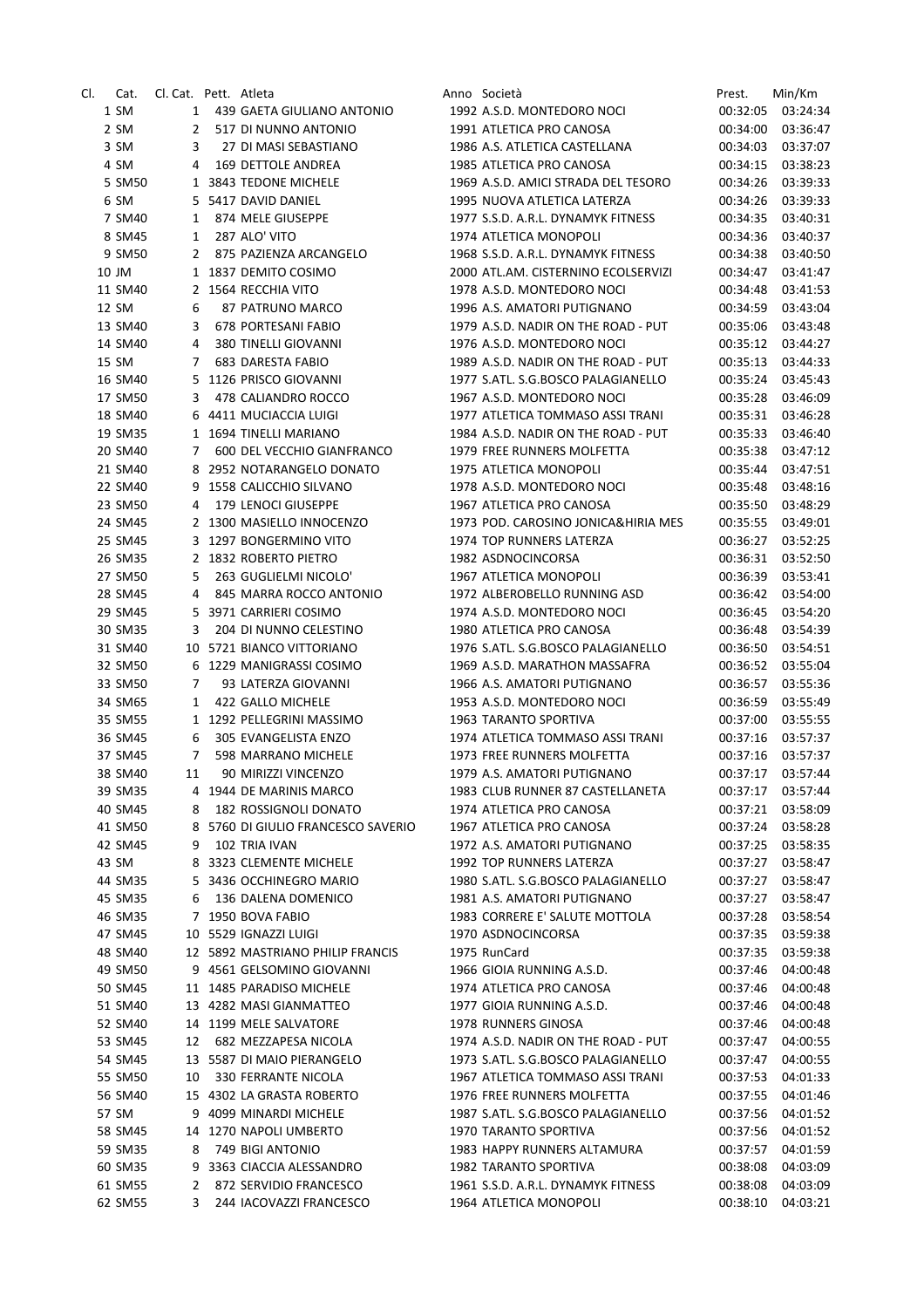|       | 63 SM40  |              | 16 5631 GIOVE FRANCESCO PAOLO                               | 1977 AMATORI ATL. ACQUAVIVA         | 00:38:11 | 04:03:28 |
|-------|----------|--------------|-------------------------------------------------------------|-------------------------------------|----------|----------|
|       | 64 SM40  |              | 17 1747 GENTILE VITO                                        | 1976 ALBEROBELLO RUNNING ASD        | 00:38:13 | 04:03:41 |
| 65 SM |          |              | 10 5239 VITTORIONE FRANCESCO                                | 1989 A.S. AMATORI PUTIGNANO         | 00:38:13 | 04:03:41 |
|       | 66 SM40  | 18           | 1296 PASSARELLI FELICE                                      | 1975 TOP RUNNERS LATERZA            | 00:38:13 | 04:03:41 |
|       | 67 SM45  | 15           | 455 CENTRONE ANGELO                                         | 1972 A.S.D. MONTEDORO NOCI          | 00:38:13 | 04:03:41 |
|       | 68 SM50  |              | 11 3463 ANGARANO SAVERIO                                    | 1966 ATLETICA TOMMASO ASSI TRANI    | 00:38:20 | 04:04:25 |
|       | 69 SM45  |              | 16 6352 FORTE VITO                                          | 1971 ATLETIC CLUB ALTAMURA          | 00:38:28 | 04:05:16 |
|       | 70 SM35  |              | 10 2661 FIORMARINO NICOLA                                   | 1980 A.S. DOF AMATORI TURI          | 00:38:31 | 04:05:35 |
|       | 71 SM55  |              | 4 1801 RICCO NICOLO                                         | 1961 ATLETICA MONOPOLI              | 00:38:34 | 04:05:55 |
|       | 72 SM35  | 11           | 175 DELL'ISOLA ANDREA                                       | 1980 ATLETICA PRO CANOSA            | 00:38:34 | 04:05:55 |
|       | 73 SM40  | 19           | 3269 VESTITA FABIO                                          | 1978 A.S.D. PODISTICA GROTTAGLIE    | 00:38:34 | 04:05:55 |
|       | 74 SM35  | 12           | <b>656 TORRES VITO ANTONIO</b>                              | 1983 A.S.D. NADIR ON THE ROAD - PUT | 00:38:34 | 04:05:55 |
|       | 75 SM55  | 5            | 254 GALLIZIA ENZO                                           | 1961 ATLETICA MONOPOLI              | 00:38:39 | 04:06:26 |
|       | 76 SM55  | 6            | 815 GAZZILLI CARLO                                          | 1964 GIOIA RUNNING A.S.D.           | 00:38:43 | 04:06:52 |
|       | 77 SM40  | 20           | 1060 COLANGELO GIAMBATTISTA                                 | 1976 CLUB RUNNER 87 CASTELLANETA    | 00:38:43 | 04:06:52 |
|       | 78 SM35  |              |                                                             |                                     |          |          |
|       |          |              | 13 6380 BACCA FRANCESCO                                     | 1984 S.S. A.V.I.S. SPORT NOVOLI     | 00:38:44 | 04:06:58 |
|       | 79 SM45  | 17           | <b>417 CURRI VITANTONIO</b>                                 | 1973 A.S.D. MONTEDORO NOCI          | 00:38:45 | 04:07:05 |
|       | 80 SM50  | 12           | 888 MORETTI FILOMENO                                        | 1966 BITONTO SPORTIVA               | 00:38:48 | 04:07:24 |
|       | 81 SM55  | 7            | 525 BRUNO TRIFONE                                           | 1960 DREAM TEAM BARI                | 00:38:48 | 04:07:24 |
|       | 82 SM35  |              | 14 1543 PAPPALARDO MICHELE                                  | 1982 ATLETIC CLUB ALTAMURA          | 00:38:51 | 04:07:43 |
|       | 83 SM45  | 18           | 520 LONGO ANGELO                                            | 1974 A.S. DOF AMATORI TURI          | 00:38:51 | 04:07:43 |
| 84 SM |          |              | 11 6220 TANCREDI ANTONIO                                    | 1985 ATLETIC CLUB ALTAMURA          | 00:38:53 | 04:07:56 |
| 85 SM |          | 12           | 738 GAGLIARDI BRUNO                                         | 1987 HAPPY RUNNERS ALTAMURA         | 00:38:53 | 04:07:56 |
| 86 SM |          |              | 13 2647 LOFANO GIUSEPPE                                     | 1992 A.S.D. NADIR ON THE ROAD - PUT | 00:38:54 | 04:08:02 |
|       | 87 SM45  | 19           | 443 MELE ANTONIO                                            | 1974 A.S.D. MONTEDORO NOCI          | 00:38:54 | 04:08:02 |
|       | 88 SM35  |              | 15 6094 COLUCCI GIOVANNI                                    | 1980 MARTINA FRANCA RUNNING A.S.D.  | 00:38:54 | 04:08:02 |
|       | 89 SF40  | $\mathbf{1}$ | 667 DONGHIA ORNELLA                                         | 1976 A.S.D. NADIR ON THE ROAD - PUT | 00:38:55 | 04:08:08 |
|       | 90 SM45  | 20           | <b>648 LIPPOLIS VINCENZO</b>                                | 1974 A.S.D. NADIR ON THE ROAD - PUT | 00:38:56 | 04:08:15 |
|       | 91 SM45  |              | 21 1997 DE MATTEIS GIANNI                                   | 1974 G.S. PAOLOTTI - ATL MARTINA    | 00:38:58 | 04:08:28 |
|       | 92 SM55  | 8            | 261 ALTAMURA ANTONIO                                        | 1961 ATLETICA MONOPOLI              | 00:38:59 | 04:08:34 |
| 93 SM |          | 14           | 195 ACQUAVIVA GIOVANNI                                      | 1987 ATLETICA PRO CANOSA            | 00:39:01 | 04:08:47 |
|       | 94 SM55  | 9            | 1306 CAPUTO DAVIDE                                          | 1963 POD. CAROSINO JONICA&HIRIA MES | 00:39:01 | 04:08:47 |
| 95 SM |          |              | 15 6196 LOMAGISTRO DOMENICO                                 | 1991 NUOVA ATLETICA LATERZA         | 00:39:04 | 04:09:06 |
|       | 96 SM40  |              | 21 2821 IACOBINO SALVATORE                                  | 1976 CLUB RUNNER 87 CASTELLANETA    | 00:39:06 | 04:09:19 |
|       | 97 SM40  |              | 22 1339 MORRICELLA VITO                                     | 1975 MARTINA FRANCA RUNNING A.S.D.  | 00:39:09 | 04:09:38 |
|       | 98 SM45  | 22           | 397 PUTRINO STEFANO                                         | 1972 A.S.D. MONTEDORO NOCI          | 00:39:09 | 04:09:38 |
|       | 99 SM60  | 1            | 337 PALUMBO VINCENZO                                        | 1959 ATLETICA TOMMASO ASSI TRANI    | 00:39:10 | 04:09:44 |
|       | 100 SM40 | 23           | 672 PUGLIESE ANGELO                                         | 1979 A.S.D. NADIR ON THE ROAD - PUT | 00:39:13 | 04:10:03 |
|       | 101 SM55 |              | 10 2040 CAMPO ANGELO                                        | 1964 POD. CAROSINO JONICA&HIRIA MES | 00:39:13 | 04:10:03 |
|       | 102 SM35 |              | 16 5502 LARICCHIUTA GIOVANNI                                | 1984 A.S.D. NADIR ON THE ROAD - PUT | 00:39:13 | 04:10:03 |
|       | 103 SM45 |              | 23 1975 CITARELLA MASSIMO                                   | 1972 S.ATL. S.G.BOSCO PALAGIANELLO  | 00:39:14 | 04:10:10 |
|       | 104 SF40 |              | 2 5325 PISCOPO LUANA CHIARA                                 | 1979 DREAM TEAM BARI                | 00:39:14 | 04:10:10 |
|       | 105 SM50 | 13           | 725 GENTILE GERMANO                                         | 1967 GIOIA RUNNING A.S.D.           | 00:39:17 | 04:10:29 |
|       | 106 SM40 | 24           | 1266 IACOBINO ANDREA VITO                                   | 1975 TARANTO SPORTIVA               | 00:39:19 | 04:10:41 |
|       | 107 SM45 | 24           | 334 RUFFO GIOVANNI                                          | 1970 ATLETICA TOMMASO ASSI TRANI    | 00:39:22 | 04:11:01 |
|       | 108 SM55 | 11           | 320 AGHZALA LOTFI                                           | 1962 ATLETICA TOMMASO ASSI TRANI    | 00:39:31 | 04:11:58 |
|       | 109 SM50 | 14           | 352 LOGRANO GIUSEPPE MARIA ANTON 1966 ATLETIC CLUB ALTAMURA |                                     | 00:39:34 | 04:12:17 |
|       |          |              | <b>636 CENTONZE ANTONIO</b>                                 | 1969 BARLETTA SPORTIVA              |          |          |
|       | 110 SM50 | 15           |                                                             |                                     | 00:39:36 | 04:12:30 |
|       | 111 SM45 | 25           | 5328 SANSONETTI VINCENZO                                    | 1974 GIOIA RUNNING A.S.D.           | 00:39:40 | 04:12:55 |
|       | 112 SM50 | 16           | 116 DEROBERTIS GIOVANNI                                     | 1968 A.S. AMATORI PUTIGNANO         | 00:39:43 | 04:13:14 |
|       |          |              |                                                             |                                     |          | 04:13:21 |
|       | 113 SM45 | 26           | 350 LOSURDO GIUSEPPE                                        | 1974 ATLETIC CLUB ALTAMURA          | 00:39:44 |          |
|       | 114 SM50 | 17           | 621 POLIGNANO GIUSEPPE                                      | 1968 ASS. S. D. PINK PANTHER        | 00:39:45 | 04:13:27 |
|       | 115 SM45 |              | 27 2733 IANTORNI SALVATORE                                  | 1974 IKKOS ATLETI TARANTO A.S.D.    | 00:39:46 | 04:13:34 |
|       | 116 SM40 |              | 25 3114 DELFINI CASAVOLA MICHELE                            | 1979 MARTINA FRANCA RUNNING A.S.D.  | 00:39:47 | 04:13:40 |
|       | 117 SM55 | 12           | 1058 COLELLA GIUSEPPE                                       | 1962 CLUB RUNNER 87 CASTELLANETA    | 00:39:48 | 04:13:46 |
|       | 118 SM35 | 17           | 808 SOVERETO SERGIO COSIMO                                  | 1981 GIOIA RUNNING A.S.D.           | 00:39:50 | 04:13:59 |
|       | 119 SM45 | 28           | 295 PAOLILLO ANTONIO                                        | 1972 ATLETICA TOMMASO ASSI TRANI    | 00:39:54 | 04:14:25 |
|       | 120 SM35 |              | 18 4051 ROSSELLI MARCO                                      | 1982 ATLETICA TOMMASO ASSI TRANI    | 00:39:56 | 04:14:37 |
|       | 121 SM45 |              | 29 1359 DAMBRUOSO GIACOMO                                   | 1970 A.S.D. MONTEDORO NOCI          | 00:39:57 | 04:14:44 |
|       | 122 SM35 |              | 19 3325 RAGNO ELIGIO                                        | 1980 S.ATL. S.G.BOSCO PALAGIANELLO  | 00:39:57 | 04:14:44 |
|       | 123 SM45 | 30           | 1119 ROSANO GIOVANNI                                        | 1971 NUOVA ATLETICA LATERZA         | 00:39:58 | 04:14:50 |
|       | 124 SM50 | 18           | 1462 LOSAVIO VITO                                           | 1967 A.S. AMATORI PUTIGNANO         | 00:39:58 | 04:14:50 |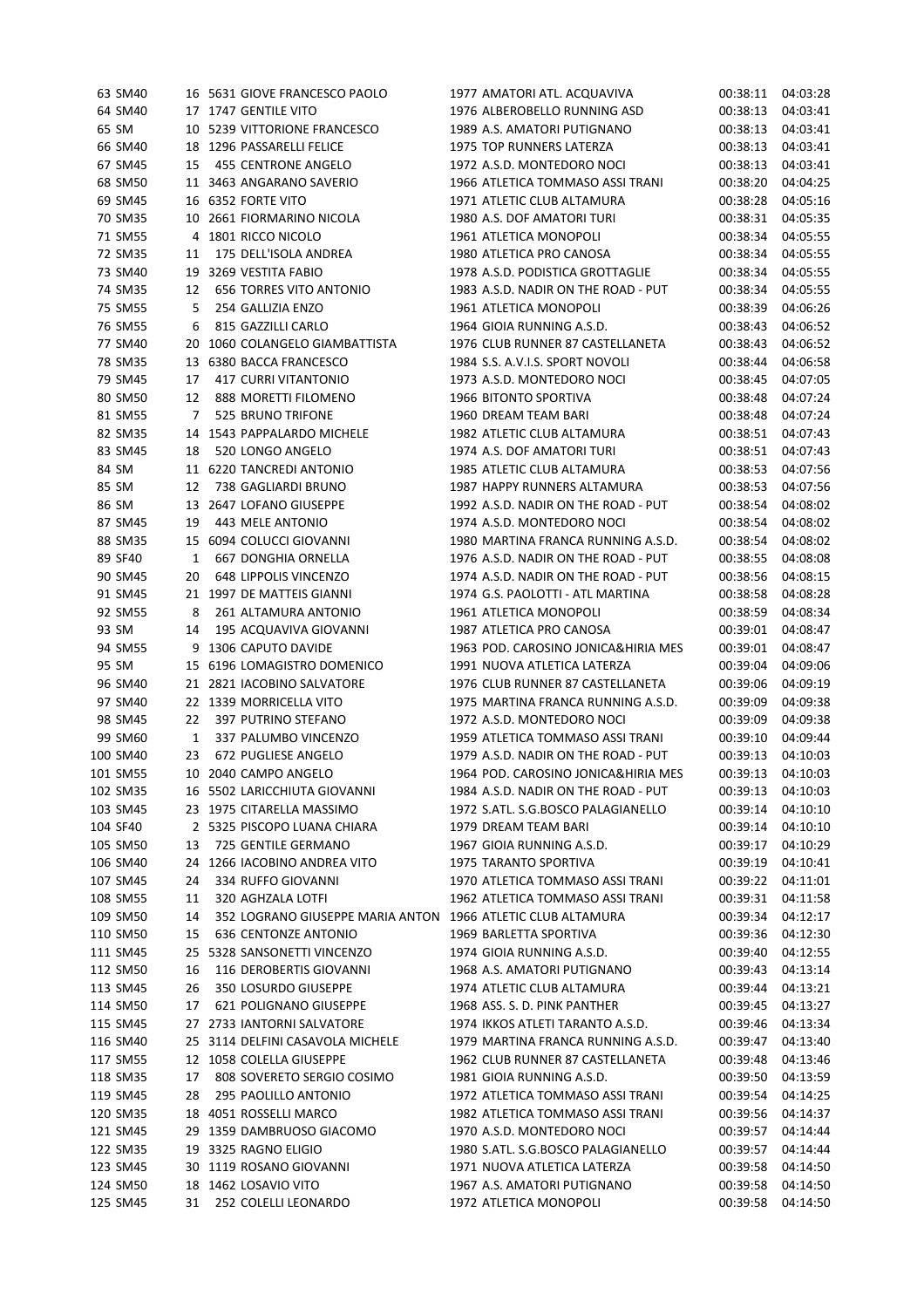| 126 SM50 | 19 | 611 GADALETA COSMO             | 1968 FREE RUNNERS MOLFETTA          | 00:40:03 | 04:15:22 |
|----------|----|--------------------------------|-------------------------------------|----------|----------|
| 127 SM40 |    | 26 4924 PISANI ANGELO          | 1977 FREE RUNNERS MOLFETTA          | 00:40:05 | 04:15:35 |
| 128 SM   | 16 | 5551 PASCARIELLO ANGELO        | 1985 OSTUNI RUNNER'S                | 00:40:06 | 04:15:41 |
| 129 SM55 | 13 | 379 DE LUCA VITO               | 1963 A.S.D. MONTEDORO NOCI          | 00:40:07 | 04:15:48 |
| 130 SM40 |    | 27 2571 ARTELLIS FRANCESCO     | 1975 ATLETIC CLUB ALTAMURA          | 00:40:08 | 04:15:54 |
| 131 SF45 | 1  | 108 LAVARRA MARA               | 1972 A.S. AMATORI PUTIGNANO         | 00:40:08 | 04:15:54 |
| 132 SM35 | 20 | 583 LIPPOLIS MAURIZIO          | 1980 A.S. AMATORI PUTIGNANO         | 00:40:08 | 04:15:54 |
| 133 SM40 | 28 | 659 RONCONI UMBERTO            | 1975 A.S.D. NADIR ON THE ROAD - PUT | 00:40:10 | 04:16:07 |
| 134 SM40 |    | 29 1561 INTINI NICOLA          | 1975 A.S.D. MONTEDORO NOCI          | 00:40:10 | 04:16:07 |
| 135 SM60 |    | 2 4741 D'APRILE GIOVANNI       | 1959 ATLETIC CLUB ALTAMURA          | 00:40:10 | 04:16:07 |
| 136 SM35 | 21 | 336 MANNATRIZIO CLAUDIO        | 1982 ATLETICA TOMMASO ASSI TRANI    | 00:40:11 | 04:16:13 |
| 137 SM45 | 32 | 668 LOSAVIO NICOLA             | 1972 A.S.D. NADIR ON THE ROAD - PUT | 00:40:13 | 04:16:26 |
| 138 SM35 |    | 22 5650 PALASCIANO LUCA        | 1981 ATLETIC CLUB ALTAMURA          | 00:40:24 | 04:17:36 |
|          |    |                                |                                     |          |          |
| 139 SM45 |    | 33 2745 TRAGNI MARIO           | 1970 HAPPY RUNNERS ALTAMURA         | 00:40:24 | 04:17:36 |
| 140 SM45 |    | 34 3060 SAPONARO AGOSTINO      | 1973 OSTUNI RUNNER'S                | 00:40:24 | 04:17:36 |
| 141 SM45 | 35 | 983 GRASSI PIETRO              | 1971 POLISPORT CICLO CLUB FASANO    | 00:40:24 | 04:17:36 |
| 142 SM45 | 36 | 824 PUGLIESE ALESSANDRO        | 1974 GIOIA RUNNING A.S.D.           | 00:40:24 | 04:17:36 |
| 143 SM   |    | 17 1002 CERVELLERA DAVIDE      | 1988 OSTUNI RUNNER'S                | 00:40:24 | 04:17:36 |
| 144 SM45 | 37 | 137 LATERZA MARIO              | 1971 A.S. AMATORI PUTIGNANO         | 00:40:25 | 04:17:42 |
| 145 SM50 | 20 | 489 GENTILE VITO               | 1966 A.S.D. MONTEDORO NOCI          | 00:40:29 | 04:18:08 |
| 146 SM45 | 38 | <b>26 GENTILE FLAVIO</b>       | 1970 A.S. ATLETICA CASTELLANA       | 00:40:30 | 04:18:14 |
| 147 SM45 |    | 39 4028 CARPIGNANO ANGELO      | 1970 S.ATL. S.G.BOSCO PALAGIANELLO  | 00:40:30 | 04:18:14 |
| 148 SM45 | 40 | 834 BRADASCIO DOMENICO         | 1970 GIOIA RUNNING A.S.D.           | 00:40:31 | 04:18:21 |
| 149 SM55 | 14 | 313 DE CHIRICO ANGELO          | 1962 ATLETICA TOMMASO ASSI TRANI    | 00:40:31 | 04:18:21 |
| 150 SM55 | 15 | 248 GALLIZIA PAOLO             | 1960 ATLETICA MONOPOLI              | 00:40:32 | 04:18:27 |
| 151 SM40 |    | 30 3902 SCHIAVONE PAOLO        | 1978 GIOIA RUNNING A.S.D.           | 00:40:32 | 04:18:27 |
| 152 SM45 |    | 41 4410 LORIZZO ONOFRIO        | 1973 ATLETICA TOMMASO ASSI TRANI    | 00:40:33 | 04:18:33 |
| 153 SM45 |    | 42 1131 LIUZZI DONATO          | 1971 S.ATL. S.G.BOSCO PALAGIANELLO  | 00:40:34 | 04:18:40 |
| 154 SM45 |    | 43 3462 VINO GIANCARLO         | 1973 ATLETICA TOMMASO ASSI TRANI    | 00:40:34 | 04:18:40 |
| 155 SM45 |    | 44 2928 FORNARO FRANCO         | 1971 RunCard                        | 00:40:34 | 04:18:40 |
| 156 SM45 | 45 | 6001 TANZELLA ANTONIO          | 1971 A.A.'E. MANZARI' CASAMASSIMA   | 00:40:35 | 04:18:46 |
| 157 SM50 |    | 21 3455 GIMMI PAOLANTONIO      | 1968 ATLETICA MONOPOLI              | 00:40:35 | 04:18:46 |
| 158 SM45 |    | 46 1907 MENGA MARIO            | 1972 OSTUNI RUNNER'S                | 00:40:36 | 04:18:52 |
| 159 SM40 |    | 31 1604 PEDOTE GIACOMO         | 1979 A.S. ATLETICA POLIGNANO        | 00:40:37 | 04:18:59 |
| 160 SM50 |    | 22 2744 FIORE ANGELO           | 1968 HAPPY RUNNERS ALTAMURA         |          |          |
|          |    |                                |                                     | 00:40:40 | 04:19:18 |
| 161 SM35 | 23 | 138 VALENZANO DOMENICO         | 1980 A.S. AMATORI PUTIGNANO         | 00:40:43 | 04:19:37 |
| 162 SM35 |    | 24 1948 MARFEO GIOVANNI        | 1982 CLUB RUNNER 87 CASTELLANETA    | 00:40:46 | 04:19:56 |
| 163 SM50 |    | 23 5240 AMORUSO NICOLA         | 1965 A.S.D. AMICI STRADA DEL TESORO | 00:40:46 | 04:19:56 |
| 164 SM40 |    | 32 5455 IACOVIELLO ALFREDO     | 1979 A.S.D. AMICI STRADA DEL TESORO | 00:40:46 | 04:19:56 |
| 165 SM40 | 33 | 713 DURSI STEFANO              | 1975 A.S.D. NADIR ON THE ROAD - PUT | 00:40:46 | 04:19:56 |
| 166 SM65 |    | 2 1535 APRILE FRANCESCO        | 1954 ALTERATLETICA LOCOROTONDO      | 00:40:48 | 04:20:09 |
| 167 SM60 | 3  | 47 CAZZOLLA PAOLO              | 1957 A.S. ATLETICA CASTELLANA       | 00:40:50 | 04:20:22 |
| 168 SM40 |    | 34 5423 LOCRITANI LUIGI        | 1975 IKKOS ATLETI TARANTO A.S.D.    | 00:40:52 | 04:20:34 |
| 169 SM40 |    | 35 1531 SCOMMEGNA SALVATORE    | 1977 ATLETICA TOMMASO ASSI TRANI    | 00:40:53 | 04:20:41 |
| 170 SM40 |    | 36 3171 AURICCHIO MICHELANGELO | 1977 FREE RUNNERS MOLFETTA          | 00:40:55 | 04:20:54 |
| 171 SM50 |    | 24 1936 LOSPINOSO FEDERICO     | 1967 ASD POLISPORTIVA RE-CYCLING    | 00:40:56 | 04:21:00 |
| 172 SM50 | 25 | 509 D'AMBROSIO ANTONIO         | 1968 A.MARATONETI ANDRIESI          | 00:40:56 | 04:21:00 |
| 173 SM   |    | 18 4072 DEGIROLAMO VITO        | 1989 SEI SPORT                      | 00:40:57 | 04:21:06 |
| 174 SM40 | 37 | 135 DAPRILE VITO SILVANO       | 1979 A.S. AMATORI PUTIGNANO         | 00:40:57 | 04:21:06 |
| 175 SM45 |    | 47 1448 DE'CATALDO VITO        | 1971 A.S. AMATORI PUTIGNANO         | 00:41:01 | 04:21:32 |
| 176 SM40 |    | 38 4795 BASSI EMANUELE         | 1979 ATLETICA TOMMASO ASSI TRANI    | 00:41:02 | 04:21:38 |
| 177 SM50 | 26 | 316 DI TOMA DOMENICO           | 1967 ATLETICA TOMMASO ASSI TRANI    | 00:41:02 | 04:21:38 |
| 178 SM55 | 16 | 186 MAROCCIA LUIGI             | 1963 ATLETICA PRO CANOSA            | 00:41:02 | 04:21:38 |
| 179 SM50 |    | 27 1191 CASTELLANA GIUSEPPE    | 1967 G.S. PAOLOTTI - ATL MARTINA    | 00:41:02 | 04:21:38 |
| 180 SM40 | 39 | 881 BRUNO GIUSEPPE             | 1975 BITONTO SPORTIVA               | 00:41:02 | 04:21:38 |
| 181 SM35 |    | 25 4069 CASTELLANETA GIOVANNI  | 1981 ASD SPITS RUN W & T SAMMICHELE | 00:41:03 | 04:21:45 |
| 182 SM   | 19 | 4032 MARINELLI GIANVITO        | 1989 ASD SPITS RUN W & T SAMMICHELE | 00:41:03 | 04:21:45 |
| 183 SM45 |    | 48 3539 SCHINO LUIGI           | 1974 FREE RUNNERS MOLFETTA          | 00:41:03 | 04:21:45 |
| 184 SM40 | 40 | 5806 MAGGI SAMUELE             | 1979 POLISPORT CICLO CLUB FASANO    | 00:41:03 | 04:21:45 |
| 185 SM50 |    | 28 2032 FESTA DANIELE          | 1967 TARANTO SPORTIVA               | 00:41:04 | 04:21:51 |
| 186 SM35 | 26 | 194 D'AMICO GIUSEPPE           | 1983 ATLETICA PRO CANOSA            | 00:41:04 | 04:21:51 |
| 187 SM   | 20 | 731 GIORDANO GIUSEPPE          | 1988 HAPPY RUNNERS ALTAMURA         | 00:41:04 | 04:21:51 |
| 188 SF   | 1  | 391 RITI FRANCESCA             | 1988 A.S.D. MONTEDORO NOCI          | 00:41:06 | 04:22:04 |
|          |    |                                |                                     |          |          |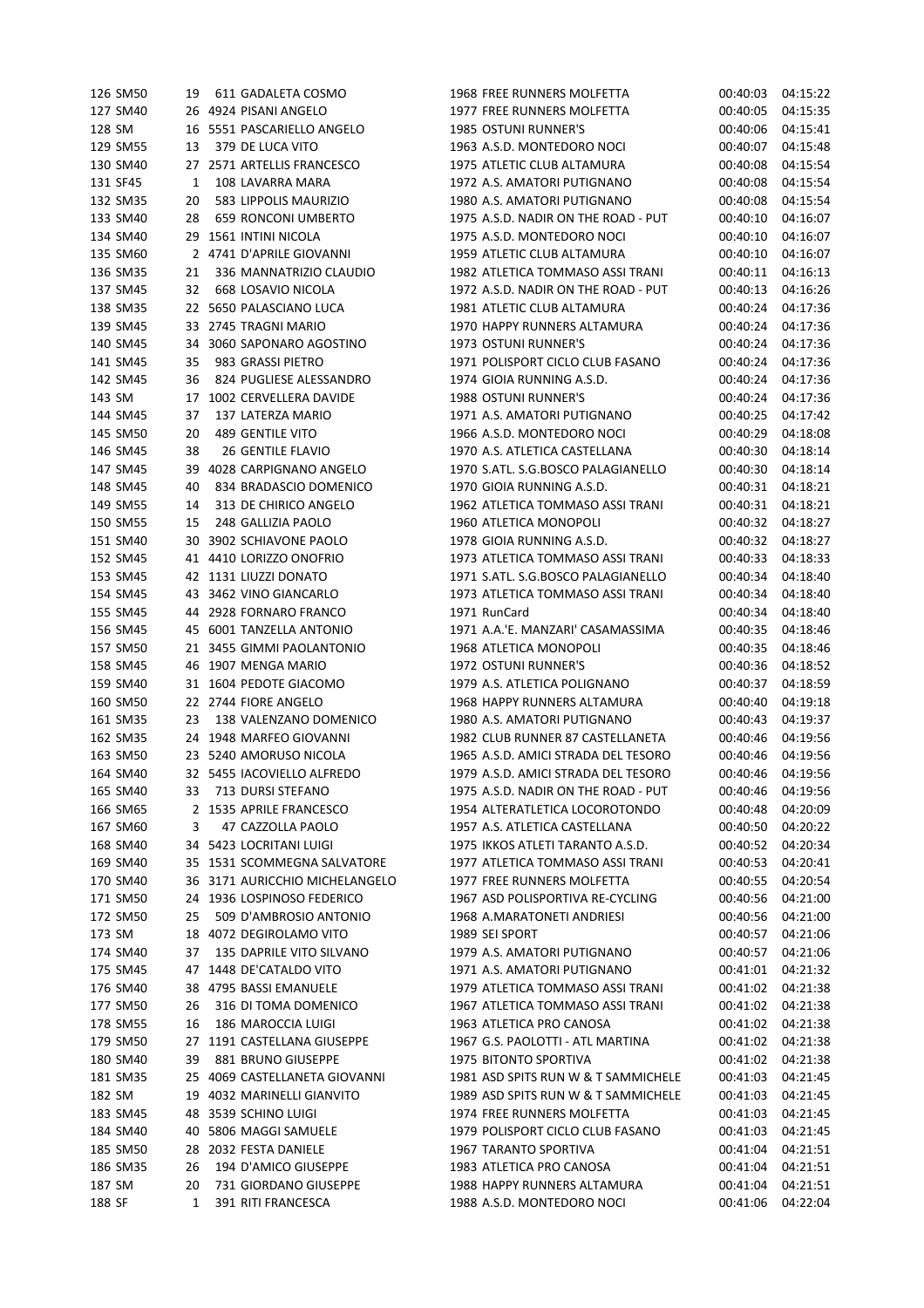|          | 189 SM40 |    | 41 6370 VETRUGNO ANDREAS                                     | 1979 S.S. A.V.I.S. SPORT NOVOLI     | 00:41:10 | 04:22:29 |
|----------|----------|----|--------------------------------------------------------------|-------------------------------------|----------|----------|
|          | 190 SM50 | 29 | 767 RIZZOTTI MICHELE                                         | 1968 HAPPY RUNNERS ALTAMURA         | 00:41:10 | 04:22:29 |
|          | 191 SM40 | 42 | 955 NOTARNICOLA VINCENZO                                     | 1978 ASDNOCINCORSA                  | 00:41:13 | 04:22:48 |
|          | 192 SM40 |    | 43 4101 NICOLAU NICOLA                                       | 1975 TARANTO SPORTIVA               | 00:41:14 | 04:22:55 |
|          | 193 SM35 |    | 27 5676 VALENZANO VALERIO VITO                               | 1982 RUNNING PEOPLE NOICATTARO      | 00:41:14 | 04:22:55 |
|          | 194 SM45 | 49 | 3176 CARAMIA MICHELE                                         | 1970 A.S.D. NADIR ON THE ROAD - PUT | 00:41:15 | 04:23:01 |
|          | 195 SM50 | 30 | 1281 CANCELLIERI ANTONINO                                    | 1969 TARANTO SPORTIVA               | 00:41:16 | 04:23:07 |
|          | 196 SM40 |    | 44 2036 RISO ALESSANDRO                                      | 1978 TARANTO SPORTIVA               | 00:41:16 | 04:23:07 |
|          | 197 SF40 | 3  | 265 GIAMPAOLO STELLA                                         | 1979 ATLETICA MONOPOLI              | 00:41:17 | 04:23:14 |
| 198 PM   |          | 1  | 386 SPORTELLI COSIMO                                         | 1997 A.S.D. MONTEDORO NOCI          | 00:41:18 | 04:23:20 |
|          | 199 SM45 | 50 | 274 CISTULLI GIACOMO                                         | 1974 ATLETICA MONOPOLI              | 00:41:19 | 04:23:27 |
|          | 200 SM35 | 28 | 53 TAURO DOMENICO                                            | 1984 A.S. ATLETICA CASTELLANA       | 00:41:19 | 04:23:27 |
|          | 201 SM55 |    | 17 1057 CARRIERO CARMELO                                     | 1962 CLUB RUNNER 87 CASTELLANETA    | 00:41:21 | 04:23:39 |
|          | 202 SM60 |    | 4 2549 BALDASSARRE FRANCESCO                                 | 1957 ATLETICA PRO CANOSA            | 00:41:24 | 04:23:58 |
|          |          |    |                                                              | 1972 ATLETICA TOMMASO ASSI TRANI    |          |          |
|          | 203 SM45 |    | 51 2562 CORALLO ANTONIO                                      |                                     | 00:41:26 | 04:24:11 |
|          | 204 SM50 |    | 31 1407 PONTRANDOLFO PIETRO                                  | 1966 AMATORI ATL. ACQUAVIVA         | 00:41:27 | 04:24:18 |
|          | 205 SM40 |    | 45 1534 VALENTE ALESSANDRO                                   | 1976 ATLETICA TOMMASO ASSI TRANI    | 00:41:28 | 04:24:24 |
|          | 206 SM55 |    | 18 1695 VAVALLE VALTER                                       | 1964 A.S.D. NADIR ON THE ROAD - PUT | 00:41:28 | 04:24:24 |
|          | 207 SM45 | 52 | 883 CARELLA GIUSEPPE                                         | 1971 BITONTO SPORTIVA               | 00:41:29 | 04:24:30 |
|          | 208 SM50 | 32 | 165 DE NITTO ERNESTO                                         | 1966 A.S.D. AMICI STRADA DEL TESORO | 00:41:31 | 04:24:43 |
|          | 209 SM40 |    | 46 1710 SILVANO PAOLO                                        | 1975 HAPPY RUNNERS ALTAMURA         | 00:41:32 | 04:24:49 |
|          | 210 SM50 |    | 33 1461 LIPPOLIS PIETRO                                      | 1967 A.S. AMATORI PUTIGNANO         | 00:41:33 | 04:24:56 |
|          | 211 SF40 |    | 4 3491 DI TACCHIO ROSA                                       | 1976 A.MARATONETI ANDRIESI          | 00:41:33 | 04:24:56 |
|          | 212 SM40 | 47 | 303 MARINARO DOMENICO                                        | 1979 ATLETICA TOMMASO ASSI TRANI    | 00:41:35 | 04:25:09 |
|          | 213 SM50 |    | 34 5447 FRANCHINI DOMENICO                                   | 1969 A.S. AMATORI PUTIGNANO         | 00:41:38 | 04:25:28 |
|          | 214 SM40 | 48 | 2284 LACITIGNOLA MARIO                                       | 1979 FREE RUNNERS MOLFETTA          | 00:41:40 | 04:25:40 |
|          | 215 SM50 |    | 35 1660 CASCELLA VINCENZO                                    | 1969 BARLETTA SPORTIVA              | 00:41:40 | 04:25:40 |
|          | 216 SM45 |    | 53 1097 VIGNA CATALDO                                        | 1972 CORRERE E' SALUTE MOTTOLA      | 00:41:41 | 04:25:47 |
|          | 217 SM50 |    | 36 1453 ELEFANTE PASQUALE                                    | 1968 A.S. AMATORI PUTIGNANO         | 00:41:46 | 04:26:19 |
|          | 218 SM35 |    | 29 1162 D'AURIA DOMENICO                                     | 1980 ATHLETIC TEAM PALAGIANO        | 00:41:49 | 04:26:38 |
| 219 PM   |          |    | 2 5623 Colucci Michele                                       | 1997 RunCard                        | 00:41:52 | 04:26:57 |
|          | 220 SM50 | 37 | 120 LOLIVA VINCENZO                                          | 1965 A.S. AMATORI PUTIGNANO         | 00:41:52 | 04:26:57 |
|          | 221 SM35 |    | 30 2754 PARCHITELLI CLAUDIO                                  | 1980 A.S. AMATORI PUTIGNANO         | 00:41:53 | 04:27:03 |
|          | 222 SM45 | 54 | 699 VALENTINI DOMENICO                                       | 1974 A.S.D. NADIR ON THE ROAD - PUT | 00:41:54 | 04:27:10 |
|          | 223 SM45 |    | 55 1330 RINALDI DONATO                                       | 1974 MARTINA FRANCA RUNNING A.S.D.  | 00:41:55 | 04:27:16 |
|          | 224 SM60 | 5  | 235 CONVERTINI PIETRO                                        | 1956 G.S.P. III REGIONE AEREA BARI  | 00:41:55 | 04:27:16 |
|          | 225 SM50 | 38 | 500 MIRACAPILLO SALVATORE ANTONIC 1967 A.MARATONETI ANDRIESI |                                     | 00:41:56 | 04:27:23 |
|          | 226 SM70 | 1  | <b>643 PERAGINE ANTONIO</b>                                  | 1947 PEDONE-RICCARDI BISCEGLIE      | 00:41:56 | 04:27:23 |
|          | 227 SM40 | 49 | 722 CAVALLO FLORIANO                                         | 1978 A.S.D. NADIR ON THE ROAD - PUT | 00:41:57 | 04:27:29 |
|          | 228 SF40 |    | 5 2262 ACQUAVIVA SILVIA                                      | 1975 MARTINA FRANCA RUNNING A.S.D.  | 00:41:57 | 04:27:29 |
|          | 229 SM55 |    | 19 2551 PASTORE GIUSEPPE                                     | 1960 ATLETICA PRO CANOSA            | 00:41:58 | 04:27:35 |
|          | 230 SM55 |    | <b>187 CARUCCI PIETRO</b>                                    | 1963 ATLETICA PRO CANOSA            | 00:41:59 | 04:27:42 |
|          |          | 20 |                                                              | 1966 A.S.D. NADIR ON THE ROAD - PUT |          |          |
|          | 231 SM50 | 39 | 652 NETTI VINCENZO                                           |                                     | 00:42:00 | 04:27:48 |
|          | 232 SM55 |    | 21 3149 AFFUSO ROCCO ALFREDO                                 | 1961 A.S.D. AMICI STRADA DEL TESORO | 00:42:01 | 04:27:54 |
|          | 233 SM55 |    | 22 3263 CAVALLO VITTORIO                                     | 1963 A.S.D. PODISTICA GROTTAGLIE    | 00:42:03 | 04:28:07 |
|          | 234 SM50 |    | 40 5051 SILLETTI ANGELO                                      | 1967 MURGIA MARATHON SANTERAMO      | 00:42:04 | 04:28:14 |
|          | 235 SM35 | 31 | 393 D'ANDRIA FRANCESCO                                       | 1981 A.S.D. MONTEDORO NOCI          | 00:42:05 | 04:28:20 |
|          | 236 SM35 |    | 32 1587 REDAVID ANTONELLO                                    | 1981 A.S. DOF AMATORI TURI          | 00:42:07 | 04:28:33 |
|          | 237 SM50 |    | 41 2263 TRAVISANI GIACOMO                                    | 1966 ATLETICA TOMMASO ASSI TRANI    | 00:42:08 | 04:28:39 |
|          | 238 SM50 |    | 42 5763 PELLEGRINO PIETRO                                    | 1967 ATLETICA TOMMASO ASSI TRANI    | 00:42:09 | 04:28:45 |
|          | 239 SF45 |    | 2 2936 FERRANTE NICOLETTA                                    | 1970 ATLETICA TOMMASO ASSI TRANI    | 00:42:09 | 04:28:45 |
|          | 240 SM35 |    | 33 4123 ILLUZZI MARCELLO                                     | 1980 BITONTO SPORTIVA               | 00:42:09 | 04:28:45 |
|          | 241 SM45 | 56 | 188 PARISI PASQUALE                                          | 1971 ATLETICA PRO CANOSA            | 00:42:09 | 04:28:45 |
|          | 242 SM50 |    | 43 1005 MOLA GIOVANNI                                        | 1967 OSTUNI RUNNER'S                | 00:42:09 | 04:28:45 |
| 243 SM50 |          |    | 44 5500 MASTRANGELO MASSIMO                                  | 1969 A.S.D. NADIR ON THE ROAD - PUT | 00:42:10 | 04:28:52 |
|          |          |    |                                                              | 1964 A.S.D. NADIR ON THE ROAD - PUT | 00:42:11 | 04:28:58 |
|          | 244 SM55 | 23 | 716 DAPRILE VITO MAURO                                       |                                     |          |          |
|          | 245 SM50 |    | 45 1066 DI PIPPA MAURIZIO                                    | 1969 CLUB RUNNER 87 CASTELLANETA    | 00:42:12 | 04:29:05 |
|          | 246 SM40 | 50 | 6096 Corsi Martino                                           | 1978 RunCard                        | 00:42:18 | 04:29:43 |
|          | 247 SM70 | 2  | 836 INDELLICATI VINCENZO                                     | 1946 GIOIA RUNNING A.S.D.           | 00:42:18 | 04:29:43 |
|          | 248 SM50 |    | 46 3158 ALICINO RICCARDO                                     | 1969 ATLETICA TOMMASO ASSI TRANI    | 00:42:18 | 04:29:43 |
|          | 249 SM50 | 47 | 2033 GENTILE MARCO EGIDIO                                    | 1969 TARANTO SPORTIVA               | 00:42:21 | 04:30:02 |
|          | 250 SM35 |    | 34 2887 SALINARI COSIMO                                      | 1980 A.S.D ATL. PODISTICA PALAGIANO | 00:42:23 | 04:30:15 |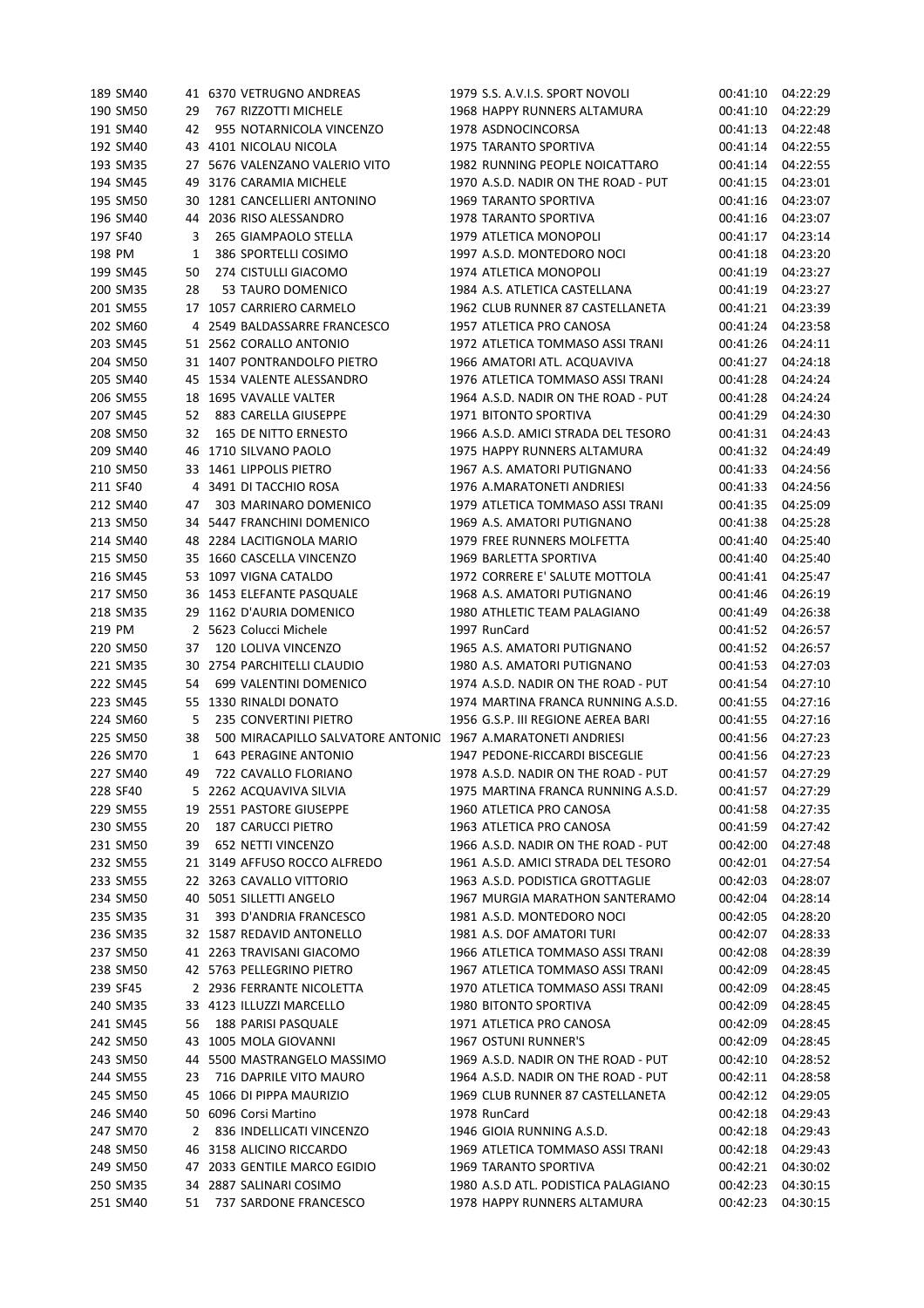|        | 252 SM45 | 57 | 786 DI RELLA GRAZIANO                                       | 1972 DREAM TEAM BARI                | 00:42:23 | 04:30:15 |
|--------|----------|----|-------------------------------------------------------------|-------------------------------------|----------|----------|
| 253 SM |          |    | 21 5342 SUMA ORONZO                                         | 1986 ATLETICA CEGLIE MESSAPICA      | 00:42:24 | 04:30:21 |
|        | 254 SM55 |    | 24 3871 PAGLIARULO ANDREA                                   | 1962 ASS. S. D. PINK PANTHER        | 00:42:24 | 04:30:21 |
|        | 255 SM40 |    | 52 4579 VOLPICELLA TOMMASO                                  | 1975 PUGLIA MARATHON                | 00:42:25 | 04:30:27 |
|        | 256 SM55 |    | 25 5680 VISCANTI ONOFRIO                                    | 1960 HAPPY RUNNERS ALTAMURA         | 00:42:25 | 04:30:27 |
| 257 SM |          |    | 22 2013 CHIEFA GIUSEPPE GIANLUCA                            | 1987 A.S.D. MARATHON MASSAFRA       | 00:42:25 | 04:30:27 |
|        | 258 SM40 | 53 | 649 CACCIAPAGLIA ANGELO                                     | 1979 A.S.D. NADIR ON THE ROAD - PUT | 00:42:26 | 04:30:34 |
|        | 259 SM55 | 26 | 5756 DARESTA FRANCESCO                                      | 1964 A.S. AMATORI PUTIGNANO         | 00:42:26 | 04:30:34 |
|        | 260 SM50 | 48 | 1127 POMELLA ANTONIO                                        | 1969 S.ATL. S.G.BOSCO PALAGIANELLO  | 00:42:27 | 04:30:40 |
|        | 261 SM50 | 49 | 109 DALENA DOMENICO                                         | 1967 A.S. AMATORI PUTIGNANO         | 00:42:28 | 04:30:47 |
|        | 262 PM   | 3  | 63 BIANCO SEBASTIANO                                        | 1998 A.S. ATLETICA CASTELLANA       | 00:42:28 | 04:30:47 |
|        | 263 SM60 | 6  | 518 PAULICELLI VINCENZO                                     | 1956 ATLETICA PRO CANOSA            | 00:42:28 | 04:30:47 |
|        | 264 SM40 | 54 | 198 PACIOLLA MARIO                                          | 1978 ATLETICA PRO CANOSA            | 00:42:29 | 04:30:53 |
|        | 265 SF45 | 3  | 631 LAMACCHIA TIZIANA                                       | 1970 LA PIETRA                      | 00:42:30 | 04:30:59 |
|        |          |    |                                                             | 1975 HAPPY RUNNERS ALTAMURA         |          |          |
|        | 266 SM40 | 55 | 733 POPOLIZIO RAFFAELE                                      |                                     | 00:42:32 | 04:31:12 |
|        | 267 SM50 | 50 | 211 SANTORO DOMENICO                                        | 1967 G.S.ATLETICA AMATORI CORATO    | 00:42:33 | 04:31:18 |
|        | 268 SM40 |    | 56 5509 SERVADIO CARMINE                                    | 1978 DREAM TEAM BARI                | 00:42:33 | 04:31:18 |
|        | 269 SM65 |    | 3 2798 TRANI ANGELO                                         | 1954 A.S.D. PODISTICA GROTTAGLIE    | 00:42:35 | 04:31:31 |
|        | 270 SM50 |    | 51 5496 ANDREASSI MARIO                                     | 1969 A.S.D. AGORA'                  | 00:42:35 | 04:31:31 |
|        | 271 SM55 |    | 27 1943 CORNACCHIA GIUSEPPE                                 | 1961 CLUB RUNNER 87 CASTELLANETA    | 00:42:36 | 04:31:38 |
|        | 272 SM50 | 52 | 698 MEZZAPESA MICHELANGELO                                  | 1968 A.S.D. NADIR ON THE ROAD - PUT | 00:42:38 | 04:31:50 |
|        | 273 SM45 |    | 58 1517 GALANTO GIANCARLO                                   | 1974 ATLETICA MONOPOLI              | 00:42:38 | 04:31:50 |
|        | 274 SM45 |    | 59 1242 PIZZARELLI VINCENZO                                 | 1974 A.S.D. MARATHON MASSAFRA       | 00:42:39 | 04:31:57 |
|        | 275 SM40 |    | 57 6000 CAFORIO MASSIMO                                     | 1977 A.S. ATLETICA CASTELLANA       | 00:42:41 | 04:32:09 |
|        | 276 SM40 | 58 | 4122 CHIDICHIMO ANTONIO                                     | 1979 A.S.D. AMICI STRADA DEL TESORO | 00:42:42 | 04:32:16 |
| 277 SM |          | 23 | 554 PASCALICCHIO BARTOLO                                    | 1989 A.S. ATLETICA POLIGNANO        | 00:42:42 | 04:32:16 |
|        | 278 SM50 | 53 | 453 CAMPOBASSO VITO PASQUALE ANT 1967 A.S.D. MONTEDORO NOCI |                                     | 00:42:42 | 04:32:16 |
|        | 279 SM40 | 59 | 4057 DE GIRARDIS PAOLO                                      | 1976 A.S. ATLETICA POLIGNANO        | 00:42:42 | 04:32:16 |
|        | 280 SM40 | 60 | 408 NOTARNICOLA GIUSEPPE                                    | 1976 A.S.D. MONTEDORO NOCI          | 00:42:45 | 04:32:35 |
|        | 281 SM50 | 54 | 994 LERNA ANTONIO                                           | 1965 ATLETICA CEGLIE MESSAPICA      | 00:42:45 | 04:32:35 |
|        | 282 SM35 | 35 | 5998 PESCE RUGGIERO MARIA                                   | 1983 AMATORI ATL. ACQUAVIVA         | 00:42:45 | 04:32:35 |
|        | 283 SM35 | 36 | 3922 FORTUNATO VINCENZO                                     | 1982 A.S.D. LA FENICE               | 00:42:45 | 04:32:35 |
|        | 284 SM55 | 28 | 282 CALDERARO VITTORIO                                      | 1961 ATLETICA MONOPOLI              | 00:42:46 | 04:32:41 |
|        | 285 SM55 | 29 | 2569 RIEFOLO LUIGI                                          | 1962 ATLETICA TOMMASO ASSI TRANI    | 00:42:47 | 04:32:48 |
|        | 286 SF45 |    | 4 2112 BARBIERI CASSANDRA                                   | 1974 A.A.'E. MANZARI' CASAMASSIMA   | 00:42:47 | 04:32:48 |
| 287 SM |          | 24 | 451 DE GRAZIA ADRIANO                                       | 1986 A.S.D. MONTEDORO NOCI          | 00:42:47 | 04:32:48 |
|        | 288 SM40 |    | 61 1639 GERMINARIO NICOLA                                   | 1977 FREE RUNNERS MOLFETTA          | 00:42:50 | 04:33:07 |
|        | 289 SM45 |    | 60 5320 LARUCCIA MICHELE                                    | 1972 A.S.D. NADIR ON THE ROAD - PUT | 00:42:53 | 04:33:26 |
|        | 290 SM60 | 7  | 450 FUSILLO ANTONIO                                         | 1959 A.S.D. MONTEDORO NOCI          | 00:42:55 | 04:33:39 |
|        | 291 SM50 |    | 55 1719 CAMPANELLA RAFFAELE                                 | 1967 BIO AMBRA NEW AGE              | 00:42:57 | 04:33:51 |
|        | 292 SM35 | 37 | 997 BOTTONE FRANCESCO                                       | 1982 OSTUNI RUNNER'S                | 00:42:59 | 04:34:04 |
|        | 293 SM45 |    | 61 1429 PINTO LORENZO                                       | 1974 A.S. ATLETICA CASTELLANA       | 00:43:01 | 04:34:17 |
|        | 294 SM40 |    | 612 ANGELINI FABIO                                          | 1979 FREE RUNNERS MOLFETTA          |          |          |
|        |          | 62 |                                                             |                                     | 00:43:01 | 04:34:17 |
|        | 295 SM40 | 63 | 614 ANGELINI PASQUALE                                       | 1979 FREE RUNNERS MOLFETTA          | 00:43:01 | 04:34:17 |
|        | 296 SM40 | 64 | 613 ANGELINI SERGIO                                         | 1979 FREE RUNNERS MOLFETTA          | 00:43:01 | 04:34:17 |
|        | 297 SM35 |    | 38 3670 GRANDIERI LUCIANO                                   | 1981 GIOIA RUNNING A.S.D.           | 00:43:02 | 04:34:23 |
|        | 298 SM50 |    | 56 5613 LONGOBARDO UMBERTO                                  | 1966 MARTINA FRANCA RUNNING A.S.D.  | 00:43:02 | 04:34:23 |
|        | 299 SM50 | 57 | 817 IPPOLITO GIOVANNI                                       | 1966 GIOIA RUNNING A.S.D.           | 00:43:02 | 04:34:23 |
|        | 300 SM65 |    | 4 1135 BRUNO FRANCO                                         | 1950 S.ATL. S.G.BOSCO PALAGIANELLO  | 00:43:03 | 04:34:30 |
|        | 301 SM50 |    | 58 5588 SCORPATI REMO                                       | 1965 S.ATL. S.G.BOSCO PALAGIANELLO  | 00:43:03 | 04:34:30 |
|        | 302 SM50 | 59 | 709 SBIROLI VITO                                            | 1969 A.S.D. NADIR ON THE ROAD - PUT | 00:43:04 | 04:34:36 |
|        | 303 SM45 | 62 | 488 NOTARNICOLA FRANCESCO                                   | 1972 A.S.D. MONTEDORO NOCI          | 00:43:04 | 04:34:36 |
|        | 304 SM45 |    | 63 1989 NARDELLI VITO                                       | 1974 ATHLETIC TEAM PALAGIANO        | 00:43:05 | 04:34:42 |
|        | 305 SM50 | 60 | <b>86 LIPPOLIS GIAMMICHELE</b>                              | 1966 A.S. AMATORI PUTIGNANO         | 00:43:07 | 04:34:55 |
|        | 306 SM40 |    | 65 4378 PORTOGHESE GAETANO                                  | 1978 A.S.D. AMICI STRADA DEL TESORO | 00:43:09 | 04:35:08 |
|        | 307 SM50 |    | 61 1437 DE TULLIO GIOVANNI                                  | 1966 FIAMMA OLIMPIA PALO            | 00:43:11 | 04:35:21 |
|        | 308 SM35 | 39 | 3966 ROCCO VINCENZO                                         | 1981 CLUB RUNNER 87 CASTELLANETA    | 00:43:11 | 04:35:21 |
|        | 309 SF40 | 6  | 117 DELFINE ERICA TERESA                                    | 1979 A.S. AMATORI PUTIGNANO         | 00:43:11 | 04:35:21 |
|        | 310 SM45 |    | 64 5048 MOLINARI MICHELE                                    | 1971 MURGIA MARATHON SANTERAMO      | 00:43:15 | 04:35:46 |
|        | 311 SM45 | 65 | 542 GIANNINI GIANVITO                                       | 1970 PODISTICA ALBEROBELLO A.S.D.   | 00:43:16 | 04:35:53 |
|        | 312 SM45 |    | 66 2951 LATORRE COSIMO DAMIANO                              | 1970 ATLETICA MONOPOLI              | 00:43:17 | 04:35:59 |
|        | 313 SF45 | 5  | <b>676 SIMONE RITA</b>                                      | 1973 A.S.D. NADIR ON THE ROAD - PUT | 00:43:18 | 04:36:05 |
|        | 314 SM35 |    | 40 1688 CONSOLE VITO                                        | 1980 A.S.D. NADIR ON THE ROAD - PUT | 00:43:18 | 04:36:05 |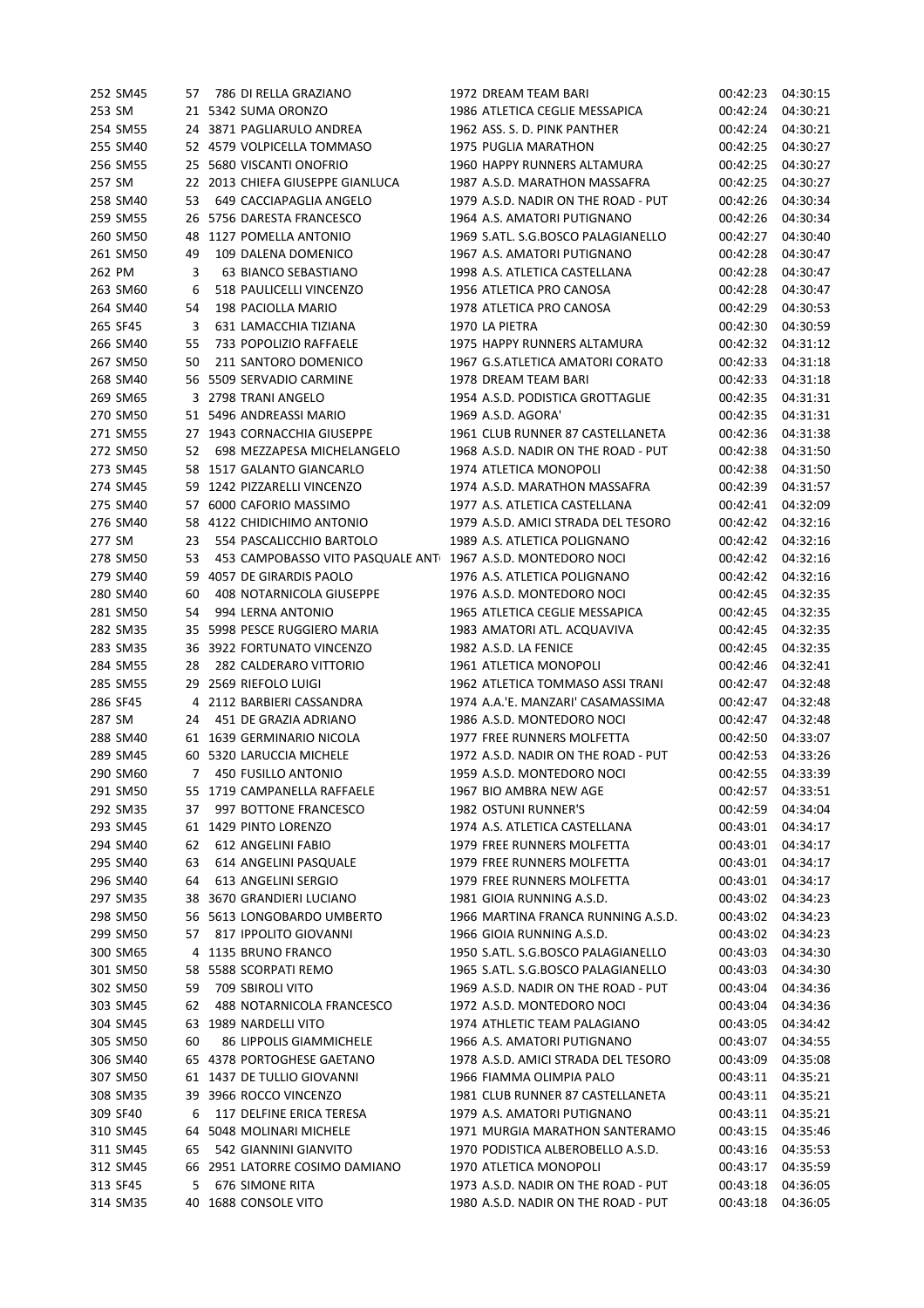| 315 SM40             |    | 66 5574 GIANCOLA COSIMO                   | 1976 A.S.D. PODISTICA GROTTAGLIE    | 00:43:19 | 04:36:12 |
|----------------------|----|-------------------------------------------|-------------------------------------|----------|----------|
| 316 SM45             |    | 67 5243 PARRULLI FERDINANDO               | 1974 A.S.D. AMICI STRADA DEL TESORO | 00:43:20 | 04:36:18 |
| 317 PM               |    | 4 5441 Rotondi Roberto                    | 1996 RunCard                        | 00:43:22 | 04:36:31 |
| 318 SF40             |    | 7 1594 ALBANI CARMEN                      | 1979 A.S. ATLETICA POLIGNANO        | 00:43:22 | 04:36:31 |
| 319 SM55             |    | 30 6373 SELVAGGI ANGELO RAFFAELE          | 1963 RunCard                        | 00:43:23 | 04:36:37 |
| 320 SM60             | 8  | 351 D'ANGELO LUIGI                        | 1959 ATLETIC CLUB ALTAMURA          | 00:43:25 | 04:36:50 |
| 321 SM55             | 31 | 823 GUAGNANO MARIO                        | 1963 GIOIA RUNNING A.S.D.           | 00:43:25 | 04:36:50 |
| 322 SM45             |    | 68 1253 RICCI EMILIANO                    | 1972 A.S.D. MARATHON MASSAFRA       | 00:43:26 | 04:36:56 |
| 323 SM40             | 67 | 887 SECONDO GIUSEPPE                      | 1977 BITONTO SPORTIVA               | 00:43:29 | 04:37:15 |
| 324 SM45             | 69 | 2753 LORE' ALESSIO                        | 1970 ATLETIC CLUB ALTAMURA          | 00:43:33 | 04:37:41 |
| 325 SM35             |    | 41 1236 NATUZZI FRANCESCO                 | 1983 A.S.D. MARATHON MASSAFRA       | 00:43:33 | 04:37:41 |
| 326 SM35             | 42 | 83 DELFINE DOMENICO                       | 1981 A.S. AMATORI PUTIGNANO         | 00:43:36 | 04:38:00 |
| 327 SM40             |    | 68 5424 PEPE DONATO                       | 1977 IKKOS ATLETI TARANTO A.S.D.    | 00:43:36 | 04:38:00 |
| 328 SM35             |    | 43 4785 BONUSO EMANUELE                   | 1980 NUOVA ATLETICA COPERTINO       | 00:43:37 | 04:38:07 |
| 329 SM               |    | 25 4377 DE GIOSA ALESSANDRO               | 1990 A.S.D. AMICI STRADA DEL TESORO | 00:43:38 | 04:38:13 |
| 330 SM50             | 62 | 123 GIANNANDREA ROBERTO                   | 1965 A.S. AMATORI PUTIGNANO         | 00:43:39 | 04:38:19 |
| 331 SM50             | 63 | 689 CAMPANELLA GIOVANNI                   | 1966 A.S.D. NADIR ON THE ROAD - PUT | 00:43:39 | 04:38:19 |
| 332 SM50             |    | 64 2795 D'AMATO PIETRO                    | 1969 A.S.D. PODISTICA GROTTAGLIE    | 00:43:40 | 04:38:26 |
| 333 SM40             |    | 69 5319 GIODICE PIETRO                    | 1978 A.S.D. NADIR ON THE ROAD - PUT | 00:43:43 | 04:38:45 |
| 334 SM50             | 65 | 309 CASTROVILLI GIOACCHINO                | 1965 ATLETICA TOMMASO ASSI TRANI    | 00:43:43 | 04:38:45 |
| 335 SM55             | 32 | <b>729 FORTE VINCENZO</b>                 | 1962 MURGIA MARATHON SANTERAMO      | 00:43:44 | 04:38:51 |
| 336 SM45             |    | 70 5317 CHIRONNA GIUSEPPE                 | 1974 A.S.D. NADIR ON THE ROAD - PUT | 00:43:45 | 04:38:58 |
| 337 SM40             | 70 | 285 COLELLA VITO                          | 1975 ATLETICA MONOPOLI              | 00:43:46 | 04:39:04 |
| 338 SM55             |    | 33 1285 SPINELLI DOMENICO                 | 1963 TARANTO SPORTIVA               | 00:43:47 | 04:39:10 |
| 339 SM45             |    | 71 3049 STRAGAPEDE VINCENZO               | 1974 FOLGORE BRINDISI               | 00:43:49 | 04:39:23 |
| 340 SM45             | 72 | 519 LAERA FRANCO                          | 1970 A.S. DOF AMATORI TURI          | 00:43:49 | 04:39:23 |
| 341 SM50             | 66 | 149 LUISI GIUSEPPE                        | 1965 A.S. AMATORI PUTIGNANO         | 00:43:49 | 04:39:23 |
| 342 SM50             |    | 67 1013 LACORTE GIUSEPPE                  | 1966 OSTUNI RUNNER'S                | 00:43:50 | 04:39:29 |
| 343 SM40             | 71 | 532 GASPARRO VITO                         | 1975 A.S. DOF AMATORI TURI          | 00:43:50 | 04:39:29 |
| 344 SM50             | 68 | 558 MAIELLARO VITO                        | 1969 A.S. ATLETICA POLIGNANO        | 00:43:50 | 04:39:29 |
| 345 SM35             | 44 | 779 DE LUCA ANGELO                        | 1981 DREAM TEAM BARI                | 00:43:51 | 04:39:36 |
| 346 SM               | 26 | 6015 LEANZA SALVATORE                     | 1986 FREE RUNNERS MOLFETTA          | 00:43:51 | 04:39:36 |
| 347 SM50             |    | 69 4725 STORELLI MAURO                    | 1967 ATLETICA TOMMASO ASSI TRANI    | 00:43:51 | 04:39:36 |
| 348 SM45             | 73 | 739 CORNACCHIA MARCANTONIO                | 1971 HAPPY RUNNERS ALTAMURA         | 00:43:52 | 04:39:42 |
|                      | 74 |                                           |                                     |          |          |
| 349 SM45             |    | 441 ANNESE PASQUALE                       | 1970 A.S.D. MONTEDORO NOCI          | 00:43:52 | 04:39:42 |
| 350 SM50<br>351 SM60 | 70 | 196 MANZI COSIMO<br>129 DELFINE FRANCESCO | 1968 ATLETICA PRO CANOSA            | 00:43:53 | 04:39:49 |
| 352 SF45             | 9  |                                           | 1958 A.S. AMATORI PUTIGNANO         | 00:43:53 | 04:39:49 |
|                      | 6  | 662 PRICCI PATRIZIA                       | 1972 RUNNING TEAM D'ANGELA SPORT    | 00:43:55 | 04:40:01 |
| 353 SF               |    | 2 1001 PIGNATELLI DANIELA                 | 1985 OSTUNI RUNNER'S                | 00:43:57 | 04:40:14 |
| 354 SM50             |    | 71 5504 RICCIARDI GAETANO VITO            | 1965 MURGIA MARATHON SANTERAMO      | 00:43:59 | 04:40:27 |
| 355 SM40             |    | 72 1828 FRANCO MARIANO                    | 1976 ASDNOCINCORSA                  | 00:43:59 | 04:40:27 |
| 356 SM40             |    | 73 1833 SPROVIERO CARMELO EVARISTO        | 1975 ASDNOCINCORSA                  | 00:43:59 | 04:40:27 |
| 357 SM50             |    | 72 5322 PACE DANIELE                      | 1968 A.S.D. NADIR ON THE ROAD - PUT | 00:44:00 | 04:40:33 |
| 358 SM55             |    | 34 2011 CAPOROSSO ALESSANDRO              | 1962 A.S.D. MARATHON MASSAFRA       | 00:44:01 | 04:40:40 |
| 359 SM55             | 35 | 220 DE PALMA PIERO                        | 1961 G.S.ATLETICA AMATORI CORATO    | 00:44:02 | 04:40:46 |
| 360 SM45             |    | 75 4549 DIGESU' LUCA                      | 1970 HAPPY RUNNERS ALTAMURA         | 00:44:03 | 04:40:52 |
| 361 SM45             |    | 76 1527 DI GESO VITO                      | 1970 ATLETICA TOMMASO ASSI TRANI    | 00:44:05 | 04:41:05 |
| 362 SM50             |    | 73 2523 MOLENDINI ALFREDO                 | 1967 TARANTO SPORTIVA               | 00:44:05 | 04:41:05 |
| 363 SM50             | 74 | 163 SODANO ONOFRIO                        | 1965 A.S.D. AMICI STRADA DEL TESORO | 00:44:06 | 04:41:11 |
| 364 SM50             |    | 75 5262 MARTULLI SALVATORE                | 1965 ATLETICA MONOPOLI              | 00:44:08 | 04:41:24 |
| 365 AM               |    | 1 5651 RECCHIA FRANCESCO PIO              | 2002 A.S.D. MONTEDORO NOCI          | 00:44:15 | 04:42:09 |
| 366 SM               | 27 | 390 ARMENISE ALBERTO                      | 1988 A.S.D. MONTEDORO NOCI          | 00:44:16 | 04:42:15 |
| 367 SF35             | 1  | 514 PARADISO ALTOMARE                     | 1982 A.MARATONETI ANDRIESI          | 00:44:17 | 04:42:22 |
| 368 SM40             |    | 74 3784 PASTORE VITO                      | 1976 S.ATL. S.G.BOSCO PALAGIANELLO  | 00:44:18 | 04:42:28 |
| 369 SM55             | 36 | 311 ALTIERI ANTONIO                       | 1963 ATLETICA TOMMASO ASSI TRANI    | 00:44:18 | 04:42:28 |
| 370 SM45             | 77 | 294 BASSI LEONARDO                        | 1973 ATLETICA TOMMASO ASSI TRANI    | 00:44:19 | 04:42:34 |
| 371 SM60             |    | 10 3056 CALABRESE FRANCESCO               | 1957 OSTUNI RUNNER'S                | 00:44:19 | 04:42:34 |
| 372 SM45             |    | 78 1141 CASTRONOVI FRANCESCO              | 1970 S.ATL. S.G.BOSCO PALAGIANELLO  | 00:44:21 | 04:42:47 |
| 373 SM65             | 5  | 325 DEL VENTO VITO                        | 1952 ATLETICA TOMMASO ASSI TRANI    | 00:44:22 | 04:42:53 |
| 374 SM65             | 6  | 418 ATTOLICO GIUSEPPE                     | 1951 A.S.D. MONTEDORO NOCI          | 00:44:24 | 04:43:06 |
| 375 SM50             |    | 76 3096 SCOCCIA MARCO                     | 1969 S.ATL. S.G.BOSCO PALAGIANELLO  | 00:44:25 | 04:43:13 |
| 376 SM35             | 45 | 404 IGNAZZI GIANLUCA                      | 1983 A.S.D. MONTEDORO NOCI          | 00:44:25 | 04:43:13 |
| 377 SM45             |    | 79 5534 VICENTI DOMENICO                  | 1973 ASDNOCINCORSA                  | 00:44:26 | 04:43:19 |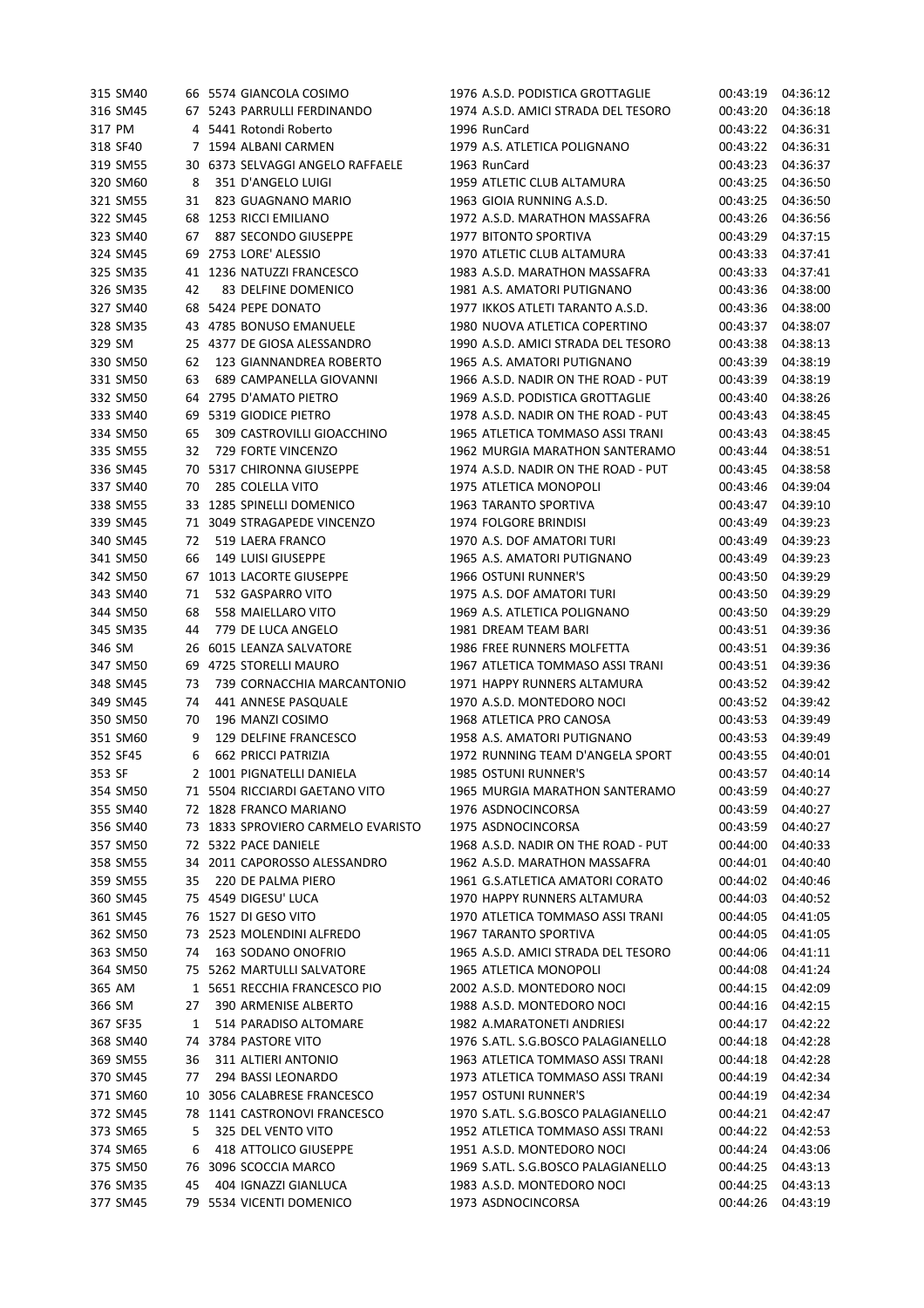| 378 SM40 |    | 75 6254 SAPONE MASSIMO BATTISTA    | 1978 ASD RUNNING CASSANO VENTI18    | 00:44:27 | 04:43:25 |
|----------|----|------------------------------------|-------------------------------------|----------|----------|
| 379 SM40 |    | 76 1223 MARRESE AUGUSTO            | 1977 A.S.D. MARATHON MASSAFRA       | 00:44:29 | 04:43:38 |
| 380 SM50 |    | 77 1471 VALENTINI LORENZO          | 1969 A.S. AMATORI PUTIGNANO         | 00:44:30 | 04:43:44 |
| 381 SM   |    | 28 4050 FUMANTI EMANUELE           | 1985 ATLETICA MONOPOLI              | 00:44:32 | 04:43:57 |
| 382 SF35 |    | 2 2257 SONNANTE FABIANA            | 1982 CRISPIANO MARATHON CLUB ONLUS  | 00:44:36 | 04:44:23 |
| 383 SM35 |    | 46 2960 ZUPO CLAUDIO ANTONIO       | 1983 A.S. ATLETICA POLIGNANO        | 00:44:39 | 04:44:42 |
| 384 SF45 | 7  | 276 VINCIGUERRA ANGELA             | 1970 ATLETICA MONOPOLI              | 00:44:39 | 04:44:42 |
| 385 SM45 | 80 | 271 PETROSILLO GIANFRANCO          | 1971 ATLETICA MONOPOLI              | 00:44:40 | 04:44:48 |
| 386 SF35 | 3  | 694 POCI SIMONA                    | 1981 A.S.D. NADIR ON THE ROAD - PUT | 00:44:40 | 04:44:48 |
| 387 SM45 |    | 81 1979 LAVARRA ANTONIO            | 1972 S.ATL. S.G.BOSCO PALAGIANELLO  | 00:44:41 | 04:44:55 |
| 388 SM40 |    | 77 4140 PANSINI PASQUALE           | 1978 FREE RUNNERS MOLFETTA          | 00:44:41 | 04:44:55 |
| 389 SM45 |    | 82 2842 GENTILE LEONARDO           | 1973 S.ATL. S.G.BOSCO PALAGIANELLO  | 00:44:41 | 04:44:55 |
| 390 SM35 | 47 | <b>685 BIANCO GIANGIUSEPPE</b>     | 1983 A.S.D. NADIR ON THE ROAD - PUT | 00:44:41 | 04:44:55 |
| 391 SM55 |    | 37 5611 PASTORE CLAUDIO            | 1964 MARTINA FRANCA RUNNING A.S.D.  | 00:44:42 | 04:45:01 |
| 392 SM35 |    |                                    |                                     |          |          |
|          | 48 | 671 LATERZA GIOVANNI               | 1981 A.S.D. NADIR ON THE ROAD - PUT | 00:44:42 | 04:45:01 |
| 393 SM50 |    | 78 6348 PERRELLI VITO SANTE        | 1968 A.S. ATLETICA CASTELLANA       | 00:44:43 | 04:45:07 |
| 394 SM40 |    | 78 5241 CASSANO GIANLUCA           | 1977 A.S.D. AMICI STRADA DEL TESORO | 00:44:44 | 04:45:14 |
| 395 SM65 | 7  | 256 PASSIATORE FRANCO              | 1954 ATLETICA MONOPOLI              | 00:44:45 | 04:45:20 |
| 396 SM55 | 38 | 590 SCARDIGNO SERGIO               | 1961 FREE RUNNERS MOLFETTA          | 00:44:46 | 04:45:26 |
| 397 SM55 |    | 39 3973 BATTISTA COSIMO            | <b>1964 TARANTO SPORTIVA</b>        | 00:44:47 | 04:45:33 |
| 398 SM50 |    | 79 2544 GRANDOLFO NICOLA           | 1966 A.S.D. AMICI STRADA DEL TESORO | 00:44:49 | 04:45:46 |
| 399 SF50 | 1  | 301 BOTTA VALENTINA                | 1965 ATLETICA TOMMASO ASSI TRANI    | 00:44:49 | 04:45:46 |
| 400 SM60 |    | 11 1230 SALVI COSIMO ANTONIO       | 1957 A.S.D. MARATHON MASSAFRA       | 00:44:50 | 04:45:52 |
| 401 SM45 | 83 | 407 ABBRESCIA LUIGI                | 1972 A.S.D. MONTEDORO NOCI          | 00:44:51 | 04:45:58 |
| 402 SM45 |    | 84 5579 GRIMALDI FABIO             | 1970 CLUB RUNNER 87 CASTELLANETA    | 00:44:52 | 04:46:05 |
| 403 SM35 | 49 | 690 MASTRANGELO GIANFRANCO         | 1980 A.S.D. NADIR ON THE ROAD - PUT | 00:44:53 | 04:46:11 |
| 404 SM50 | 80 | 1441 BIASI GIUSEPPE                | 1968 A.S. AMATORI PUTIGNANO         | 00:44:53 | 04:46:11 |
| 405 SM55 | 40 | 1562 LOPERFIDO UBALDO PIETRO       | 1963 A.S.D. MONTEDORO NOCI          | 00:44:54 | 04:46:17 |
| 406 SM40 |    | 79 5249 AMATO MICHELE              | 1978 A.S.D. AMICI STRADA DEL TESORO | 00:44:55 | 04:46:24 |
| 407 SF   |    | 3 1908 SEMERARO LUCIA              | <b>1988 OSTUNI RUNNER'S</b>         | 00:44:55 | 04:46:24 |
| 408 SM60 |    | 12 1072 SEMERARO FRANCESCO         | 1959 CLUB RUNNER 87 CASTELLANETA    | 00:44:55 | 04:46:24 |
| 409 SM75 | 1  | 641 TRAVERSA NICOLA VITO           | 1944 PEDONE-RICCARDI BISCEGLIE      | 00:44:56 | 04:46:30 |
| 410 SM45 |    | 85 3861 RENNA MARIO                | 1972 AVIS IN CORSA CONVERSANO       | 00:44:57 | 04:46:37 |
| 411 SF45 | 8  | 705 DELFINE EMMA                   | 1973 A.S.D. NADIR ON THE ROAD - PUT | 00:44:57 | 04:46:37 |
| 412 SM50 |    | 81 2094 FUMAROLA DOMENICO          | 1968 RunCard                        | 00:44:58 | 04:46:43 |
| 413 SM45 |    | 86 4387 PAPAGNA FILIPPO            | 1970 A.S.D. AMICI STRADA DEL TESORO | 00:44:58 | 04:46:43 |
| 414 SM35 |    | 50 1123 CATUCCI ALESSIO            | 1984 NUOVA ATLETICA LATERZA         | 00:44:59 | 04:46:49 |
| 415 SM   | 29 | 78 ZAZZERA PAOLO                   | 1992 A.S. ATLETICA CASTELLANA       | 00:44:59 | 04:46:49 |
| 416 SM   | 30 | 96 POLIGNANO PATRIZIO              | 1988 A.S. AMATORI PUTIGNANO         | 00:44:59 | 04:46:49 |
| 417 SM45 |    | 296 RIEFOLO MICHELE                | 1974 ATLETICA TOMMASO ASSI TRANI    | 00:45:00 | 04:46:56 |
|          | 87 |                                    |                                     |          |          |
| 418 SM45 | 88 | 787 LIONETTI COSIMO                | 1973 ASD RUNNING CASSANO VENTI18    | 00:45:01 | 04:47:02 |
| 419 SF40 | 8  | 3848 DE PINTO MARICA               | 1979 ATLETICA TOMMASO ASSI TRANI    | 00:45:02 | 04:47:08 |
| 420 SM35 | 51 | 721 LATERZA GIANCARLO              | 1981 A.S.D. NADIR ON THE ROAD - PUT | 00:45:04 | 04:47:21 |
| 421 SM60 |    | 13 1120 MATERA FRANCESCO           | 1959 NUOVA ATLETICA LATERZA         | 00:45:05 | 04:47:28 |
| 422 SM45 | 89 | 818 AMATULLI VITO                  | 1974 GIOIA RUNNING A.S.D.           | 00:45:06 | 04:47:34 |
| 423 SM45 | 90 | 41 TODISCO PIETRO                  | 1970 A.S. ATLETICA CASTELLANA       | 00:45:06 | 04:47:34 |
| 424 SM55 |    | 41 5261 MARZOLLA STEFANO           | 1964 ATLETICA MONOPOLI              | 00:45:06 | 04:47:34 |
| 425 SM45 |    | 91 6354 GATTI SAVERIO              | 1974 A.S. DOF AMATORI TURI          | 00:45:07 | 04:47:40 |
| 426 SF40 |    | 9 3091 BRITTANNICO ELVIRA          | 1975 A.S.D. PODISTICA GROTTAGLIE    | 00:45:08 | 04:47:47 |
| 427 SM45 |    | 92 4421 CACCIAPAGLIA PAOLO ANTONIO | 1970 DREAM TEAM BARI                | 00:45:11 | 04:48:06 |
| 428 SM40 |    | 80 1153 SPORTELLI MASSIMILIANO     | 1976 S.ATL. S.G.BOSCO PALAGIANELLO  | 00:45:11 | 04:48:06 |
| 429 SM   | 31 | 65 DETOMASO ALESSIO GIUSEPPE       | 1988 A.S. ATLETICA CASTELLANA       | 00:45:13 | 04:48:19 |
| 430 SM35 | 52 | 300 GAROFALO MAURO                 | 1981 ATLETICA TOMMASO ASSI TRANI    | 00:45:15 | 04:48:31 |
| 431 SM55 | 42 | 134 NUDO GIUSEPPE                  | 1961 A.S. AMATORI PUTIGNANO         | 00:45:16 | 04:48:38 |
| 432 SM35 | 53 | 174 DEL VENTO ANTONIO MOSE'        | 1980 ATLETICA PRO CANOSA            | 00:45:17 | 04:48:44 |
| 433 SM50 |    | 82 6077 MIANULLI GIUSEPPE          | 1965 S.ATL. S.G.BOSCO PALAGIANELLO  | 00:45:18 | 04:48:50 |
| 434 SM45 |    | 93 5589 CASTRONOVI VINCENZO        | 1970 S.ATL. S.G.BOSCO PALAGIANELLO  | 00:45:18 | 04:48:50 |
| 435 SF45 | 9  | 5677 ANDRESINI GIUSEPPINA          | 1971 A.S.D. NADIR ON THE ROAD - PUT | 00:45:19 | 04:48:57 |
| 436 SM40 | 81 | 130 LAERA NICOLA                   | 1979 A.S. AMATORI PUTIGNANO         | 00:45:22 | 04:49:16 |
| 437 SM   | 32 | 62 MASTRANGELO GIUSEPPE            | 1991 A.S. ATLETICA CASTELLANA       | 00:45:24 | 04:49:29 |
| 438 SM   |    | 33 5718 LAPENNA VINCENZO           | 1986 CORRERE E' SALUTE MOTTOLA      | 00:45:25 | 04:49:35 |
| 439 SM   |    | 34 3969 CASTELLANO FRANCESCO       | 1986 CORRERE E' SALUTE MOTTOLA      | 00:45:26 | 04:49:42 |
| 440 SM50 |    | 83 1110 TRISOLINI NICOLA           | 1969 CORRERE E' SALUTE MOTTOLA      | 00:45:26 | 04:49:42 |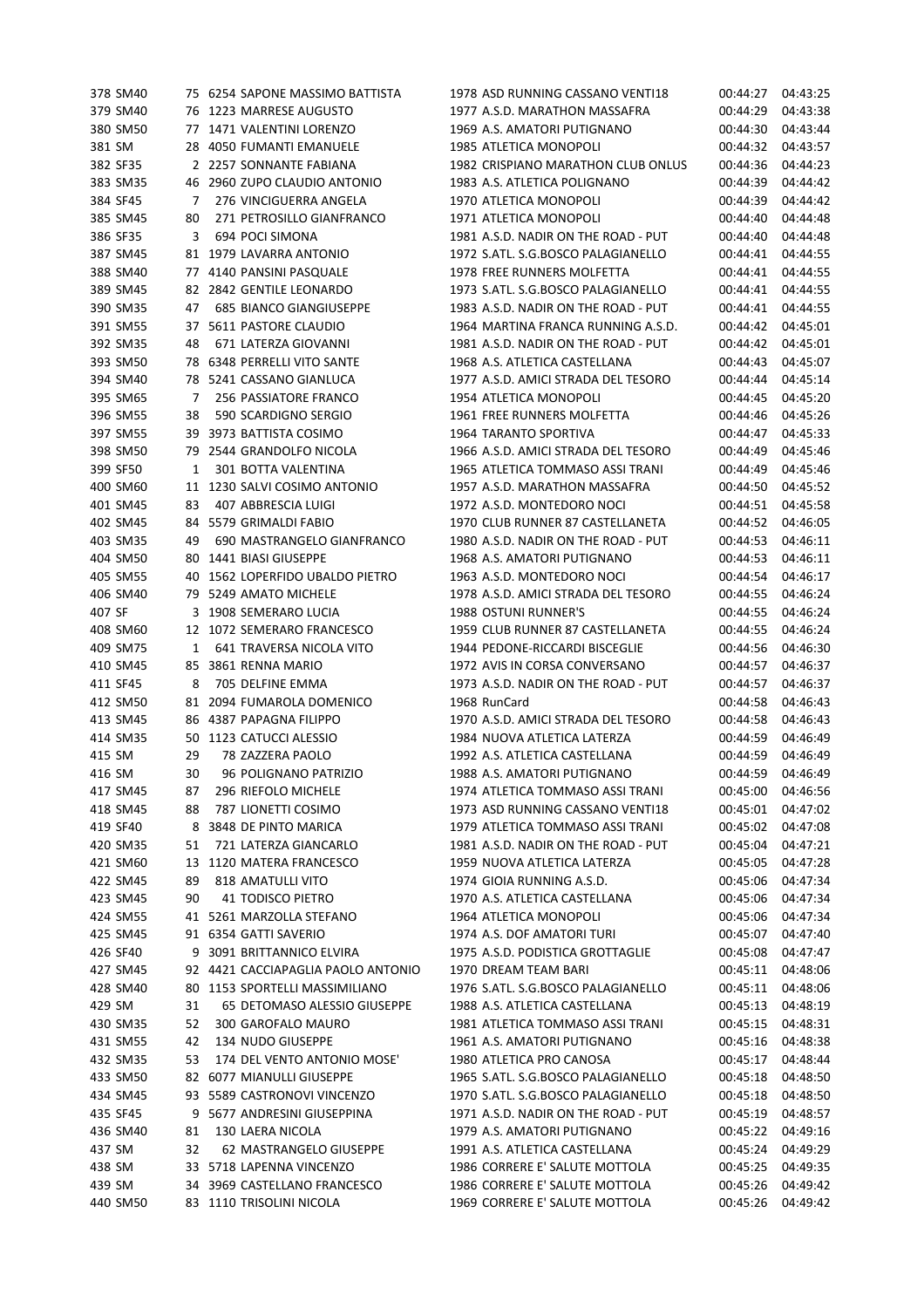|        | 441 SM55 | 43 | 273 PIRRELLI ANTONIO                 | 1960 ATLETICA MONOPOLI              | 00:45:29 | 04:50:01 |
|--------|----------|----|--------------------------------------|-------------------------------------|----------|----------|
| 442 SF |          | 4  | 530 DE TOMMASO MARIANTONIETTA        | 1987 A.S. DOF AMATORI TURI          | 00:45:30 | 04:50:07 |
|        | 443 SM40 |    | 82 6216 PISTILLI ALFONSO             | 1978 ATLETICA PRO CANOSA            | 00:45:32 | 04:50:20 |
|        | 444 SM70 |    | 3 5975 GUIDO COSIMO                  | 1949 A.S. ACTION RUNNING MONTERONI  | 00:45:33 | 04:50:26 |
| 445 SM |          |    | 35 5979 Argenti Cataldo              | 1989 RunCard                        | 00:45:35 | 04:50:39 |
|        | 446 SM45 |    | 94 1152 GUIDA RUGGIERO               | 1973 S.ATL, S.G.BOSCO PALAGIANELLO  | 00:45:36 | 04:50:45 |
|        | 447 SM35 | 54 | 844 RESTA PIETRO                     | 1980 ALBEROBELLO RUNNING ASD        | 00:45:38 | 04:50:58 |
|        | 448 SM55 |    | 44 1219 MASTRONUZZI GIROLAMO         | 1964 A.S.D. MARATHON MASSAFRA       | 00:45:39 | 04:51:04 |
|        | 449 SM40 | 83 | 1099 MONTEMURRI ANGELO               | 1976 CORRERE E' SALUTE MOTTOLA      | 00:45:40 | 04:51:11 |
|        | 450 SM45 | 95 | 1431 ROTOLO VINCENZO                 | 1973 A.S. ATLETICA CASTELLANA       | 00:45:41 | 04:51:17 |
|        | 451 SM50 |    |                                      | 1968 A.S. AMATORI PUTIGNANO         |          |          |
|        |          |    | 84 1455 GENTILE VINCENZO MASSIMILIAN |                                     | 00:45:42 | 04:51:24 |
|        | 452 SM45 |    | 96 1644 RAPANARO VALERIO             | 1970 FREE RUNNERS MOLFETTA          | 00:45:42 | 04:51:24 |
|        | 453 SM55 |    | 45 3326 RICCI DOMENICO               | 1964 S.ATL. S.G.BOSCO PALAGIANELLO  | 00:45:43 | 04:51:30 |
|        | 454 SM50 |    | 85 1483 FARFALLA MASSIMO ANTONIO     | 1966 ATLETICA PRO CANOSA            | 00:45:44 | 04:51:36 |
|        | 455 SM45 | 97 | 166 D'ALESSANDRO SABINO              | 1971 ATLETICA PRO CANOSA            | 00:45:44 | 04:51:36 |
|        | 456 SM50 |    | 86 6350 GALLUZZI ANTONIO             | 1967 A.S. AMATORI PUTIGNANO         | 00:45:45 | 04:51:43 |
|        | 457 SM40 |    | 84 5442 santoro piero                | 1975 RunCard                        | 00:45:45 | 04:51:43 |
|        | 458 SM50 |    | 87 1669 SARDARO AGOSTINO             | 1966 BARLETTA SPORTIVA              | 00:45:49 | 04:52:08 |
|        | 459 SM45 |    | 98 2625 AMATO NICOLA DAVIDE          | 1972 FREE RUNNERS MOLFETTA          | 00:45:51 | 04:52:21 |
|        | 460 SM55 | 46 | 139 MARCHITELLI VITO SANTE           | 1961 A.S. AMATORI PUTIGNANO         | 00:45:52 | 04:52:27 |
|        | 461 SM55 | 47 | 536 SIMONE MICHEL                    | 1963 PODISTICA ALBEROBELLO A.S.D.   | 00:45:53 | 04:52:34 |
|        | 462 SM40 |    | 85 5263 MINOIA PIETRO                | 1977 ATLETICA MONOPOLI              | 00:45:54 | 04:52:40 |
|        | 463 SF50 |    | 2 4787 ATTANASIO ANNA                | 1968 DREAM TEAM BARI                | 00:46:02 | 04:53:31 |
|        | 464 SM55 | 48 | 999 CAVALLO ARMANDO                  | 1961 OSTUNI RUNNER'S                | 00:46:05 | 04:53:50 |
|        | 465 SM65 |    | 8 1183 SEMERARO FRANCESCO            | 1953 G.S. PAOLOTTI - ATL MARTINA    | 00:46:06 | 04:53:57 |
|        | 466 SF50 | 3  | 1067 PAVONE MARIA DOMENICA           | 1965 CLUB RUNNER 87 CASTELLANETA    | 00:46:07 | 04:54:03 |
|        | 467 SF40 |    |                                      |                                     |          | 04:54:09 |
|        |          | 10 | 5292 CARNICELLA DARIA                | 1975 FREE RUNNERS MOLFETTA          | 00:46:08 |          |
|        | 468 SM40 | 86 | 666 GIGANTE FRANCESCO                | 1975 A.S.D. NADIR ON THE ROAD - PUT | 00:46:10 | 04:54:22 |
|        | 469 SM55 | 49 | 1605 SAMELE NICOLA                   | 1962 A.S. ATLETICA POLIGNANO        | 00:46:15 | 04:54:54 |
|        | 470 SM45 | 99 | 1165 PETROSILLO STEFANO              | 1973 ATHLETIC TEAM PALAGIANO        | 00:46:16 | 04:55:00 |
|        | 471 SM50 | 88 | 98 LOSAVIO FRANCESCO PAOLO           | 1968 A.S. AMATORI PUTIGNANO         | 00:46:17 | 04:55:07 |
|        | 472 SF35 |    | 4 1864 LAPADULA PALMA                | 1982 POLISPORT CICLO CLUB FASANO    | 00:46:19 | 04:55:19 |
|        | 473 SM35 |    | 55 5544 GALLO ANGELO                 | 1980 POLISPORT CICLO CLUB FASANO    | 00:46:19 | 04:55:19 |
|        | 474 SM40 |    | 87 4164 ALIBERTI CARLO               | 1978 BITONTO SPORTIVA               | 00:46:20 | 04:55:26 |
|        | 475 SM55 | 50 | 51 MASTRANGELO DOMENICO              | 1960 A.S. ATLETICA CASTELLANA       | 00:46:22 | 04:55:39 |
|        | 476 SM60 | 14 | 43 MOREA PAOLO                       | 1959 A.S. ATLETICA CASTELLANA       | 00:46:23 | 04:55:45 |
|        | 477 SM55 |    | 51 2110 COFANO FRANCESCO             | 1960 ATLETICA ADELFIA               | 00:46:23 | 04:55:45 |
|        | 478 SM50 |    | 89 6353 DELVECCHIO ANTONIO MARIA     | 1969 A.S. DOF AMATORI TURI          | 00:46:23 | 04:55:45 |
|        | 479 SM50 |    | 90 2577 MOLFETTA MARIO               | 1968 A.MARATONETI ANDRIESI          | 00:46:24 | 04:55:51 |
|        | 480 SM   |    | 36 1563 PETRELLI NICOLA              | 1986 A.S.D. MONTEDORO NOCI          | 00:46:24 | 04:55:51 |
|        | 481 SM55 | 52 | 97 CASSONE STEFANO                   | 1963 A.S. AMATORI PUTIGNANO         | 00:46:26 | 04:56:04 |
|        | 482 SM65 | 9  | 5446 FAVIA DOMENICO                  | 1951 A.S. AMATORI PUTIGNANO         | 00:46:26 | 04:56:04 |
|        | 483 SM40 |    | 88 5269 D'ONGHIA GRAZIANO            | 1979 A.S.D. MONTEDORO NOCI          | 00:46:27 | 04:56:10 |
|        | 484 SM50 |    | 91 6205 SANSEVERINO ANTONELLO        | 1969 CLUB RUNNER 87 CASTELLANETA    | 00:46:28 | 04:56:17 |
|        | 485 SM45 |    | 100 5877 DIGENNARO FRANCESCO         | 1972 MARTINA FRANCA RUNNING A.S.D.  | 00:46:29 | 04:56:23 |
|        |          |    |                                      | 1965 MARTINA FRANCA RUNNING A.S.D.  |          |          |
|        | 486 SM50 |    | 92 1334 SEMERARO VITANTONIO          |                                     | 00:46:29 | 04:56:23 |
|        | 487 SM55 |    | 53 1059 GRANILE VITTORIO             | 1961 CLUB RUNNER 87 CASTELLANETA    | 00:46:30 | 04:56:30 |
|        | 488 SF50 | 4  | 475 RAMUNNO NICOLETTA                | 1969 A.S.D. MONTEDORO NOCI          | 00:46:33 | 04:56:49 |
|        | 489 SF35 | 5. | 4859 MARTOCCIA ANGELA                | 1980 MARATHON CLUB MINERVINO        | 00:46:33 | 04:56:49 |
|        | 490 SM60 | 15 | 310 PARADISO NICOLA                  | 1957 ATLETICA TOMMASO ASSI TRANI    | 00:46:33 | 04:56:49 |
|        | 491 SM50 |    | 93 3367 FEDELE FRANCESCO             | 1967 TARANTO SPORTIVA               | 00:46:34 | 04:56:55 |
|        | 492 SM50 |    | 94 5517 MINERVA COSIMO               | 1967 ALBEROBELLO RUNNING ASD        | 00:46:35 | 04:57:01 |
|        | 493 SM60 |    | 16 1232 PALMISANO MARINO             | 1956 A.S.D. MARATHON MASSAFRA       | 00:46:35 | 04:57:01 |
|        | 494 SM50 |    | 95 1758 FIORE ANTONIO                | 1966 RUNNERS DEL LEVANTE            | 00:46:36 | 04:57:08 |
|        | 495 SM60 | 17 | 258 DIBELLO NICOLO'                  | 1956 ATLETICA MONOPOLI              | 00:46:40 | 04:57:33 |
|        | 496 SF35 | 6  | 718 LIUZZI ANNUNZIATA                | 1981 A.S.D. NADIR ON THE ROAD - PUT | 00:46:40 | 04:57:33 |
|        | 497 SM40 | 89 | 6197 PULIGNANO GIOVANNI              | 1978 A.S.D. MARATHON MASSAFRA       | 00:46:40 | 04:57:33 |
|        | 498 SM40 | 90 | 147 DARESTA DARIO                    | 1978 A.S. AMATORI PUTIGNANO         | 00:46:40 | 04:57:33 |
|        | 499 SM50 |    | 96 3177 LORUSSO VITANTONIO           | 1968 A.S.D. NADIR ON THE ROAD - PUT | 00:46:41 | 04:57:40 |
|        | 500 SM50 |    | 97 2884 SCIARAFFIA SERGIO            | 1966 TARANTO SPORTIVA               | 00:46:47 | 04:58:18 |
|        | 501 SM50 | 98 | 85 ROMANAZZI ANGELO                  | 1968 A.S. AMATORI PUTIGNANO         | 00:46:49 | 04:58:31 |
|        | 502 SM45 |    | 101 6050 PORZIA STEFANO              | 1974 ASD SPITS RUN W & T SAMMICHELE | 00:46:49 | 04:58:31 |
|        | 503 SM70 | 4  | 432 PACE LUIGI GUGLIELMO             | 1949 A.S.D. MONTEDORO NOCI          | 00:46:50 | 04:58:37 |
|        |          |    |                                      |                                     |          |          |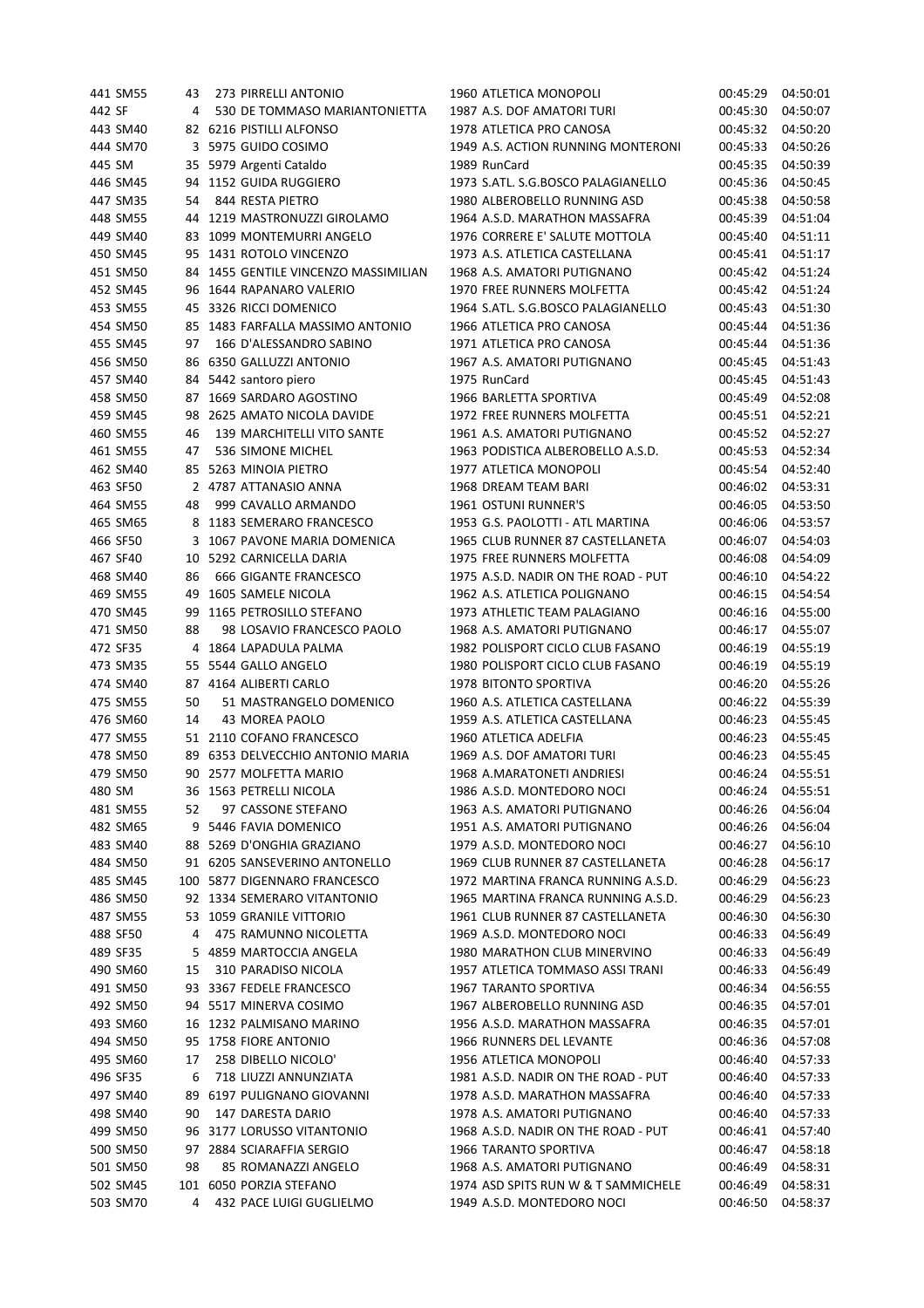|        | 504 SM40 |     | 91 5723 NINNI CATALDO             | 1975 S.ATL. S.G.BOSCO PALAGIANELLO  | 00:46:50 | 04:58:37 |
|--------|----------|-----|-----------------------------------|-------------------------------------|----------|----------|
|        | 505 SM35 |     | 56 3838 FILOGRANO DIEGO           | 1980 A.S.D. AMICI STRADA DEL TESORO | 00:46:52 | 04:58:50 |
|        | 506 SM60 |     | 18 2117 CAMERO MARIO              | 1958 A.S.D. BISCEGLIE RUNNING       | 00:46:52 | 04:58:50 |
|        | 507 SM55 |     | 54 1460 LENTINI MARIO             | 1964 A.S. AMATORI PUTIGNANO         | 00:46:56 | 04:59:15 |
|        | 508 SM50 | 99  | 1149 NOTARANGELO CLAUDIO          | 1968 S.ATL. S.G.BOSCO PALAGIANELLO  | 00:46:57 | 04:59:22 |
|        | 509 SM55 |     | 55 1214 CHIEFA FRANCESCO          | 1961 A.S.D. MARATHON MASSAFRA       | 00:46:59 | 04:59:34 |
|        | 510 SF45 | 10  | 1256 CHIARADIA TUNDRA             | 1974 A.S.D. MARATHON MASSAFRA       | 00:46:59 | 04:59:34 |
|        | 511 SM55 | 56  | 1529 MAGRONE LUIGI                | 1963 ATLETICA TOMMASO ASSI TRANI    | 00:47:00 | 04:59:41 |
|        | 512 SM50 | 100 | 95 VINELLA GIUSEPPE               | 1969 A.S. AMATORI PUTIGNANO         | 00:47:01 | 04:59:47 |
|        | 513 SM55 | 57  | 118 TOTARO DONATO                 | 1962 A.S. AMATORI PUTIGNANO         | 00:47:02 | 04:59:54 |
|        | 514 SM50 | 101 | 74 CONTE STEFANO                  | 1969 A.S. ATLETICA CASTELLANA       | 00:47:05 | 05:00:13 |
|        | 515 SM35 |     | 57 3851 PAPARELLA VINCENZO        | 1982 DREAM TEAM BARI                | 00:47:06 | 05:00:19 |
|        | 516 SM60 | 19  | 4422 PANEBIANCO NICOLA            | 1956 DREAM TEAM BARI                | 00:47:07 | 05:00:26 |
|        |          |     |                                   |                                     |          |          |
|        | 517 SM40 |     | 92 1168 BELMONTE ANGELO           | 1975 ATHLETIC TEAM PALAGIANO        | 00:47:09 | 05:00:38 |
|        | 518 SM45 | 102 | 986 SCARAFILE GIUSEPPE            | 1971 POLISPORT CICLO CLUB FASANO    | 00:47:10 | 05:00:45 |
|        | 519 SM45 | 103 | 788 BEATO ANTONIO                 | 1972 ASD RUNNING CASSANO VENTI18    | 00:47:12 | 05:00:57 |
|        | 520 SM55 |     | 58 6359 NAPOLITANO TOMMASO        | 1963 A.S. ATLETICA POLIGNANO        | 00:47:13 | 05:01:04 |
|        | 521 SM60 |     | 20 1494 CARIELLO FRANCESCO        | 1959 G.S.P. III REGIONE AEREA BARI  | 00:47:14 | 05:01:10 |
|        | 522 SM55 | 59  | 3093 BIANCHI QUERO GIOVANNI       | 1960 CORRERE E' SALUTE MOTTOLA      | 00:47:15 | 05:01:17 |
|        | 523 SM45 | 104 | 141 DARESTA EMILIANO              | 1974 A.S. AMATORI PUTIGNANO         | 00:47:18 | 05:01:36 |
|        | 524 SM40 |     | 93 2771 AGRUSTI GAETANO           | 1975 ASDNOCINCORSA                  | 00:47:19 | 05:01:42 |
|        | 525 SM65 | 10  | <b>420 LUCIA GIUSEPPE</b>         | 1953 ASDNOCINCORSA                  | 00:47:19 | 05:01:42 |
|        | 526 SM55 | 60  | 487 DELLA CORTE GIOVANNI          | 1962 ASDNOCINCORSA                  | 00:47:19 | 05:01:42 |
|        | 527 SM50 | 102 | 901 CACCIAPUOTI DANTE             | 1966 BITONTO SPORTIVA               | 00:47:20 | 05:01:48 |
|        | 528 SM50 |     | 103 4184 MINENNA MICHELE          | 1969 BITONTO SPORTIVA               | 00:47:24 | 05:02:14 |
|        | 529 SM50 |     | 104 4576 BONVINO COSIMO           | 1968 PUGLIA MARATHON                | 00:47:26 | 05:02:27 |
|        | 530 SM45 | 105 | 720 ROMANAZZI GIUSEPPE            | 1974 A.S.D. NADIR ON THE ROAD - PUT | 00:47:32 | 05:03:05 |
|        | 531 SM60 | 21  | 133 LIPPOLIS GIUSEPPE             | 1956 A.S. AMATORI PUTIGNANO         | 00:47:32 | 05:03:05 |
|        | 532 SM45 |     | 106 2857 MUCAVERO GIUSEPPE        | 1974 ATHLETIC TEAM PALAGIANO        | 00:47:33 | 05:03:11 |
| 533 SM |          |     | 37 4965 ROSSETTI FILIPPO          | 1985 A.S.D. RHBIKE TEAM             | 00:47:33 | 05:03:11 |
|        | 534 SM45 |     | 107 6175 FUMAROLA CARMELO         | 1974 LA PALESTRA ASD-MARTINA FRANCA | 00:47:34 | 05:03:18 |
|        | 535 SM45 | 108 | 5230 MANSUETO GIUSEPPE GIOVANNI   | 1974 CORRERE E' SALUTE MOTTOLA      | 00:47:35 | 05:03:24 |
|        | 536 SM60 | 22  | 482 L'ABATE POMPEO                | 1956 ATLETICA MONOPOLI              | 00:47:36 | 05:03:30 |
|        | 537 SM45 | 109 | 467 LORENZINI EMANUELE            | 1971 A.S.D. MONTEDORO NOCI          | 00:47:40 | 05:03:56 |
|        | 538 SM50 |     |                                   | 1969 S.S. A.V.I.S. SPORT NOVOLI     |          |          |
|        |          |     | 105 6379 DE LUCA MAURIZIO         | 1983 LA PALESTRA ASD-MARTINA FRANCA | 00:47:43 | 05:04:15 |
|        | 539 SM35 |     | 58 5866 RUFFINO ELIGIO            |                                     | 00:47:43 | 05:04:15 |
|        | 540 SM55 |     | 61 2813 MEZZAPESA VITO            | 1960 A.S. MARATHON CLUB STATTE      | 00:47:43 | 05:04:15 |
|        | 541 SF45 |     | 11 3316 LA TORRE PAMELA           | 1973 IKKOS ATLETI TARANTO A.S.D.    | 00:47:44 | 05:04:21 |
|        | 542 SM45 |     | 110 1613 ACQUAVIVA MASSIMILIANO   | 1973 POD. VALLE D'ITRIA LOCOROTONDO | 00:47:45 | 05:04:28 |
|        | 543 SM55 |     | 62 2837 FRIGIOLA ALESSANDRO       | 1961 NUOVA ATLETICA LATERZA         | 00:47:47 | 05:04:41 |
|        | 544 SM50 |     | 106 4827 LUPOLI VINCENZO          | 1967 HAPPY RUNNERS ALTAMURA         | 00:47:48 | 05:04:47 |
|        | 545 SM60 |     | 23 6347 ROTOLO DONATO             | 1958 S.ATL. S.G.BOSCO PALAGIANELLO  | 00:47:51 | 05:05:06 |
|        | 546 SM45 |     | 111 1275 STAGNI GIUSEPPE          | 1972 TARANTO SPORTIVA               | 00:47:53 | 05:05:19 |
|        | 547 SM55 | 63  | 126 MAGGIPINTO IGNAZIO            | 1964 A.S. AMATORI PUTIGNANO         | 00:47:54 | 05:05:25 |
|        | 548 SM45 |     | 112 4472 BRUNO VITTORIANO         | 1970 ATLETICA ADELFIA               | 00:47:55 | 05:05:32 |
|        | 549 SM45 |     | 113 4200 SAVINO GIUSEPPE          | <b>1970 FRONTRUNNERS</b>            | 00:47:58 | 05:05:51 |
|        | 550 SM45 |     | 114 4470 ANGIULI GIUSEPPE MASSIMO | 1972 ATLETICA ADELFIA               | 00:48:00 | 05:06:03 |
|        | 551 SM60 | 24  | 728 GIOVE LUIGI                   | 1958 MURGIA MARATHON SANTERAMO      | 00:48:02 | 05:06:16 |
|        | 552 SM50 |     | 107 1446 DALENA GIUSEPPE          | 1967 A.S. AMATORI PUTIGNANO         | 00:48:04 | 05:06:29 |
|        | 553 SF55 |     | 1 5250 MENOLASCINA ROSA           | 1961 A.S.D. AMICI STRADA DEL TESORO | 00:48:04 | 05:06:29 |
|        | 554 SM40 |     | 94 2019 MASTROVITO FRANCESCO      | 1976 LA PALESTRA ASD-MARTINA FRANCA | 00:48:05 | 05:06:35 |
|        | 555 SF45 | 12  | 403 MINUNNI GRAZIANA              | 1973 A.S.D. MONTEDORO NOCI          | 00:48:06 | 05:06:42 |
|        | 556 SM40 | 95  | 456 D'ELIA GIOVANNI               | 1975 ATLETICA MONOPOLI              | 00:48:06 | 05:06:42 |
|        | 557 SM65 | 11  | 405 PETRONILLI PIETRO SANTE       | 1951 A.S.D. MONTEDORO NOCI          | 00:48:06 | 05:06:42 |
|        | 558 SF45 |     | 13 3339 PICCOLO MARIA ROSARIA     | 1974 A.S.D. MARATHON MASSAFRA       | 00:48:09 | 05:07:01 |
|        | 559 SM45 |     | 115 1234 COVELLA GIUSEPPE         | 1970 A.S.D. MARATHON MASSAFRA       | 00:48:11 | 05:07:14 |
|        | 560 SM50 | 108 | 816 VENTIMIGLIA CARMELO           | 1965 GIOIA RUNNING A.S.D.           | 00:48:11 | 05:07:14 |
|        | 561 SF50 |     | 5 5648 GUSMAI ANNAMARIA           | 1966 ATLETICA TOMMASO ASSI TRANI    | 00:48:16 | 05:07:45 |
|        | 562 SM40 | 96  | 560 CARONE NICOLA                 | 1976 A.S. ATLETICA POLIGNANO        | 00:48:17 | 05:07:52 |
|        | 563 SF35 |     | 7 3459 PAPPALETTERA SANTA         | 1982 ATLETICA TOMMASO ASSI TRANI    | 00:48:17 | 05:07:52 |
|        | 564 SM60 | 25  | 306 CASTRO ROBERTO                | 1958 ATLETICA TOMMASO ASSI TRANI    | 00:48:18 | 05:07:58 |
|        | 565 SM50 | 109 | 2037 ZONNO ANGELO ANTONIO         | 1968 TARANTO SPORTIVA               | 00:48:19 | 05:08:05 |
|        | 566 SM45 |     |                                   |                                     |          |          |
|        |          |     | 116 6095 ZIGRINO DOMENICO         | 1973 MARTINA FRANCA RUNNING A.S.D.  | 00:48:20 | 05:08:11 |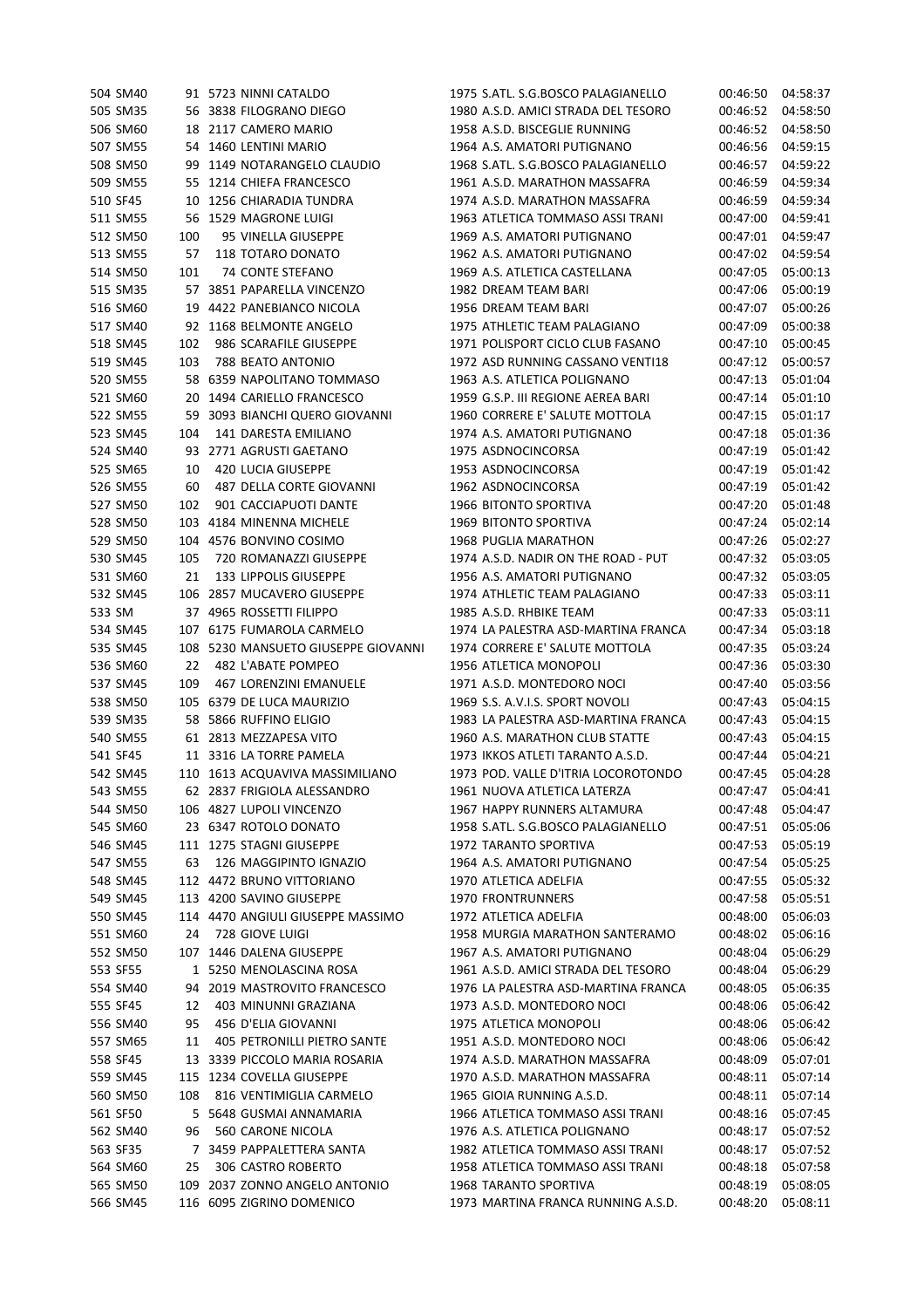|        | 567 SM50             |     | 110 1973 BALESTRA AUGUSTO        | 1967 S.ATL. S.G.BOSCO PALAGIANELLO  | 00:48:21 | 05:08:17 |
|--------|----------------------|-----|----------------------------------|-------------------------------------|----------|----------|
|        | 568 SF40             |     | 11 1250 AZZONE ANGELA            | 1975 A.S.D. MARATHON MASSAFRA       | 00:48:24 | 05:08:36 |
|        | 569 SM50             |     | 111 4853 URBANI MARCELLO         | 1966 IKKOS ATLETI TARANTO A.S.D.    | 00:48:25 | 05:08:43 |
|        | 570 SM40             | 97  | 819 SERINELLI GIOVANNI LUCA      | 1978 GIOIA RUNNING A.S.D.           | 00:48:25 | 05:08:43 |
|        | 571 SM55             | 64  | 1857 TANZARELLA FRANCESCO        | 1964 ATLETICA CITTA' BIANCA         | 00:48:26 | 05:08:49 |
|        | 572 SM40             | 98  | 428 CARIELLO FRANCESCO           | 1975 A.S.D. MONTEDORO NOCI          | 00:48:27 | 05:08:56 |
|        | 573 SM65             |     | 12 1217 SALVI FERNANDO           | 1954 RunCard                        | 00:48:29 | 05:09:08 |
|        | 574 SM55             | 65  | 746 FALCICCHIO BERARDINO         | 1962 HAPPY RUNNERS ALTAMURA         | 00:48:29 | 05:09:08 |
|        | 575 SM55             | 66  | 1466 NETTI FRANCESCO             | 1964 A.S. AMATORI PUTIGNANO         | 00:48:36 | 05:09:53 |
|        | 576 SM45             | 117 | 2000 MARANGI FRANCESCO           | 1974 G.S. PAOLOTTI - ATL MARTINA    | 00:48:36 | 05:09:53 |
|        | 577 SM55             | 67  | 177 LAGRASTA SABINO              | 1963 ATLETICA PRO CANOSA            | 00:48:36 | 05:09:53 |
|        | 578 SM50             |     | 112 2580 RELLA SANTOLO           | 1969 A.MARATONETI ANDRIESI          | 00:48:37 | 05:09:59 |
|        | 579 SM35             |     | 59 5259 FIUME GIANFRANCO         | 1982 ATLETICA MONOPOLI              | 00:48:38 | 05:10:06 |
|        | 580 SM50             |     | 113 1137 ESPOSITO FRANCESCO      | 1965 S.ATL. S.G.BOSCO PALAGIANELLO  | 00:48:41 | 05:10:25 |
|        | 581 SF50             |     | 6 1449 DELFINE MARCELLA          | 1967 A.S. AMATORI PUTIGNANO         | 00:48:41 | 05:10:25 |
|        | 582 SF45             |     | 14 3327 PASSERI EUFEMIA          | 1974 S.ATL. S.G.BOSCO PALAGIANELLO  | 00:48:42 | 05:10:31 |
|        | 583 SM45             | 118 | 354 TAMBORRA RAFFAELE            | 1970 ATLETIC CLUB ALTAMURA          | 00:48:44 | 05:10:44 |
|        | 584 SM45             |     | 119 5679 IACOBELLIS MASSIMILIANO | 1973 MURGIA MARATHON SANTERAMO      | 00:48:45 | 05:10:50 |
|        | 585 SM50             |     | 114 1368 LAMANNA ROCCO ANTONIO   | 1967 GIOIA RUNNING A.S.D.           | 00:48:47 | 05:11:03 |
|        | 586 SM60             |     | 26 2967 SPADAVECCHIA MICHELE     | 1957 DREAM TEAM BARI                | 00:48:47 | 05:11:03 |
|        | 587 SM55             | 68  | 1645 REGINA FRANCESCO            | 1960 FREE RUNNERS MOLFETTA          | 00:48:50 | 05:11:22 |
|        | 588 SM50             |     | 115 5905 FERRARO ANTONIO         | 1966 ATLETICA TOMMASO ASSI TRANI    | 00:48:50 | 05:11:22 |
|        | 589 SM40             |     | 99 6028 MARIANO VITO             | 1975 MURGIA MARATHON SANTERAMO      | 00:48:51 | 05:11:29 |
|        | 590 SM55             | 69  | 312 INTRONA VINCENZO             | 1960 ATLETICA TOMMASO ASSI TRANI    | 00:48:54 | 05:11:48 |
|        | 591 SM60             |     | 27 1951 DE CARLO CARMINE         | 1958 CORRERE E' SALUTE MOTTOLA      | 00:48:56 | 05:12:01 |
|        | 592 SM40             | 100 | 2021 PETRONELLA GIACOMO          | 1975 LA PALESTRA ASD-MARTINA FRANCA | 00:48:58 | 05:12:13 |
|        | 593 SM60             | 28  | 2762 GIAMPETRUZZI LEONARDO       | 1959 GIOIA RUNNING A.S.D.           | 00:48:58 | 05:12:13 |
|        | 594 SM50             | 116 | 839 GIAMPETRUZZI VINCENZO        | 1968 GIOIA RUNNING A.S.D.           | 00:48:58 | 05:12:13 |
|        | 595 SM55             | 70  | 16 D'AMBROSIO FRANCO             | 1963 AMATORI ATL. ACQUAVIVA         | 00:49:01 | 05:12:32 |
|        | 596 SM45             |     | 120 5498 PINTO DOMENICO LUCIANO  | 1972 A.S.D. ASOPICO RUNNING BARI    | 00:49:01 | 05:12:32 |
|        | 597 SM55             |     | 71 6100 ZAMITI SERGIO            | 1964 POD. VALLE D'ITRIA LOCOROTONDO | 00:49:02 | 05:12:39 |
|        | 598 SM55             | 72  | 781 BUONO DOMENICO               | 1963 DREAM TEAM BARI                | 00:49:02 | 05:12:39 |
| 599 SF |                      | 5   | 1618 SABBAGH MAROUA              | 1985 POD. VALLE D'ITRIA LOCOROTONDO | 00:49:03 | 05:12:45 |
|        | 600 SM50             | 117 | 468 LOLIVA NICOLA                | 1968 A.S.D. MONTEDORO NOCI          | 00:49:05 | 05:12:58 |
|        | 601 SF55             |     | 2 1451 DELFINE ELISABETTA        | 1964 A.S. AMATORI PUTIGNANO         | 00:49:07 | 05:13:11 |
|        | 602 SM60             |     | 29 5031 GENCO GIANBATTISTA       | 1959 PODISTICA ALBEROBELLO A.S.D.   | 00:49:08 | 05:13:17 |
|        | 603 SM60             |     | 30 6031 DE TULLIO RICCIOTTI      | 1955 BIO AMBRA NEW AGE              | 00:49:08 | 05:13:17 |
|        | 604 SM50             |     | 118 1666 LEOPARDI BARRA ANTONIO  | 1965 BARLETTA SPORTIVA              | 00:49:09 | 05:13:23 |
|        | 605 SM45             |     | 121 5542 ARGESE GIACOMO          | 1973 POLISPORT CICLO CLUB FASANO    | 00:49:10 | 05:13:30 |
|        |                      |     | 396 MANCINI CARMELO              | 1983 A.S.D. MONTEDORO NOCI          | 00:49:10 |          |
|        | 606 SM35<br>607 SM35 | 60  |                                  |                                     |          | 05:13:30 |
|        |                      |     | 61 5761 PASTORE FRANCESCO        | 1984 ATLETICA PRO CANOSA            | 00:49:10 | 05:13:30 |
|        | 608 SF45             | 15  | 726 RECCHIA PASQUA               | 1974 A.S.D. NADIR ON THE ROAD - PUT | 00:49:11 | 05:13:36 |
|        | 609 SM50             |     | 119 4149 FIORE MASSIMO           | 1969 HAPPY RUNNERS ALTAMURA         | 00:49:12 | 05:13:43 |
|        | 610 SM35             |     | 62 3632 GIANNINI FRANCESCO PAOLO | 1984 BARLETTA SPORTIVA              | 00:49:12 | 05:13:43 |
|        | 611 SM65             | 13  | 1246 LIPPOLIS VITO               | 1954 A.S.D. MARATHON MASSAFRA       | 00:49:13 | 05:13:49 |
|        | 612 SM60             | 31  | 445 DE GRAZIA GIOVANNI           | 1956 A.S.D. MONTEDORO NOCI          | 00:49:14 | 05:13:55 |
|        | 613 SM45             |     | 122 3837 CAPUTO PIETRO           | 1970 A.S.D. AMICI STRADA DEL TESORO | 00:49:15 | 05:14:02 |
|        | 614 SM55             |     | 73 1589 SCAVO GIUSEPPE           | 1960 A.S.D. AMICI STRADA DEL TESORO | 00:49:15 | 05:14:02 |
|        | 615 SM50             |     | 120 6372 SGARAMELLA GIUSEPPE     | 1968 RunCard                        | 00:49:15 | 05:14:02 |
|        | 616 SM50             |     | 121 5471 TANGORRA NICOLA         | 1965 A.S.D. MONTEDORO NOCI          | 00:49:16 | 05:14:08 |
|        | 617 SM70             |     | 5 1515 BRESCIA MICHELE           | 1947 ATLETICA MONOPOLI              | 00:49:17 | 05:14:14 |
|        | 618 SM65             | 14  | 124 SABATO FRANCESCO             | 1951 A.S. AMATORI PUTIGNANO         | 00:49:19 | 05:14:27 |
|        | 619 SM50             |     | 122 5931 LUDOVICO NICOLA         | 1965 GIOIA RUNNING A.S.D.           | 00:49:21 | 05:14:40 |
|        | 620 SM55             |     | 74 5683 BOMBINO PAOLO            | 1960 BIO AMBRA NEW AGE              | 00:49:22 | 05:14:46 |
|        | 621 SM50             |     | 123 5512 ANGELILLO DONATO        | 1965 GIOIA RUNNING A.S.D.           | 00:49:22 | 05:14:46 |
|        | 622 SM50             |     | 124 1007 SANTORO PIERANGELO      | 1967 OSTUNI RUNNER'S                | 00:49:24 | 05:14:59 |
|        | 623 SM45             | 123 | 31 MICCOLIS VINCENZO             | 1972 A.S. ATLETICA CASTELLANA       | 00:49:26 | 05:15:12 |
|        | 624 SM55             |     | 75 4179 GRANIER MARIO ANGELO     | 1960 BITONTO SPORTIVA               | 00:49:27 | 05:15:18 |
|        | 625 SM60             | 32  | 529 DE TOMMASO RAFFAELE          | 1959 A.S. DOF AMATORI TURI          | 00:49:27 | 05:15:18 |
| 626 SF |                      |     | 6 5146 NATILLA ROSA              | 1988 ATHLETIC TEAM PALAGIANO        | 00:49:30 | 05:15:37 |
|        | 627 SM55             |     | 76 3179 FERRANTE NICOLA          | 1962 RUNNERS DEL LEVANTE            | 00:49:31 | 05:15:44 |
|        | 628 SM65             |     | 15 1177 DI BENEDETTO AGOSTINO    | 1954 ATHLETIC TEAM PALAGIANO        | 00:49:31 | 05:15:44 |
|        | 629 SM45             |     | 124 3665 COLETTA ANDREA          | 1972 A.S.D. NADIR ON THE ROAD - PUT | 00:49:33 | 05:15:56 |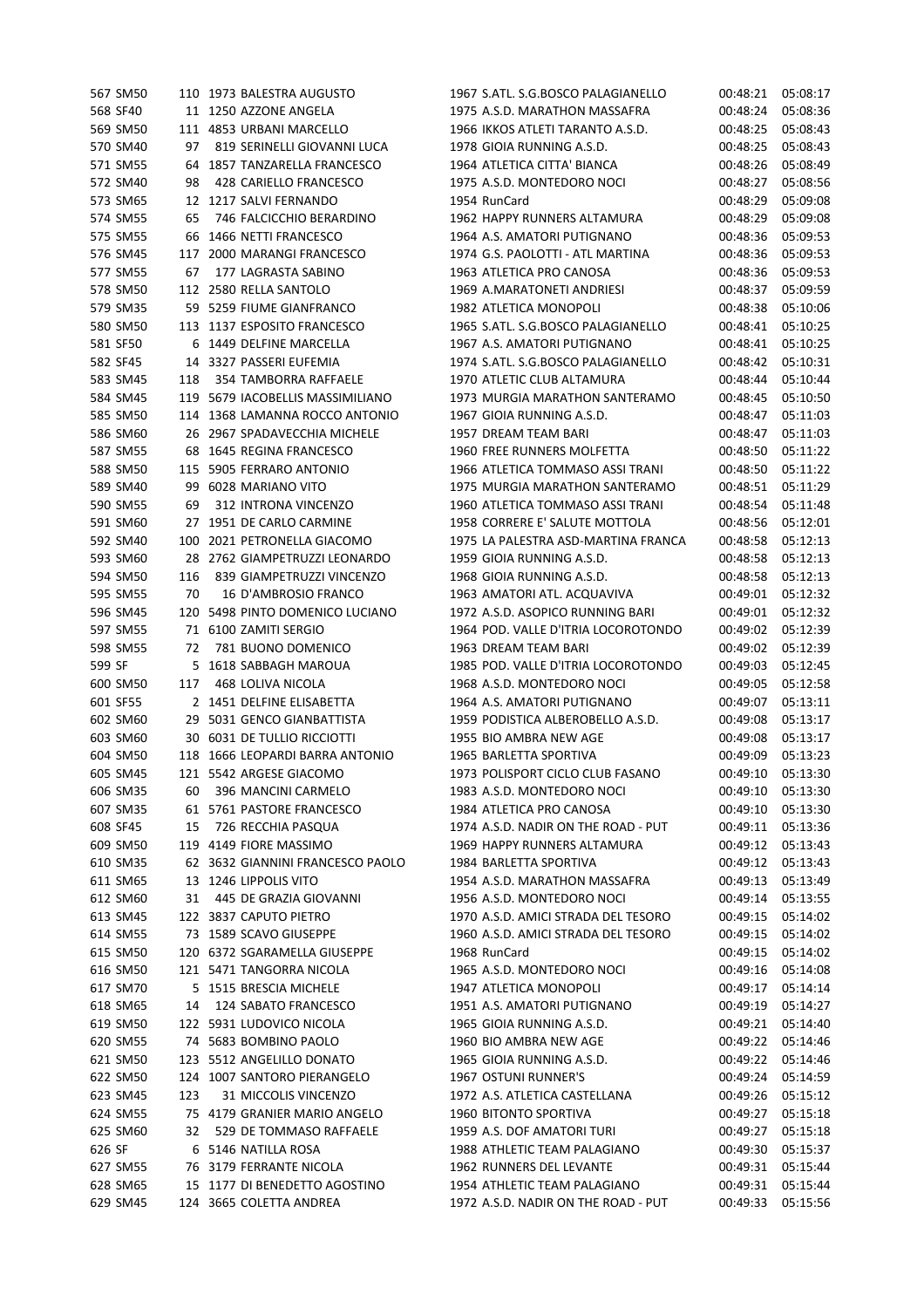| 630 SF |                      |     | 7 5265 CONSERVA VIVIANA                       | 1985 ATLETICA MONOPOLI              | 00:49:35 | 05:16:09 |
|--------|----------------------|-----|-----------------------------------------------|-------------------------------------|----------|----------|
|        | 631 SM70             |     | 6 1293 RESTA LORENZO                          | 1947 A.S.D ATL. PODISTICA PALAGIANO | 00:49:37 | 05:16:22 |
|        | 632 SF60             |     | 1 1051 ANNICCHIARICO LUCIA                    | 1959 A.S.D. PODISTICA GROTTAGLIE    | 00:49:40 | 05:16:41 |
|        | 633 SM65             | 16  | 319 LETTINI MATTEO                            | 1954 ATLETICA TOMMASO ASSI TRANI    | 00:49:42 | 05:16:54 |
|        | 634 SM40             |     | 101 4581 PAGANO SALVATORE                     | 1978 PUGLIA MARATHON                | 00:49:43 | 05:17:00 |
|        | 635 SM40             |     | 102 6381 CASCAVILLA FABIO                     | 1979 A.S.D. BISCEGLIE RUNNING       | 00:49:47 | 05:17:26 |
|        | 636 SM40             |     | 103 2765 ANTONICELLI DOMENICO                 | 1978 GIOIA RUNNING A.S.D.           | 00:49:47 | 05:17:26 |
|        | 637 SM50             |     | 125 5257 RICCIARDELLI VINCENZO                | 1965 ATLETICA PRO CANOSA            | 00:49:49 | 05:17:38 |
|        | 638 SM70             |     | 7 4465 SPERTI COSIMO                          | 1948 AVIS IN CORSA CONVERSANO       | 00:49:50 | 05:17:45 |
|        | 639 SM60             | 33  | 742 CORNACCHIA MASSIMO                        | 1957 HAPPY RUNNERS ALTAMURA         | 00:49:52 | 05:17:58 |
|        | 640 SF45             |     | 16 5592 CARRIERI GIOVANNA                     | 1973 G.S. PAOLOTTI - ATL MARTINA    | 00:49:52 | 05:17:58 |
|        | 641 SM45             |     | 125 1154 MOSCATO CARMELO                      | 1973 S.ATL. S.G.BOSCO PALAGIANELLO  | 00:49:52 | 05:17:58 |
|        | 642 SM60             | 34  | 57 PRIMAVERA VITO                             | 1957 A.S. ATLETICA CASTELLANA       | 00:49:55 | 05:18:17 |
|        | 643 SM60             |     | 35 1623 LARICCHIUTA NICOLA                    | 1959 AVIS IN CORSA CONVERSANO       | 00:49:56 | 05:18:23 |
| 644 SM |                      |     | 38 5618 GIORGIO ALFONSO MARIA                 | 1994 A.S.D. RHBIKE TEAM             | 00:49:58 | 05:18:36 |
|        | 645 SM50             |     | 126 1218 SICILIANO CATALDO                    | 1968 A.S.D. MARATHON MASSAFRA       | 00:49:59 | 05:18:42 |
|        | 646 SM50             | 127 | 284 LEOCI PAOLO                               | 1967 ATLETICA MONOPOLI              | 00:50:00 | 05:18:49 |
|        | 647 SM55             | 77  | 121 ROMANAZZI DOMENICO                        | 1960 A.S. AMATORI PUTIGNANO         | 00:50:01 | 05:18:55 |
|        | 648 SM40             |     | 104 5412 EPIFANI SALVATORE                    | 1975 CLUB RUNNER 87 CASTELLANETA    | 00:50:02 | 05:19:01 |
|        | 649 SM60             | 36  | 143 DE LUCA PASQUALE                          | 1957 A.S. AMATORI PUTIGNANO         | 00:50:02 | 05:19:01 |
| 650 SM |                      |     | 39 1008 CAVALLO FRANCESCO                     | 1988 OSTUNI RUNNER'S                | 00:50:03 | 05:19:08 |
|        | 651 SM40             | 105 | 267 LEOCI ANGELO                              | 1975 ATLETICA MONOPOLI              | 00:50:05 | 05:19:20 |
|        | 652 SM50             |     | 128 4724 TRIGGIANI MICHELE                    | 1967 BARI ROAD RUNNERS CLUB         | 00:50:05 | 05:19:20 |
|        | 653 SF45             |     | 17 5463 VALENTE LIVIANA                       | 1974 BARI ROAD RUNNERS CLUB         | 00:50:05 | 05:19:20 |
|        | 654 SM45             | 126 | <b>269 CAPRA NATALE</b>                       | 1972 ATLETICA MONOPOLI              | 00:50:07 | 05:19:33 |
|        | 655 SM60             |     | 37 4067 GIGANTE RAFFAELE                      | 1955 AVIS IN CORSA CONVERSANO       | 00:50:07 | 05:19:33 |
|        | 656 SM60             |     | 38 4499 VITALE VITTORIO                       | 1958 A.S.D. BISCEGLIE RUNNING       | 00:50:08 | 05:19:40 |
|        | 657 SM60             |     | 39 4811 GIULIANI VITO                         | 1956 A.S.D. AMICI STRADA DEL TESORO | 00:50:09 | 05:19:46 |
|        | 658 SM40             |     | 106 2871 CAMPANELLI LUCA                      | 1975 A.S.D. ATLETICA DON MILANI     | 00:50:09 | 05:19:46 |
|        | 659 SM50             |     | 129 1012 SPECCHIA PIETRO ANTONIO              | 1967 OSTUNI RUNNER'S                | 00:50:09 | 05:19:46 |
|        | 660 SM35             |     | 63 1981 MATARRESE NICOLA                      | 1983 S.ATL. S.G.BOSCO PALAGIANELLO  | 00:50:09 | 05:19:46 |
|        | 661 SM50             |     | 130 5576 CARMIGNANO FRANCESCO                 | 1966 A.S PODISTICA TARAS            | 00:50:10 | 05:19:52 |
|        | 662 SM60             |     | 40 1974 BASILE MICHELE                        | 1959 S.ATL. S.G.BOSCO PALAGIANELLO  | 00:50:14 | 05:20:18 |
|        | 663 SM55             |     | 78 2039 BENVENUTO CATALDO                     | 1961 POD. CAROSINO JONICA&HIRIA MES | 00:50:15 | 05:20:24 |
|        | 664 SM45             |     | 127 1283 RIZZO ROBERTO                        | <b>1974 TARANTO SPORTIVA</b>        | 00:50:16 | 05:20:31 |
|        | 665 SM55             | 79  | 55 LAERA DOMENICO                             | 1960 A.S. AMATORI PUTIGNANO         | 00:50:16 | 05:20:31 |
|        | 666 SF35             |     | 8 6360 BIANCO GIACOMA MARIA                   | 1982 ASS. S. D. PINK PANTHER        | 00:50:16 | 05:20:31 |
|        | 667 SM70             |     | 8 3880 GIOVE DOMENICO                         | 1947 MURGIA MARATHON SANTERAMO      | 00:50:18 | 05:20:43 |
|        | 668 SM55             | 80  | <b>763 VENTURA GIOVANNI</b>                   | 1963 HAPPY RUNNERS ALTAMURA         | 00:50:18 | 05:20:43 |
|        | 669 SM50             | 131 | 741 CORNACCHIA VINCENZO                       | 1966 HAPPY RUNNERS ALTAMURA         | 00:50:18 | 05:20:43 |
| 670 SM |                      |     | 40 2812 MEZZAPESA NICOLA                      | 1985 A.S. MARATHON CLUB STATTE      | 00:50:19 | 05:20:50 |
|        | 671 SM45             |     | 128 3594 DIPIETRO ANTONIO                     | 1971 BARLETTA SPORTIVA              | 00:50:20 | 05:20:56 |
|        | 672 SM40             |     | 107 5804 LOMBARDI MARCO                       | 1976 POLISPORT CICLO CLUB FASANO    | 00:50:20 | 05:20:56 |
|        | 673 SM45             |     | 129 4086 BUCCA GIUSEPPE                       | 1972 POLISPORT CICLO CLUB FASANO    | 00:50:20 | 05:20:56 |
|        | 674 SM45             | 130 | 388 LOPERFIDO MARIANO FRANCESCO               | 1973 A.S.D. MONTEDORO NOCI          | 00:50:21 | 05:21:02 |
|        | 675 SM60             |     | 41 1546 SARDONE ANGELO                        | 1955 ATLETIC CLUB ALTAMURA          | 00:50:22 | 05:21:09 |
|        |                      |     | 758 DIGESU' BIAGIO                            | 1962 HAPPY RUNNERS ALTAMURA         | 00:50:23 | 05:21:15 |
|        | 676 SM55<br>677 SM65 | 81  |                                               | 1954 A.S. ATLETICA CASTELLANA       |          |          |
|        |                      |     | 17 1426 MINOIA FELICE<br>7 5426 PERAGINE ROSA |                                     | 00:50:24 | 05:21:22 |
|        | 678 SF50             |     | 104 PICCIRILLI STEFANO                        | 1967 A.S.D. LA FENICE               | 00:50:26 | 05:21:34 |
|        | 679 SM65             | 18  |                                               | 1951 A.S. AMATORI PUTIGNANO         | 00:50:26 | 05:21:34 |
|        | 680 SM50             |     | 132 5334 STELLACCI VITO                       | 1965 BITONTO SPORTIVA               | 00:50:28 | 05:21:47 |
|        | 681 SM50             |     | 133 3965 DE BELLIS AGOSTINO                   | 1966 CLUB RUNNER 87 CASTELLANETA    | 00:50:30 | 05:22:00 |
|        | 682 SM45             |     | 131 2825 PASSARELLI PASQUALE                  | 1971 CLUB RUNNER 87 CASTELLANETA    | 00:50:30 | 05:22:00 |
|        | 683 SM55             | 82  | 56 LUISI PASQUALE                             | 1960 A.S. ATLETICA CASTELLANA       | 00:50:30 | 05:22:00 |
|        | 684 SM60             | 42  | 596 GERVASIO SERGIO EDMONDO                   | 1955 FREE RUNNERS MOLFETTA          | 00:50:31 | 05:22:06 |
|        | 685 SM50             | 134 | 963 CISTERNINO DONATO                         | 1966 ATLETICA CITTA' BIANCA         | 00:50:32 | 05:22:13 |
|        | 686 SM50             |     | 135 1513 BARNABA FRANCESCO                    | 1966 ATLETICA MONOPOLI              | 00:50:33 | 05:22:19 |
| 687 SF |                      |     | 8 6364 ROMANO VITTORIA                        | 1985 GIOIA RUNNING A.S.D.           | 00:50:33 | 05:22:19 |
|        | 688 SM40             | 108 | 927 MARRAUDINO PAOLO                          | 1976 GIOIA RUNNING A.S.D.           | 00:50:37 | 05:22:45 |
|        | 689 SM65             | 19  | 347 PALASCIANO GIUSEPPE                       | 1952 ATLETIC CLUB ALTAMURA          | 00:50:38 | 05:22:51 |
|        | 690 SM65             | 20  | 58 VIVIAN WALTER                              | 1950 A.S. ATLETICA CASTELLANA       | 00:50:43 | 05:23:23 |
|        | 691 SM50             | 136 | 902 PAGONE ANTONIO                            | 1966 BITONTO SPORTIVA               | 00:50:46 | 05:23:42 |
|        | 692 SM40             |     | 109 4100 PIZZOLLA PIETRO                      | 1977 S.ATL. S.G.BOSCO PALAGIANELLO  | 00:50:47 | 05:23:48 |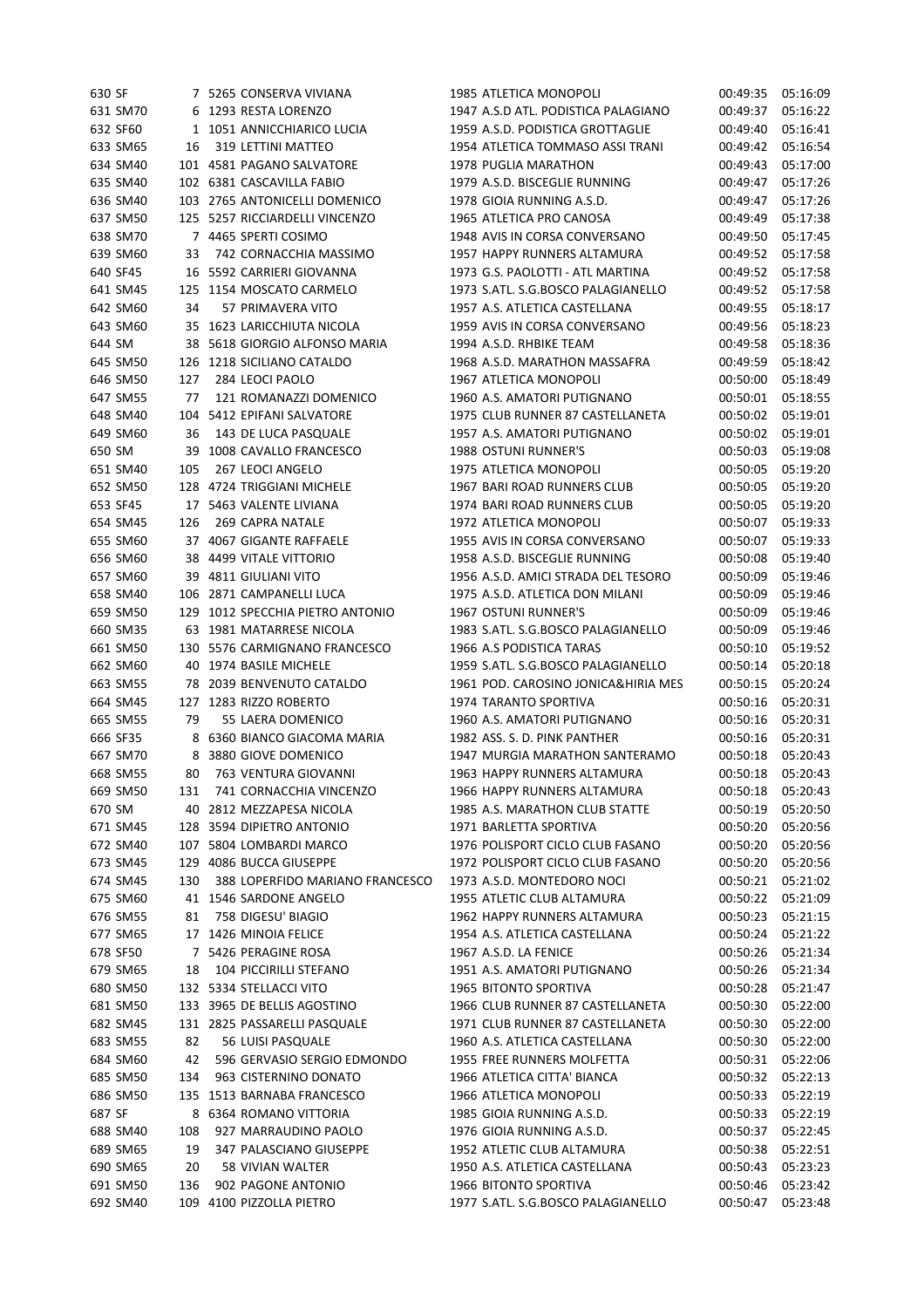| 693 SM40 |     | 110 5472 BIANCO TONI            | 1979 A.S.D. MONTEDORO NOCI          | 00:50:49 | 05:24:01 |
|----------|-----|---------------------------------|-------------------------------------|----------|----------|
| 694 SM50 |     | 137 1933 BATTAFARANO GIUSEPPE   | 1965 NOVA SIRI MARATHON             | 00:50:51 | 05:24:14 |
| 695 SM55 | 83  | 702 VALENTE NICOLA GIUSEPPE     | 1960 A.S.D. NADIR ON THE ROAD - PUT | 00:50:53 | 05:24:27 |
| 696 SM55 |     | 84 1621 IANNELLI PASQUALE       | 1960 AVIS IN CORSA CONVERSANO       | 00:50:53 | 05:24:27 |
| 697 SM45 |     | 132 4820 TRAGNI VITO CARLO      | 1971 ATLETIC CLUB ALTAMURA          | 00:50:54 | 05:24:33 |
| 698 SM50 |     | 138 5644 ZUCCARO PAOLO          | 1965 ATLETICA PRO CANOSA            | 00:50:55 | 05:24:39 |
| 699 SF40 |     | 12 2545 TERRONE ROSA            | 1976 ATLETICA PRO CANOSA            | 00:50:55 | 05:24:39 |
| 700 SM65 | 21  | 168 FORINA FRANCESCO            | 1951 ATLETICA PRO CANOSA            | 00:50:55 | 05:24:39 |
| 701 SM55 |     | 85 5573 DE GIORGIO CIRO         | 1960 A.S.D. PODISTICA GROTTAGLIE    | 00:50:55 | 05:24:39 |
| 702 SM50 |     | 139 1991 ROPPO NICOLA           | 1968 ATHLETIC TEAM PALAGIANO        | 00:50:58 | 05:24:58 |
| 703 SM50 | 140 | 661 MORELLI MASSIMILIANO        | 1969 A.S.D. NADIR ON THE ROAD - PUT | 00:50:59 | 05:25:05 |
| 704 SM45 |     | 133 1248 LOCOROTONDO PIETRO     | 1973 A.S.D. MARATHON MASSAFRA       | 00:50:59 | 05:25:05 |
| 705 SM40 |     | 111 6049 LABALESTRA VIRGILIO    | 1978 ASD SPITS RUN W & T SAMMICHELE | 00:50:59 | 05:25:05 |
| 706 SM50 |     | 141 6073 BROMO ORONZO           | 1969 A.S.D. PODISTICA GROTTAGLIE    | 00:51:00 | 05:25:11 |
| 707 SM50 | 142 | 595 VISAGGI NICOLO'             | 1965 FREE RUNNERS MOLFETTA          | 00:51:01 | 05:25:18 |
| 708 SM45 |     | 134 1075 MARTEMUCCI STEFANO     | 1972 CLUB RUNNER 87 CASTELLANETA    | 00:51:03 | 05:25:30 |
| 709 SM50 | 143 | 802 PUGLIESE ORAZIO             | 1967 GIOIA RUNNING A.S.D.           | 00:51:04 | 05:25:37 |
| 710 SM40 |     | 112 2764 NOTARNICOLA GIOVANNI   | 1977 GIOIA RUNNING A.S.D.           | 00:51:04 | 05:25:37 |
| 711 SM40 |     | 113 1725 GALATOLA ANTONELLO     | 1977 GIOIA RUNNING A.S.D.           | 00:51:04 | 05:25:37 |
| 712 SM45 |     | 135 2912 PETRUZZI MASSIMO       | 1972 IKKOS ATLETI TARANTO A.S.D.    | 00:51:07 | 05:25:56 |
| 713 SM40 | 114 | 84 PUGLIESE ANGELO              | 1975 A.S. AMATORI PUTIGNANO         | 00:51:07 | 05:25:56 |
| 714 SF40 |     | 13 5578 D'APRILE ALESSANDRA     | 1975 CLUB RUNNER 87 CASTELLANETA    | 00:51:09 | 05:26:09 |
| 715 SM40 |     | 115 5654 FERRARA GIANLUCA       | 1976 A.S. DOF AMATORI TURI          | 00:51:10 | 05:26:15 |
| 716 SM45 |     | 136 3055 BRESCIA ANGELO         | 1971 OSTUNI RUNNER'S                | 00:51:12 | 05:26:28 |
| 717 SM50 |     | 144 3935 LOCOCCIOLO ANTONIO     | 1967 OSTUNI RUNNER'S                |          | 05:26:28 |
|          |     |                                 |                                     | 00:51:12 |          |
| 718 SM50 |     | 145 5082 VINCENTI VINCENZO      | 1965 OSTUNI RUNNER'S                | 00:51:12 | 05:26:28 |
| 719 SM55 |     | 86 1003 CANZIO PIETRO           | 1964 OSTUNI RUNNER'S                | 00:51:12 | 05:26:28 |
| 720 SM70 |     | 9 4305 MONTEMURRO STEFANO       | 1947 BARLETTA SPORTIVA              | 00:51:13 | 05:26:34 |
| 721 SM65 | 22  | 112 LATTARULO CARMINE           | 1950 A.S. AMATORI PUTIGNANO         | 00:51:16 | 05:26:53 |
| 722 SM65 |     | 23 1136 ANTONICELLI BERARDINO   | 1952 S.ATL. S.G.BOSCO PALAGIANELLO  | 00:51:18 | 05:27:06 |
| 723 SM40 |     | 116 5477 MALENA ALBINO          | 1975 A.S. DOF AMATORI TURI          | 00:51:20 | 05:27:19 |
| 724 SM75 | 2   | 838 RONCO GIOVANNI              | 1942 GIOIA RUNNING A.S.D.           | 00:51:21 | 05:27:25 |
| 725 SM45 | 137 | 435 LAFORGIA FELICIANO          | 1974 A.S.D. MONTEDORO NOCI          | 00:51:21 | 05:27:25 |
| 726 SM50 |     | 146 2259 SEMERARO DONATO        | 1965 LA PALESTRA ASD-MARTINA FRANCA | 00:51:22 | 05:27:31 |
| 727 SF55 | 3   | <b>132 VITTORIONE GIUSEPPA</b>  | 1962 A.S. AMATORI PUTIGNANO         | 00:51:22 | 05:27:31 |
| 728 SM50 | 147 | 253 LACITIGNOLA NICOLO'         | 1968 ATLETICA MONOPOLI              | 00:51:24 | 05:27:44 |
| 729 SM45 |     | 138 6356 MARISCO SAVERIO        | 1974 A.S. DOF AMATORI TURI          | 00:51:25 | 05:27:51 |
| 730 SM50 | 148 | 782 CAROFIGLIO GAETANO          | 1966 DREAM TEAM BARI                | 00:51:26 | 05:27:57 |
| 731 SM55 |     | 87 4293 D'ABBICCO DONATO        | 1963 DREAM TEAM BARI                | 00:51:27 | 05:28:03 |
| 732 SM45 |     | 139 5731 FERRANTE GIANFRANCO    | 1974 MARTINA FRANCA RUNNING A.S.D.  | 00:51:30 | 05:28:22 |
| 733 SM40 | 117 | 576 SCATIGNA GIAMPIERO          | 1979 POD. VALLE D'ITRIA LOCOROTONDO | 00:51:31 | 05:28:29 |
| 734 SM50 | 149 | 94 TRIA FRANCESCO               | 1966 A.S. AMATORI PUTIGNANO         | 00:51:33 | 05:28:42 |
| 735 SM60 |     | 43 1557 BIANCO STEFANO          | 1956 A.S.D. MONTEDORO NOCI          | 00:51:36 | 05:29:01 |
| 736 SM35 |     | 64 5278 ZAGARIA GIOVANNI        | 1980 A.MARATONETI ANDRIESI          | 00:51:36 | 05:29:01 |
| 737 SM65 | 24  | 448 DE GRAZIA ANASTASIO MARIA   | 1951 ASDNOCINCORSA                  | 00:51:36 | 05:29:01 |
| 738 SM45 |     | 140 2565 DI LERNIA FRANCESCO    | 1974 ATLETICA TOMMASO ASSI TRANI    | 00:51:45 | 05:29:58 |
| 739 SM60 |     | 44 2017 MASTRANGELO CARLO OSCAR | 1955 A.S.D. MARATHON MASSAFRA       | 00:51:47 | 05:30:11 |
| 740 SM60 |     | 45 1711 SIMONE ROCCO            | 1959 HAPPY RUNNERS ALTAMURA         | 00:51:49 | 05:30:24 |
| 741 SF40 |     | 14 4070 TENERELLI ANGELA        | 1978 GIOIA RUNNING A.S.D.           | 00:51:58 | 05:31:21 |
| 742 SM45 |     | 141 3898 DIMARTINO GIANLUCA     | 1974 GIOIA RUNNING A.S.D.           | 00:51:58 | 05:31:21 |
| 743 SM35 |     | 65 6378 MARVULLI FRANCESCO      | 1980 GIOIA RUNNING A.S.D.           | 00:51:59 | 05:31:27 |
| 744 SM50 | 150 | 827 GEMMATI VITO GIOVANNI       | 1969 GIOIA RUNNING A.S.D.           | 00:51:59 | 05:31:27 |
| 745 SM55 |     | 88 4156 MASTROVITO MAURO        | 1964 GIOIA RUNNING A.S.D.           | 00:51:59 | 05:31:27 |
| 746 SF40 |     | 15 1721 CAPODIFERRO SILVIA      | 1977 GIOIA RUNNING A.S.D.           | 00:51:59 | 05:31:27 |
| 747 SM50 | 151 | 829 NICO GIANCARLO              | 1967 GIOIA RUNNING A.S.D.           | 00:52:00 | 05:31:34 |
| 748 SF40 |     | 16 5617 DE BENEDETTO ROSA       | 1977 IKKOS ATLETI TARANTO A.S.D.    | 00:52:00 | 05:31:34 |
| 749 SM45 |     | 142 1708 MASSARO NICOLA         | 1970 HAPPY RUNNERS ALTAMURA         | 00:52:01 | 05:31:40 |
| 750 SF55 |     | 4 3985 BALDASSARRE SILVIA       | 1964 ATLETICA TOMMASO ASSI TRANI    | 00:52:01 | 05:31:40 |
| 751 SM35 |     | 66 5643 LOZITO NICOLA           | 1982 A.S.D. AMICI STRADA DEL TESORO | 00:52:01 | 05:31:40 |
| 752 SF55 | 5   | 760 OSTUNI ANGELA               | 1964 HAPPY RUNNERS ALTAMURA         | 00:52:05 | 05:32:06 |
| 753 SM40 | 118 | 744 GIANNULLI MASSIMO           | 1975 HAPPY RUNNERS ALTAMURA         | 00:52:05 | 05:32:06 |
| 754 SM55 |     | 89 1831 PASSARO PIETRO          | 1963 ASDNOCINCORSA                  | 00:52:05 | 05:32:06 |
| 755 SM45 |     | 143 5533 TRISOLINI ANGELO       | 1971 ASDNOCINCORSA                  | 00:52:05 | 05:32:06 |
|          |     |                                 |                                     |          |          |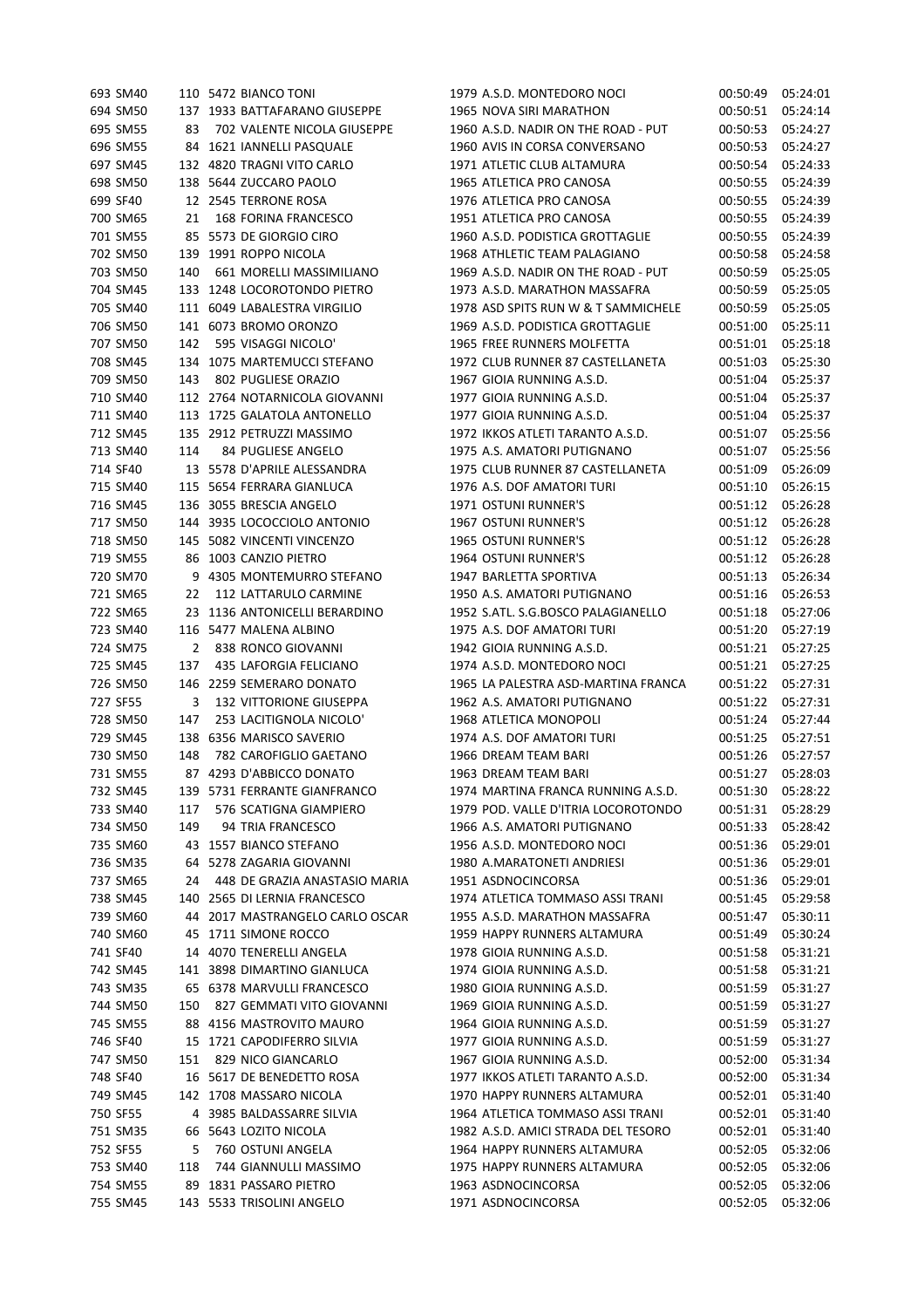|        | 756 SM55 | 90  | 150 MIRIZZI VITO                 | 1962 A.S. AMATORI PUTIGNANO         | 00:52:05 | 05:32:06 |
|--------|----------|-----|----------------------------------|-------------------------------------|----------|----------|
|        | 757 SM45 |     | 144 1284 LAGIOIA CHRISTIAN       | <b>1974 TARANTO SPORTIVA</b>        | 00:52:06 | 05:32:12 |
|        | 758 SM45 | 145 | 454 LAFORGIA VALENTINO           | 1974 A.S.D. MONTEDORO NOCI          | 00:52:07 | 05:32:18 |
|        | 759 SM55 |     | 91 2026 BOZZARDI SALVINO         | 1961 TARANTO SPORTIVA               | 00:52:07 | 05:32:18 |
|        | 760 SF55 |     | 6 2034 MARINO' MARIA             | 1964 TARANTO SPORTIVA               | 00:52:07 | 05:32:18 |
|        | 761 SM65 |     | 25 2108 CAMPAGNA GAETANO         | 1954 ATLETICA ADELFIA               | 00:52:08 | 05:32:25 |
|        | 762 SM55 |     | 92 1133 CARPIGNANO LORENZO       | 1964 S.ATL. S.G.BOSCO PALAGIANELLO  | 00:52:09 | 05:32:31 |
|        | 763 SM70 | 10  | 447 DE GRAZIA FORTUNATO LUCA     | 1947 A.S.D. MONTEDORO NOCI          | 00:52:10 | 05:32:37 |
|        | 764 SM60 | 46  | 424 TRISOLINI ANGELO MARINO      | 1959 A.S.D. MONTEDORO NOCI          | 00:52:10 | 05:32:37 |
|        | 765 SM50 | 152 | 587 PACE VITO DOMENICO           | 1968 AVIS IN CORSA CONVERSANO       | 00:52:10 | 05:32:37 |
|        |          |     |                                  |                                     |          |          |
|        | 766 SM50 |     | 153 4364 PARISI PIERLUIGI        | 1967 RunCard                        | 00:52:11 | 05:32:44 |
|        | 767 SM55 | 93  | 69 MONGELLI LUIGI                | 1963 A.S. ATLETICA CASTELLANA       | 00:52:13 | 05:32:57 |
|        | 768 SF40 |     | 17 5722 GASPARRE ROSA            | 1977 S.ATL. S.G.BOSCO PALAGIANELLO  | 00:52:15 | 05:33:09 |
|        | 769 SM55 | 94  | 50 DELFINE GIUSEPPE              | 1960 A.S. ATLETICA CASTELLANA       | 00:52:15 | 05:33:09 |
|        | 770 SM60 | 47  | 707 CAMPANELLA PIETRO            | 1956 A.S.D. NADIR ON THE ROAD - PUT | 00:52:16 | 05:33:16 |
|        | 771 SF50 |     | 8 1937 PETROCELLI ANNA MARIA     | 1965 ASD POLISPORTIVA RE-CYCLING    | 00:52:19 | 05:33:35 |
|        | 772 SM35 |     | 67 1547 SILVANO ANTONIO          | 1980 ATLETIC CLUB ALTAMURA          | 00:52:21 | 05:33:48 |
|        | 773 SM50 |     | 154 5011 BARLETTA COSIMO         | 1968 A.S. AMATORI PUTIGNANO         | 00:52:22 | 05:33:54 |
|        | 774 SF40 | 18  | <b>658 BUONSANTE LIDIA</b>       | 1979 A.S.D. NADIR ON THE ROAD - PUT | 00:52:34 | 05:35:11 |
|        | 775 SM65 |     | 26 5575 MOTOLESE ANTONIO         | 1954 A.S.D. PODISTICA GROTTAGLIE    | 00:52:36 | 05:35:23 |
|        | 776 SM50 | 155 | 68 IMPEDOVO FRANCESCO            | 1967 A.S. ATLETICA CASTELLANA       | 00:52:38 | 05:35:36 |
|        | 777 SM45 |     | 146 6103 VITALE MASSIMO VINCENZO | 1972 BITONTO SPORTIVA               | 00:52:39 | 05:35:42 |
|        | 778 SM40 |     | 119 6357 SURDO FRANCESCO         | 1975 A.S. DOF AMATORI TURI          | 00:52:45 | 05:36:21 |
|        | 779 SF50 |     | 9 1450 DELFINE PATRIZIA          | 1968 A.S. AMATORI PUTIGNANO         | 00:52:46 | 05:36:27 |
|        | 780 SF45 |     | 18 5466 MOSCATO VITTORIA         | 1973 ATLETICA MONOPOLI              |          |          |
|        |          |     |                                  |                                     | 00:52:50 | 05:36:53 |
|        | 781 SM60 |     | 48 5260 ALBANESE COSIMO          | 1958 ATLETICA MONOPOLI              | 00:52:50 | 05:36:53 |
|        | 782 SM35 |     | 68 5808 MY DOMENICO              | 1981 POLISPORT CICLO CLUB FASANO    | 00:52:53 | 05:37:12 |
|        | 783 SF50 |     | 10 2966 DE CANDIA TERESA         | 1968 DREAM TEAM BARI                | 00:53:01 | 05:38:03 |
|        | 784 SM55 |     | 95 1637 DE STENA FILIPPO         | 1962 FREE RUNNERS MOLFETTA          | 00:53:05 | 05:38:28 |
|        | 785 SM55 |     | 96 1753 TRITTO CARLO             | 1964 ALBEROBELLO RUNNING ASD        | 00:53:06 | 05:38:35 |
|        | 786 SM60 | 49  | 1476 LEGGIERI GIACOMO            | 1956 ALBEROBELLO RUNNING ASD        | 00:53:07 | 05:38:41 |
|        | 787 SM55 | 97  | <b>655 QUATTRONE CARMELO</b>     | 1963 A.S.D. NADIR ON THE ROAD - PUT | 00:53:11 | 05:39:06 |
|        | 788 SF45 | 19  | 2953 RENNA DEBORA                | 1974 ATLETICA MONOPOLI              | 00:53:13 | 05:39:19 |
|        | 789 SM50 |     | 156 1070 CASAMASSIMA GIUSEPPE    | 1965 CLUB RUNNER 87 CASTELLANETA    | 00:53:14 | 05:39:26 |
|        | 790 SF45 |     | 20 5415 TERRUSI ANNAMARIA        | 1973 CLUB RUNNER 87 CASTELLANETA    | 00:53:16 | 05:39:38 |
|        | 791 SM50 |     | 157 4324 RAGUSO FRANCESCO PAOLO  | 1966 G.S. PAOLOTTI - ATL MARTINA    | 00:53:16 | 05:39:38 |
|        | 792 SM55 |     | 98 1014 ZARA IGNAZIO             | 1964 A.S.D. ATLETICA MONTEPONI IGLE | 00:53:18 | 05:39:51 |
|        | 793 SF50 |     | 11 5246 BORRICELLI MARIA DELIA   | 1966 A.S.D. AMICI STRADA DEL TESORO | 00:53:22 | 05:40:17 |
|        | 794 SM70 |     | 11 4813 TAMMA FRANCESCO          | 1948 A.S.D. AMICI STRADA DEL TESORO | 00:53:24 | 05:40:29 |
|        |          |     | 120 1255 CARAMIA MICHELE         | 1978 A.S.D. MARATHON MASSAFRA       |          | 05:40:36 |
|        | 795 SM40 |     |                                  |                                     | 00:53:25 |          |
|        | 796 SM55 |     | 99 5503 DAGOSTINO VITO           | 1963 MURGIA MARATHON SANTERAMO      | 00:53:27 | 05:40:48 |
|        | 797 SM55 | 100 | 650 FANIZZI GIOVANNI             | 1964 A.S.D. NADIR ON THE ROAD - PUT | 00:53:27 | 05:40:48 |
|        | 798 SF55 |     | 7 1064 DANZA GRAZIA              | 1963 CLUB RUNNER 87 CASTELLANETA    | 00:53:28 | 05:40:55 |
|        | 799 SM70 | 12  | 376 LIUZZI PAOLO                 | 1949 A.S.D. MONTEDORO NOCI          | 00:53:28 | 05:40:55 |
|        | 800 SM50 |     | 158 1622 LABBE GIUSEPPE          | 1967 AVIS IN CORSA CONVERSANO       | 00:53:28 | 05:40:55 |
| 801 SF |          |     | 9 2082 LOPERFIDO TIZIANA         | 1985 A.S.D. RHBIKE TEAM             | 00:53:29 | 05:41:01 |
|        | 802 SM35 |     | 69 1225 TOCCI GIOVANNI           | 1980 A.S.D. MARATHON MASSAFRA       | 00:53:31 | 05:41:14 |
|        | 803 SF55 |     | 8 5418 FELE MARIA                | 1963 S.ATL. S.G.BOSCO PALAGIANELLO  | 00:53:32 | 05:41:20 |
|        | 804 SF60 | 2   | 191 MERCO NICOLETTA              | 1958 ATLETICA PRO CANOSA            | 00:53:36 | 05:41:46 |
| 805 SM |          |     | 41 4321 ANTRESINI LUIGI          | 1986 CLUB RUNNER 87 CASTELLANETA    | 00:53:37 | 05:41:52 |
|        | 806 SM60 | 50  | 602 BINETTI SILVIO MARIA CRISTIA | 1958 FREE RUNNERS MOLFETTA          | 00:53:43 | 05:42:30 |
|        | 807 SM55 |     | 101 4753 MILELLA AGOSTINO        | 1960 A.S.D. AGORA'                  | 00:53:47 | 05:42:56 |
|        | 808 SF50 |     | 12 1752 PRETE NADIA              | 1966 ALBEROBELLO RUNNING ASD        | 00:53:48 | 05:43:02 |
|        | 809 SM40 |     | 121 6374 Notarangelo Pietro      | 1975 RunCard                        | 00:53:49 | 05:43:09 |
|        | 810 SM50 |     | 159 1739 SCHIAVONE GIOVANNI      | 1969 GIOIA RUNNING A.S.D.           | 00:53:50 | 05:43:15 |
|        |          |     |                                  | 1962 CORRERE E' SALUTE MOTTOLA      |          |          |
|        | 811 SM55 |     | 102 1106 LOTITO TOMMASO          |                                     | 00:53:54 | 05:43:41 |
|        | 812 SM45 |     | 147 3197 QUINTILI ANDREA         | 1974 A.S.D. LA FENICE               | 00:53:55 | 05:43:47 |
|        | 813 SM70 | 13  | 804 CAPURSO FRANCESCO            | 1945 GIOIA RUNNING A.S.D.           | 00:53:57 | 05:44:00 |
|        | 814 SM50 |     | 160 1729 LABARBERA MICHELE       | 1965 GIOIA RUNNING A.S.D.           | 00:53:57 | 05:44:00 |
|        | 815 SM65 | 27  | 131 GIGANTE DONATO               | 1952 A.S. AMATORI PUTIGNANO         | 00:54:00 | 05:44:19 |
|        | 816 SM55 |     | 103 1464 MAGNOLIA GIUSEPPE       | 1963 A.S. AMATORI PUTIGNANO         | 00:54:02 | 05:44:32 |
|        | 817 SM65 |     | 28 6226 MAGRONE NICOLA           | 1953 A.S.D. ATLETICA BITRITTO       | 00:54:04 | 05:44:44 |
|        | 818 SM60 | 51  | 586 RUSSO MARCANTONIO            | 1956 AVIS IN CORSA CONVERSANO       | 00:54:04 | 05:44:44 |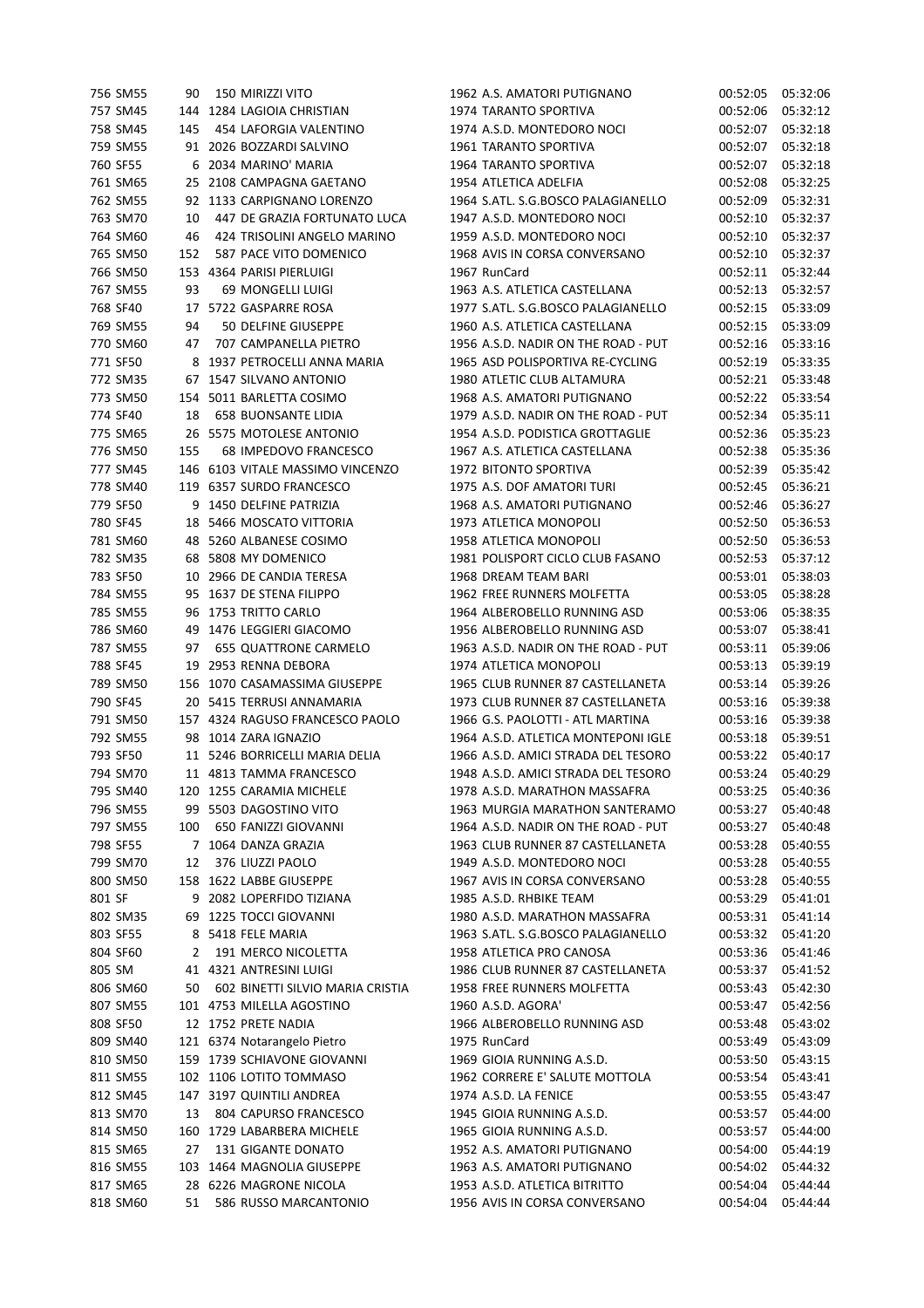|          | 819 SM60 |     | 52 4751 ARCAMONE MASSIMO                                 | 1955 A.S.D. AGORA'                  | 00:54:05 | 05:44:51 |
|----------|----------|-----|----------------------------------------------------------|-------------------------------------|----------|----------|
|          | 820 SM60 | 53  | 231 PITEO SALVATORE                                      | 1958 G.S.P. III REGIONE AEREA BARI  | 00:54:06 | 05:44:57 |
| 821 SF40 |          | 19  | 842 LOSITO MARIANGELA                                    | 1975 GIOIA RUNNING A.S.D.           | 00:54:07 | 05:45:04 |
|          | 822 SM70 | 14  | 852 NAPOLETANO PAOLO LUIGI                               | 1948 ALBEROBELLO RUNNING ASD        | 00:54:08 | 05:45:10 |
| 823 SF50 |          |     | 13 1076 VIGILE BENEDETTA                                 | 1966 CLUB RUNNER 87 CASTELLANETA    | 00:54:09 | 05:45:16 |
| 824 SF50 |          |     | 14 1071 D'ONOFRIO PASQUALINA                             | 1966 CLUB RUNNER 87 CASTELLANETA    | 00:54:09 | 05:45:16 |
| 825 SF35 |          | 9   | 670 MARIO ALESSANDRA                                     | 1984 A.S.D. NADIR ON THE ROAD - PUT | 00:54:10 | 05:45:23 |
|          | 826 SM50 |     | 161 3181 SCIACQUA ANTONIO                                | 1969 RUNNERS DEL LEVANTE            | 00:54:12 | 05:45:35 |
| 827 SF   |          |     | 10 6358 GIANNOCCARO GRAZIANA                             | 1990 A.S. ATLETICA POLIGNANO        | 00:54:12 | 05:45:35 |
| 828 SF50 |          |     | 15 3305 SCIANNIMANICA MARIA                              | 1966 CLUB RUNNER 87 CASTELLANETA    | 00:54:14 | 05:45:48 |
| 829 SF35 |          |     | 10 5759 RELLA ANNA                                       | 1983 A.S.D. AMICI STRADA DEL TESORO | 00:54:16 | 05:46:01 |
|          | 830 SM60 |     | 54 6002 MANZARI VITO                                     | 1955 A.S.D. AMICI STRADA DEL TESORO | 00:54:16 | 05:46:01 |
|          | 831 SM55 |     | 104 1659 ANGIULLI GIOVANNI                               | 1961 BARLETTA SPORTIVA              | 00:54:19 | 05:46:20 |
|          | 832 SM55 | 105 | 184 SCIANNAMEA VINCENZO                                  | 1961 ATLETICA PRO CANOSA            | 00:54:20 | 05:46:26 |
|          | 833 SM55 |     | 106 1350 PAPPOLLA MAURIZIO                               | 1963 IKKOS ATLETI TARANTO A.S.D.    | 00:54:22 | 05:46:39 |
| 834 SF   |          | 11  | 73 LOFANO MARILISA                                       | 1989 A.S. ATLETICA CASTELLANA       | 00:54:28 | 05:47:17 |
| 835 SM   |          | 42  | 39 LOPRIORE FRANCESCO ROBERTO                            | 1987 A.S. ATLETICA CASTELLANA       | 00:54:29 | 05:47:24 |
|          | 836 SM40 |     | 122 1187 SCARAFILE MARCO                                 | 1976 G.S. PAOLOTTI - ATL MARTINA    | 00:54:29 | 05:47:24 |
|          | 837 SM70 | 15  | 259 AVERSA ANTONIO                                       | 1948 ATLETICA MONOPOLI              | 00:54:30 | 05:47:30 |
|          | 838 SM35 |     | 70 1625 LOSAVIO FRANCESCO                                | 1980 AVIS IN CORSA CONVERSANO       | 00:54:31 | 05:47:37 |
|          | 839 SM70 | 16  | 645 MELE DOMENICO                                        | 1945 RUNNING PEOPLE NOICATTARO      | 00:54:33 | 05:47:49 |
|          | 840 SM55 | 107 | 549 SCAGLIUSI EUGENIO                                    | 1964 A.S. ATLETICA POLIGNANO        | 00:54:35 | 05:48:02 |
|          | 841 SM45 |     | 148 5458 ROTONDO FRANCESCO                               | 1971 A.S.D. AMICI STRADA DEL TESORO | 00:54:41 | 05:48:40 |
|          | 842 SM60 |     | 55 1509 VINO PASQUALE                                    | 1959 G.S.P. III REGIONE AEREA BARI  | 00:54:41 | 05:48:40 |
|          | 843 SM65 | 29  | <b>255 IPPOLITO LUIGI</b>                                | 1954 ATLETICA MONOPOLI              | 00:54:42 | 05:48:47 |
|          | 844 SM65 |     | 30 1465 MICCOLIS GIUSEPPE                                | 1950 A.S. AMATORI PUTIGNANO         | 00:54:43 | 05:48:53 |
|          | 845 SM60 | 56  | <b>114 SPORTELLI VITO</b>                                | 1957 A.S. AMATORI PUTIGNANO         | 00:54:43 | 05:48:53 |
| 846 SF50 |          |     | 16 1818 ANTONACCI ANTONIETTA                             | <b>1968 FRONTRUNNERS</b>            | 00:54:45 | 05:49:06 |
|          | 847 SM60 | 57  | 849 COLUCCI GRAZIANO                                     | 1958 ALBEROBELLO RUNNING ASD        | 00:54:47 | 05:49:19 |
| 848 SF65 |          |     | 1 1216 TADDEO PASQUA ROSA                                | 1953 A.S.D. MARATHON MASSAFRA       | 00:54:47 | 05:49:19 |
|          | 849 SM40 |     | 123 5765 PETRIGNANI FRANCESCO                            | 1975 ATLETICA TOMMASO ASSI TRANI    | 00:54:48 | 05:49:25 |
|          | 850 SM40 | 124 | 125 NOVEMBRE LUIGI                                       | 1975 A.S. AMATORI PUTIGNANO         | 00:54:53 | 05:49:57 |
|          | 851 SM35 |     | 71 4076 MAIORANO ANGELANTONIO                            | 1984 A.S.D. LA FENICE               | 00:54:59 | 05:50:35 |
| 852 JF   |          |     | 1 5449 MAGGIPINTO MARCELLA                               | 2000 A.S. AMATORI PUTIGNANO         | 00:55:03 | 05:51:01 |
|          | 853 SM55 |     | 108 1712 FAVIA GIUSEPPE                                  | 1962 DREAM TEAM BARI                | 00:55:04 | 05:51:07 |
| 854 SF35 |          | 11  | 249 OSTUNI FLAVIA                                        | 1984 ATLETICA MONOPOLI              | 00:55:05 | 05:51:13 |
|          | 855 SM70 |     | 17 2124 NINIVAGGI GRAZIANTONIO                           | 1946 HAPPY RUNNERS ALTAMURA         | 00:55:06 | 05:51:20 |
| 856 SF45 |          |     | 21 5414 TOTARO KATIA                                     | 1974 CLUB RUNNER 87 CASTELLANETA    | 00:55:07 | 05:51:26 |
|          | 857 SM40 |     | 125 5421 PIGNATELLI ANGELO                               | 1976 TARANTO SPORTIVA               | 00:55:08 | 05:51:32 |
|          | 858 SM45 |     | 149 5457 SINNI MARCELLO                                  | 1970 A.S.D. AMICI STRADA DEL TESORO | 00:55:10 | 05:51:45 |
|          | 859 SM40 |     | 126 4720 PELLEGRINI VITO                                 | 1976 A.S.D. AMICI STRADA DEL TESORO | 00:55:15 | 05:52:17 |
| 860 SF45 |          |     | 22 1559 GABRIELE MARIELLA                                | 1974 A.S.D. MONTEDORO NOCI          | 00:55:17 | 05:52:30 |
|          | 861 SM65 | 31  | 103 MAGGIPINTO PIETRO                                    | 1953 A.S. AMATORI PUTIGNANO         | 00:55:20 | 05:52:49 |
|          | 862 SM55 |     | 109 1598 DE RUSSIS VITO                                  | 1961 A.S. ATLETICA POLIGNANO        | 00:55:22 | 05:53:02 |
|          | 863 SM55 |     | 110 1505 SALIERNO FRANCESCO                              | 1960 G.S.P. III REGIONE AEREA BARI  | 00:55:24 | 05:53:14 |
|          | 864 SM80 |     | 1 5485 LORUSSO FRANCESCO                                 | 1939 AVIS IN CORSA CONVERSANO       | 00:55:27 | 05:53:34 |
| 865 SF55 |          | 9   | 1050 DEMITRI VITA                                        | 1964 A.S.D. PODISTICA GROTTAGLIE    | 00:55:33 | 05:54:12 |
|          | 866 SM55 |     | 111 1759 FIORENTINO NICOLA                               | 1961 RUNNERS DEL LEVANTE            | 00:55:34 | 05:54:18 |
|          | 867 SM55 |     | 112 5568 ARCADIO MAURO                                   | 1964 A.S.D. PODISTICA GROTTAGLIE    | 00:55:34 | 05:54:18 |
|          | 868 SM45 | 150 | 436 MASCIOPINTO MATTEO                                   | 1974 A.S.D. MONTEDORO NOCI          | 00:55:34 | 05:54:18 |
|          | 869 SM70 | 18  | 99 D'ALOIA ANTONIO                                       | 1949 A.S. AMATORI PUTIGNANO         | 00:55:36 | 05:54:31 |
|          | 870 SM55 |     | 113 1088 MANDORINO ORAZIO                                | 1963 CORRERE E' SALUTE MOTTOLA      | 00:55:40 | 05:54:56 |
|          | 871 SM60 |     | 58 1277 SOLDINO DANIELE                                  | 1959 TARANTO SPORTIVA               | 00:55:41 | 05:55:03 |
| 872 SF45 |          |     | 23 5577 COLLU MIRELLA                                    | 1971 A.S PODISTICA TARAS            | 00:55:42 | 05:55:09 |
|          | 873 SM50 |     | 162 5537 SPADA FRANCESCO                                 | 1966 ASD SPITS RUN W & T SAMMICHELE | 00:55:44 | 05:55:22 |
|          | 874 SM75 |     | 105 BIANCO GIOVANNI                                      | 1944 A.S. AMATORI PUTIGNANO         | 00:55:44 | 05:55:22 |
|          |          | 3   | 115 COSACCO MICHELE                                      |                                     |          | 05:55:35 |
|          | 875 SM70 | 19  |                                                          | 1945 A.S. AMATORI PUTIGNANO         | 00:55:46 |          |
|          | 876 SM45 | 151 | 711 BOLOGNESE DAVIDE                                     | 1970 ATLETICA MONOPOLI              | 00:55:51 | 05:56:07 |
| 877 SF45 |          |     | 24 2560 MACCURO ANTONIA                                  | 1973 ATLETICA MONOPOLI              | 00:55:51 | 05:56:07 |
|          | 878 SM45 |     | 152 1279 LO PERFIDO MASSIMILIANO<br>564 PALUMBO DOMENICO | 1973 TARANTO SPORTIVA               | 00:55:53 | 05:56:19 |
|          | 879 SM55 | 114 |                                                          | 1961 A.S. ATLETICA POLIGNANO        | 00:55:54 | 05:56:26 |
|          | 880 SM55 | 115 | 353 PALASCIANO FRANCESCO                                 | 1962 ATLETIC CLUB ALTAMURA          | 00:55:58 | 05:56:51 |
|          | 881 SM55 |     | 116 1672 VITOBELLO RUGGIERO                              | 1961 BARLETTA SPORTIVA              | 00:56:02 | 05:57:17 |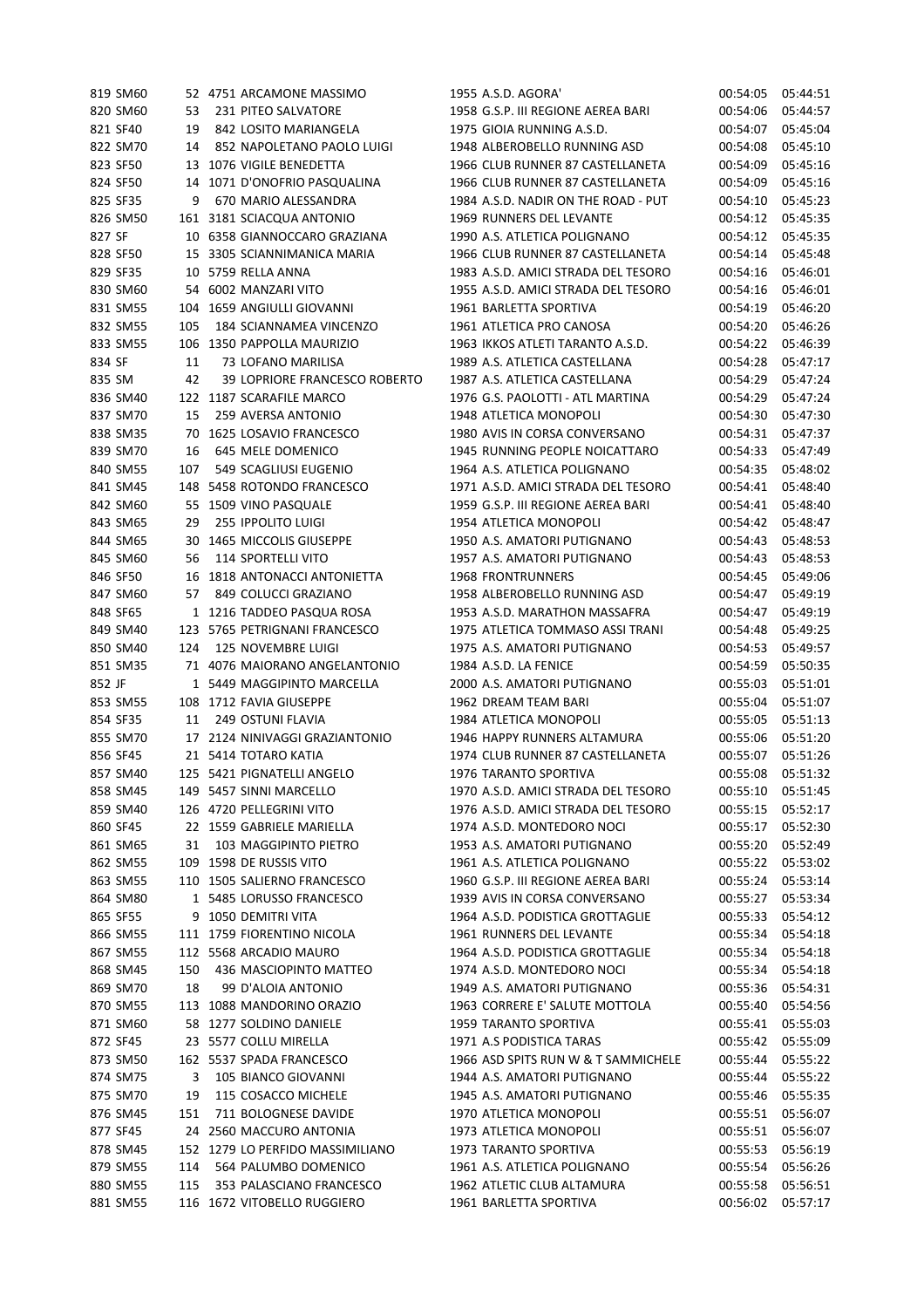|        | 882 SM40 |     | 127 5689 DI VENERE DANIELE         | 1975 BITONTO SPORTIVA               | 00:56:04 | 05:57:30 |
|--------|----------|-----|------------------------------------|-------------------------------------|----------|----------|
|        | 883 SF45 |     | 25 5580 DE NOVELLIS PIERA          | 1971 CLUB RUNNER 87 CASTELLANETA    | 00:56:05 | 05:57:36 |
|        | 884 SM65 |     | 32 1782 PIZZUTO UGO                | 1951 A.S.D. ATLETICA AZZURRA        | 00:56:16 | 05:58:46 |
|        | 885 SM60 |     | 59 1118 PACCIANA BONAVENTURA       | 1955 NUOVA ATLETICA LATERZA         | 00:56:31 | 06:00:22 |
|        | 886 SM45 |     | 153 1891 VENERITO DOMENICO         | 1974 ATLETICA CEGLIE MESSAPICA      | 00:56:34 | 06:00:41 |
|        | 887 SF50 |     | 17 2750 MAURO MARIA PAOLA          | 1967 ATLETICA TOMMASO ASSI TRANI    | 00:56:35 | 06:00:47 |
|        | 888 SF55 | 10  | 333 ANTONACCI ANNAMARIA            | 1962 ATLETICA TOMMASO ASSI TRANI    | 00:56:35 | 06:00:47 |
|        | 889 SM60 |     | 60 1458 LAERA COSIMO               | 1957 A.S. AMATORI PUTIGNANO         | 00:56:36 | 06:00:54 |
|        | 890 SF40 |     | 20 1280 BUCCI MARIA                | 1976 TARANTO SPORTIVA               | 00:56:36 | 06:00:54 |
| 891 SF |          |     | 12 6362 GAROFANO ANNA PIA          | 1987 MURGIA MARATHON SANTERAMO      | 00:56:42 | 06:01:32 |
|        | 892 SM75 |     | 4 4835 MANZONI GIOVANNI            | 1943 A.S.D. ATLETICA AZZURRA        | 00:56:43 | 06:01:38 |
|        | 893 SM65 |     | 33 1138 TODARO PASQUALE            | 1954 S.ATL. S.G.BOSCO PALAGIANELLO  | 00:56:44 | 06:01:45 |
|        | 894 SM50 | 163 | 427 RECCHIA GIUSEPPE               | 1966 A.S.D. MONTEDORO NOCI          | 00:56:51 | 06:02:29 |
|        | 895 SM40 |     | 128 5685 SURICO VITTORIO           | 1976 GIOIA RUNNING A.S.D.           | 00:56:55 | 06:02:55 |
|        | 896 SM40 | 129 | 826 PALERMO VINCENZO               | 1976 GIOIA RUNNING A.S.D.           | 00:56:55 | 06:02:55 |
|        | 897 SM55 | 117 | 893 ROSSIELLO DOMENICO             | 1960 BITONTO SPORTIVA               | 00:57:08 | 06:04:18 |
|        | 898 SF40 |     | 21 2923 FRONZA DANIELA             | 1979 A.S.D. RHBIKE TEAM             | 00:57:08 | 06:04:18 |
|        | 899 SM65 | 34  | 574 L'ABATE GIULIANO               | 1953 POD. VALLE D'ITRIA LOCOROTONDO | 00:57:09 | 06:04:24 |
|        | 900 SM70 | 20  | 801 SABATO MICHELE                 | 1949 GIOIA RUNNING A.S.D.           | 00:57:14 | 06:04:56 |
|        | 901 SF40 |     | 22 5637 GALA MILENA                | 1977 A.S. AMATORI PUTIGNANO         | 00:57:22 | 06:05:47 |
|        | 902 SF50 |     | 18 5258 LOSAVIO MARCELLA           | 1966 ATLETICA MONOPOLI              | 00:57:35 | 06:07:10 |
|        | 903 SF40 |     | 23 2561 SILVESTRI LUCREZIA         | 1976 ATLETICA MONOPOLI              | 00:57:35 | 06:07:10 |
|        | 904 SF55 | 11  | 398 NOTARNICOLA ROSA               | 1962 A.S.D. MONTEDORO NOCI          | 00:57:40 | 06:07:42 |
|        | 905 SM45 |     | 154 1761 LOPASSO GIANLUCA          | 1974 RUNNERS DEL LEVANTE            | 00:57:41 | 06:07:48 |
|        | 906 SM60 | 61  | 925 FORTUNATO VITO NICOLA          | 1958 A.S.D. LA FENICE               | 00:57:43 | 06:08:01 |
|        |          |     |                                    |                                     |          |          |
|        | 907 SM65 |     | 35 1626 LOVECCHIO LUIGI            | 1952 AVIS IN CORSA CONVERSANO       | 00:57:53 | 06:09:05 |
|        | 908 SM65 | 36  | 257 CARAMIA DONATO                 | 1951 ATLETICA MONOPOLI              | 00:57:55 | 06:09:17 |
|        | 909 SM60 | 62  | 444 FERRARA VINCENZO               | 1958 A.S.D. MONTEDORO NOCI          | 00:58:02 | 06:10:02 |
|        | 910 SM60 |     | 63 3849 DEFANO GIUSEPPE            | 1955 SPORT CENTER A.S.D.            | 00:58:07 | 06:10:34 |
|        | 911 SM40 |     | 130 3328 GALATONE LEONARDO         | 1977 S.ATL. S.G.BOSCO PALAGIANELLO  | 00:58:09 | 06:10:47 |
|        | 912 SM50 | 164 | 778 DE BELLIS VITO                 | 1967 DREAM TEAM BARI                | 00:58:16 | 06:11:31 |
|        | 913 SM55 |     | 118 3100 CAROLI NICOLA             | 1961 G.S. PAOLOTTI - ATL MARTINA    | 00:58:23 | 06:12:16 |
|        | 914 SF40 |     | 24 5596 VINCI PATRIZIA             | 1976 G.S. PAOLOTTI - ATL MARTINA    | 00:58:23 | 06:12:16 |
|        | 915 SM55 |     | 119 2002 PASSIATORE GIUSEPPE       | 1963 G.S. PAOLOTTI - ATL MARTINA    | 00:58:24 | 06:12:22 |
|        | 916 SM35 |     | 72 6040 NATUZZI ERASMO             | 1982 A.S.D. LA FENICE               | 00:58:32 | 06:13:13 |
|        | 917 SM40 |     | 131 2100 Maraglino Domenico        | 1978 RunCard                        | 00:58:39 | 06:13:58 |
|        | 918 SM70 |     | 21 4479 SIMONE CARLO               | 1948 ASD AVIS MOLA RUNNING          | 00:58:39 | 06:13:58 |
|        | 919 SM70 |     | 22 4481 RECCHIA ANGELO             | 1949 ASD AVIS MOLA RUNNING          | 00:58:41 | 06:14:11 |
|        | 920 SM60 |     | 64 2642 DICORATO ROSARIO LUIGI     | 1958 BARLETTA SPORTIVA              | 00:58:43 | 06:14:23 |
|        | 921 SM60 |     | 65 5307 CRESCENTE MICHELE VINCENZO | 1955 BARLETTA SPORTIVA              | 00:58:43 | 06:14:23 |
|        | 922 SF45 | 26  | 363 NINIVAGGI ANNA TERESA          | 1974 ATLETIC CLUB ALTAMURA          | 00:58:43 | 06:14:23 |
|        | 923 SM60 |     | 66 3569 FRAGOMELI FRANCESCO        | 1957 BARLETTA SPORTIVA              | 00:59:00 | 06:16:12 |
|        | 924 SM60 |     | 67 1769 VASILE GIUSEPPE            | 1956 RUNNERS DEL LEVANTE            | 00:59:00 | 06:16:12 |
|        | 925 SM60 |     | 68 2288 BUTTIGLIONE PASQUALE       | 1955 GIOIA RUNNING A.S.D.           | 00:59:08 | 06:17:03 |
|        | 926 SM50 |     | 165 5727 DE BELLIS FABIO           | 1969 TARANTO SPORTIVA               | 00:59:12 | 06:17:28 |
|        | 927 SM55 | 120 | 140 RICCHI FRANCESCO               | 1962 A.S. AMATORI PUTIGNANO         | 00:59:15 | 06:17:47 |
|        | 928 SM55 | 121 | 111 CHIAPPERINO RAFFAELE           | 1962 A.S. AMATORI PUTIGNANO         | 00:59:24 | 06:18:45 |
|        | 929 SM55 | 122 | 119 GENCO GIUSEPPE                 | 1960 A.S. AMATORI PUTIGNANO         | 00:59:24 | 06:18:45 |
|        | 930 SM65 |     | 37 6361 DELL'EDERA NICOLA          | 1953 RUNNING PEOPLE NOICATTARO      | 00:59:24 | 06:18:45 |
|        | 931 SM70 | 23  | 349 RAGONE GIOVANNI                | 1946 ATLETIC CLUB ALTAMURA          | 00:59:25 | 06:18:51 |
|        | 932 SF70 | 1   | 343 LOVIGLIO PASQUA                | 1949 ATLETIC CLUB ALTAMURA          | 00:59:25 | 06:18:51 |
|        | 933 SF50 |     | 19 1226 DONVITO ANTONELLA          | 1969 A.S.D. MARATHON MASSAFRA       | 00:59:29 | 06:19:17 |
|        | 934 SM60 | 69  | 1713 QUISTELLI VITANTONIO          | 1957 DREAM TEAM BARI                | 00:59:31 | 06:19:29 |
|        | 935 SM60 | 70  | 106 SANSOLINO VITO                 | 1956 A.S. AMATORI PUTIGNANO         | 00:59:33 | 06:19:42 |
| 936 SF |          |     | 13 1830 NOTARNICOLA ANNAROSA       | 1988 ASDNOCINCORSA                  | 00:59:35 | 06:19:55 |
|        | 937 SM50 |     | 166 3306 CAPRIOLI VITO NICOLA      | 1966 CLUB RUNNER 87 CASTELLANETA    | 00:59:36 | 06:20:01 |
|        | 938 SM50 |     | 167 5332 PETTA FRANCESCO           | 1969 BITONTO SPORTIVA               | 00:59:36 | 06:20:01 |
|        | 939 SM55 | 123 | 466 RUGGIERO TEODORO               | 1960 A.S.D. MONTEDORO NOCI          | 00:59:40 | 06:20:27 |
|        | 940 SF50 |     | 20 5247 CURCI MADDALENA            | 1967 A.S.D. AMICI STRADA DEL TESORO | 00:59:46 | 06:21:05 |
| 941 SM |          |     | 43 6167 BLASI VALERIO COSIMO       | 1987 A.S.D. PODISTICA GROTTAGLIE    | 00:59:47 | 06:21:11 |
|        | 942 SF40 |     | 25 3461 FERRANTE ROSA              | 1978 ATLETICA TOMMASO ASSI TRANI    | 00:59:47 | 06:21:11 |
|        | 943 SM65 |     | 38 5531 SCARANO ANGELO             | 1950 ASDNOCINCORSA                  | 00:59:59 | 06:22:28 |
|        | 944 SM55 |     | 124 1762 MICHELUCCI MICHELE        | 1960 RUNNERS DEL LEVANTE            | 00:59:59 | 06:22:28 |
|        |          |     |                                    |                                     |          |          |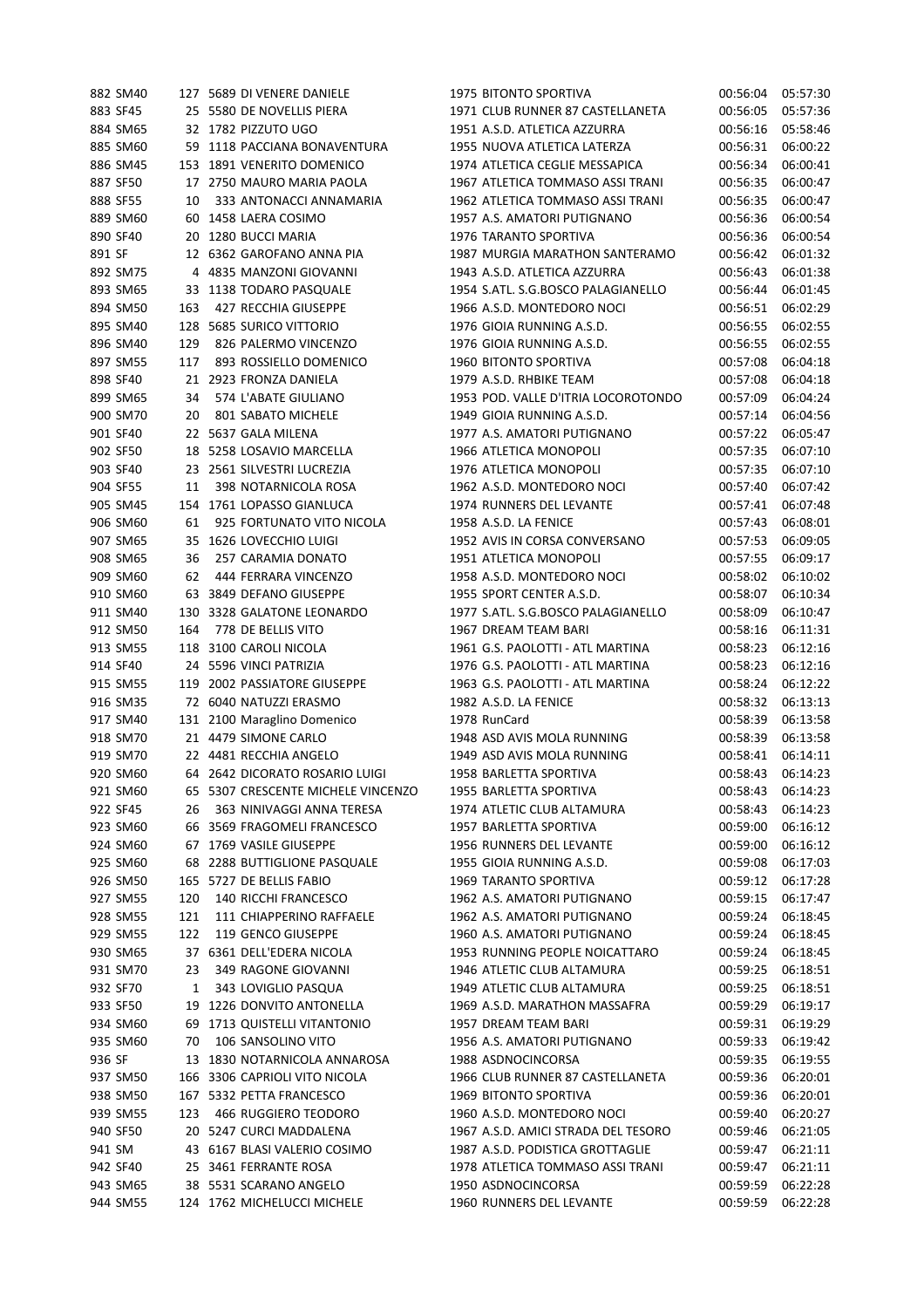|         | 945 SF35  | 12  | 653 NARDELLI ANGELICA                                             | 1981 A.S.D. NADIR ON THE ROAD - PUT                           | 01:00:03 | 06:22:53 |
|---------|-----------|-----|-------------------------------------------------------------------|---------------------------------------------------------------|----------|----------|
| 946 SF  |           |     | 14 6052 NUCCI PASQUA                                              | 1996 POLISPORT CICLO CLUB FASANO                              | 01:00:06 | 06:23:13 |
|         | 947 SF45  |     | 27 1691 LUISI CARMELA                                             | 1970 A.S.D. NADIR ON THE ROAD - PUT                           | 01:00:15 | 06:24:10 |
|         | 948 SM55  |     | 125 2929 Nappa Ciro                                               | 1963 RunCard                                                  | 01:00:17 | 06:24:23 |
|         | 949 SF40  |     | 26 5758 PORRECA SILVIA                                            | 1978 A.S.D. AMICI STRADA DEL TESORO                           | 01:00:23 | 06:25:01 |
|         | 950 SF40  |     | 27 5757 GAMMONE MICHELA                                           | 1979 A.S.D. AMICI STRADA DEL TESORO                           | 01:00:23 | 06:25:01 |
|         | 951 SF45  |     | 28 6367 ANNOSCIA PATRIZIA                                         | 1974 A.S.D. LA FENICE                                         | 01:00:30 | 06:25:46 |
|         | 952 SF65  | 2   | 298 CROCI ORNELLA                                                 | 1951 ATLETICA TOMMASO ASSI TRANI                              | 01:00:35 | 06:26:17 |
|         | 953 SM65  |     | 39 1188 RUSSO FRANCESCO                                           | 1950 G.S. PAOLOTTI - ATL MARTINA                              | 01:00:40 | 06:26:49 |
|         | 954 SF35  |     | 13 5276 LOPETUSO GRAZIA                                           | 1982 A.MARATONETI ANDRIESI                                    | 01:00:51 | 06:27:59 |
|         | 955 SM40  | 132 | 833 GIRARDI NICOLA                                                | 1978 GIOIA RUNNING A.S.D.                                     | 01:01:05 | 06:29:29 |
|         | 956 SF50  | 21  | 932 PASTORE MARIA ROSARIA                                         | 1969 A.S.D. LA FENICE                                         | 01:01:47 | 06:33:57 |
|         | 957 SM55  | 126 | 594 CALDAROLA PAOLO                                               | 1963 FREE RUNNERS MOLFETTA                                    | 01:01:47 | 06:33:57 |
|         | 958 SM60  | 71  | 550 SCAGLIUSI FRANCESCO                                           | 1959 A.S. ATLETICA POLIGNANO                                  | 01:01:47 | 06:33:57 |
|         | 959 SF40  |     | 28 2828 SPADA ANNA LUCIA                                          | 1976 CLUB RUNNER 87 CASTELLANETA                              | 01:02:24 | 06:37:52 |
|         | 960 SM75  | 5   | 706 NETTI GIUSEPPE                                                | 1941 A.S.D. NADIR ON THE ROAD - PUT                           | 01:02:49 | 06:40:32 |
|         | 961 SM45  |     | 155 2105 Torelli Francesco                                        | 1973 RunCard                                                  | 01:03:15 | 06:43:18 |
|         |           |     | 22 3841 RISOLA ANNA                                               |                                                               |          |          |
|         | 962 SF50  |     |                                                                   | 1965 A.S.D. AMICI STRADA DEL TESORO                           | 01:03:15 | 06:43:18 |
|         | 963 SM40  |     | 133 6041 NICOLARDI MARCO                                          | 1975 A.S.D. LA FENICE                                         | 01:03:32 | 06:45:06 |
|         | 964 SM65  |     | 40 5323 SIMONE GIUSEPPE                                           | 1951 HAPPY RUNNERS ALTAMURA                                   | 01:03:32 | 06:45:06 |
|         | 965 SM50  | 168 | 128 CATALANO NICOLA                                               | 1969 A.S. AMATORI PUTIGNANO                                   | 01:03:32 | 06:45:06 |
|         | 966 SM50  | 169 | 360 POPOLIZIO SANTE                                               | 1968 ATLETIC CLUB ALTAMURA                                    | 01:03:32 | 06:45:06 |
|         | 967 SF45  |     | 29 2732 FONSECA MARIA MICHELA                                     | 1974 ATHLETIC TEAM PALAGIANO                                  | 01:03:32 | 06:45:06 |
|         | 968 SM45  |     | 156 1163 DE BENEDETTO VINCENZO                                    | 1974 ATHLETIC TEAM PALAGIANO                                  | 01:03:45 | 06:46:29 |
|         | 969 SM65  |     | 41 1608 ZUPO ANTONIO                                              | 1953 A.S. ATLETICA POLIGNANO                                  | 01:03:52 | 06:47:14 |
|         | 970 SF45  |     | 30 2079 SACCO GIOVANNA                                            | 1974 IKKOS ATLETI TARANTO A.S.D.                              | 01:03:58 | 06:47:52 |
|         | 971 SM80  |     | 2 3336 ZIZZI ANGELO                                               | 1938 G.S. PAOLOTTI - ATL MARTINA                              | 01:04:29 | 06:51:10 |
|         | 972 SF55  |     | 12 2639 PALMIERI CONCHITA MARIA                                   | 1962 BARLETTA SPORTIVA                                        | 01:04:29 | 06:51:10 |
|         | 973 SF50  | 23  | 54 CISTERNINO CLEMENTINA                                          | 1967 A.S. ATLETICA CASTELLANA                                 | 01:04:29 | 06:51:10 |
|         | 974 SF50  | 24  | 37 LANERA ANGELA MARIA CARMELA                                    | 1968 A.S. ATLETICA CASTELLANA                                 | 01:04:29 | 06:51:10 |
|         | 975 SF50  |     | 25 3968 STAFFIERI ADELE                                           | 1967 CLUB RUNNER 87 CASTELLANETA                              | 01:04:39 | 06:52:13 |
|         | 976 SF55  |     | 13 2818 STASOLLA MARIA TERESA                                     | 1964 CLUB RUNNER 87 CASTELLANETA                              | 01:04:40 | 06:52:20 |
|         | 977 SM60  |     | 72 1942 BONGERMINO VITO                                           | 1957 CLUB RUNNER 87 CASTELLANETA                              | 01:04:40 | 06:52:20 |
|         | 978 SM80  |     | 3 6223 DIACONO GAETANO                                            | 1939 ASS. NAZIONALE BERSAGLIERI BAR                           | 01:04:43 | 06:52:39 |
|         | 979 SM65  |     | 42 4706 VOLGARINO SALVATORE                                       | 1951 A.S. ATLETICA CASTELLANA                                 | 01:05:10 | 06:55:31 |
|         | 980 SM55  |     | 127 1079 DE BIASI ANTONIO                                         | 1962 CLUB RUNNER 87 CASTELLANETA                              | 01:05:37 | 06:58:23 |
|         | 981 SM70  | 24  | 783 DE LUCA LUIGI                                                 | 1945 DREAM TEAM BARI                                          | 01:05:45 | 06:59:14 |
|         | 982 SM65  |     | 43 3860 LACANDELA GIOVANNI                                        | 1951 AVIS IN CORSA CONVERSANO                                 | 01:05:48 | 06:59:33 |
|         | 983 SF45  | 31  | 777 DE PALO ANITA                                                 | 1971 A.S. AMATORI PUTIGNANO                                   | 01:05:51 | 06:59:52 |
|         | 984 SM80  | 4   | <b>626 COLAIANNI VITO</b>                                         | 1937 A.S.D. ATLETICA BITRITTO                                 | 01:06:00 | 07:00:50 |
|         | 985 SM70  |     | 25 2799 TRANI ANTONIO                                             | 1945 A.S.D. PODISTICA GROTTAGLIE                              | 01:06:00 | 07:00:50 |
|         | 986 SF45  |     | 32 5733 MICERA ELISABETTA                                         | 1974 IKKOS ATLETI TARANTO A.S.D.                              | 01:06:02 | 07:01:02 |
|         | 987 SF50  |     | 26 1668 PINTO ANNA                                                | 1969 BARLETTA SPORTIVA                                        | 01:06:04 | 07:01:15 |
|         | 988 SF65  | 3   | 270 CORBACIO MICHELA                                              | 1950 ATLETICA MONOPOLI                                        | 01:06:04 | 07:01:15 |
|         | 989 SF40  |     | 29 5659 ROMANAZZI VITA ROSA                                       | 1978 AVIS IN CORSA CONVERSANO                                 | 01:06:09 | 07:01:47 |
|         | 990 SF60  |     | 3 5782 MONDELLI ANGELA MARIA                                      | 1959 PEDONE-RICCARDI BISCEGLIE                                | 01:06:34 | 07:04:27 |
|         | 991 SM75  | 6   | 552 BUZZOTTA GIOVANNI                                             | 1940 A.S. ATLETICA POLIGNANO                                  | 01:06:45 | 07:05:37 |
|         | 992 SF45  |     | 33 6039 URBANO ANNA                                               | 1970 A.S.D. LA FENICE                                         | 01:06:56 | 07:06:47 |
|         | 993 SM65  |     | 44 6377 SCALERA FRANCESCO                                         | 1951 HAPPY RUNNERS ALTAMURA                                   | 01:06:57 | 07:06:53 |
|         | 994 SM80  | 5   | 985 L'ABBATE STEFANO                                              | 1935 POLISPORT CICLO CLUB FASANO                              | 01:06:58 | 07:07:00 |
|         | 995 SF45  |     | 34 5986 Del Vecchio Mariapina                                     | 1971 RunCard                                                  | 01:07:10 | 07:08:16 |
|         | 996 SM50  |     | 170 5681 RICCI GIOVANNI                                           | 1965 DREAM TEAM BARI                                          | 01:07:16 | 07:08:54 |
|         | 997 SM65  |     | 45 4129 PELLEGRINO SERGIO                                         | 1952 ATLETICA TOMMASO ASSI TRANI                              | 01:08:24 | 07:16:08 |
|         | 998 SM85  | 1   | 987 DE CARLO DOMENICO                                             | 1934 POLISPORT CICLO CLUB FASANO                              | 01:08:31 | 07:16:53 |
|         | 999 SM65  | 46  | 524 ZITA FRANCESCO                                                | 1952 A.S. DOF AMATORI TURI                                    | 01:08:31 | 07:16:53 |
|         | 1000 SM50 | 171 | 40 SECONDO FRANCESCO                                              | 1965 A.S. ATLETICA CASTELLANA                                 | 01:09:11 | 07:21:08 |
|         |           |     |                                                                   |                                                               |          |          |
| 1002 PM | 1001 SF45 |     | 35 4066 MARZIONNE CATERINA<br>5 1754 TRITTO PIERPAOLO             | 1972 AVIS IN CORSA CONVERSANO<br>1998 ALBEROBELLO RUNNING ASD | 01:09:20 | 07:22:05 |
|         |           |     |                                                                   |                                                               | 01:09:20 | 07:22:05 |
|         | 1003 SF65 |     | 4 2520 GALIULO MARGHERITA ANNAMARIA 1953 A.S.D. MARATHON MASSAFRA |                                                               | 01:09:53 | 07:25:35 |
|         | 1004 SM60 |     | 73 1805 COLELLA GIUSEPPE                                          | 1955 ACQUAMARINA PALESE                                       | 01:09:53 | 07:25:35 |
|         | 1005 SM50 |     | 172 6368 IANNUZZI GIUSEPPE                                        | 1968 ACQUAMARINA PALESE                                       | 01:09:53 | 07:25:35 |
|         | 1006 SM55 |     | 128 1803 CICCIOMESSERE ANTONIO                                    | 1961 ACQUAMARINA PALESE                                       | 01:09:53 | 07:25:35 |
|         | 1007 SF40 |     | 30 2829 TOTARO ELISA                                              | 1978 CLUB RUNNER 87 CASTELLANETA                              | 01:10:23 | 07:28:47 |